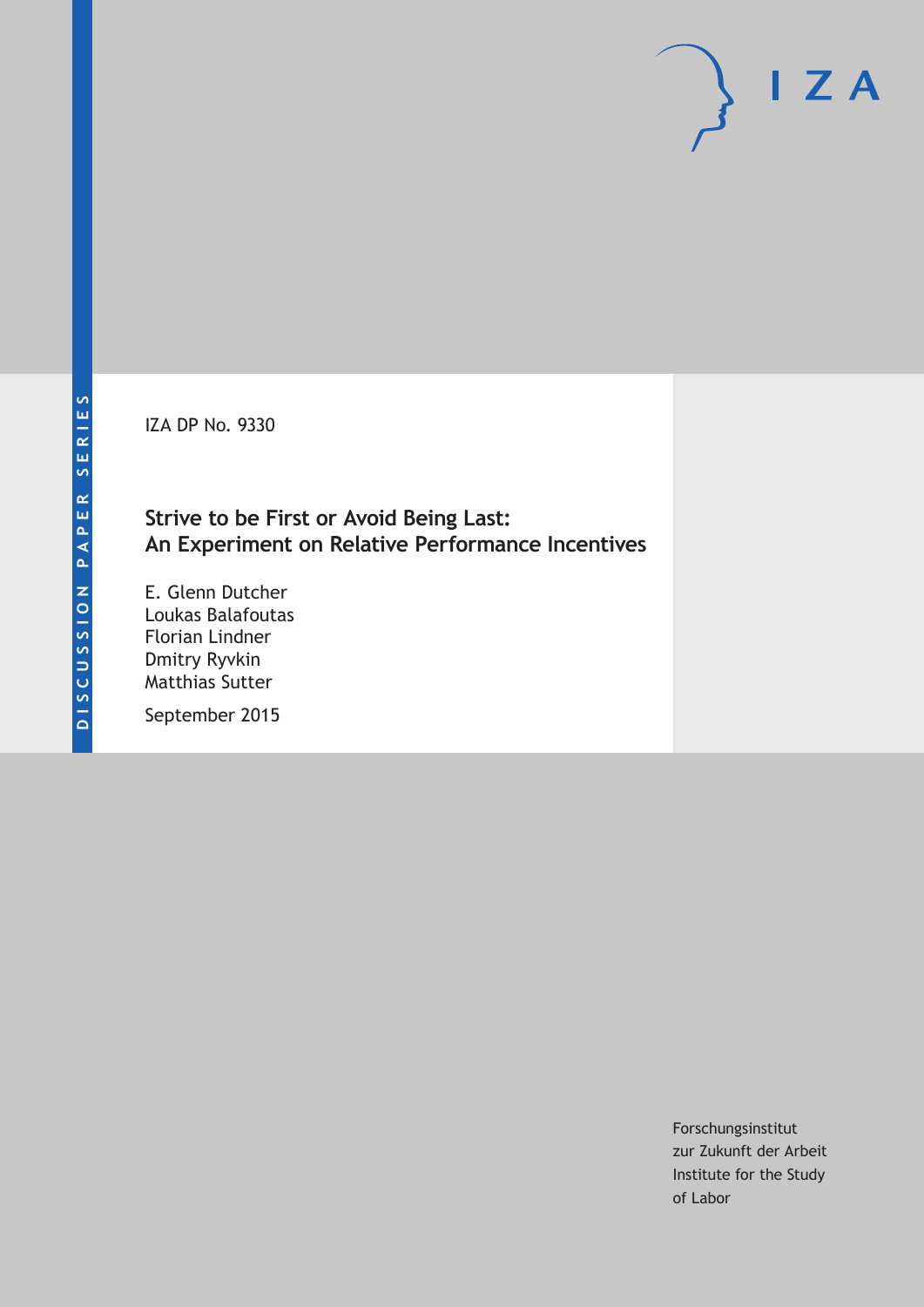# **Strive to be First or Avoid Being Last: An Experiment on Relative Performance Incentives**

**E. Glenn Dutcher** 

*University of Central Missouri* 

**Loukas Balafoutas** 

*University of Innsbruck* 

**Dmitry Ryvkin**  *Florida State University* 

**Matthias Sutter**  *University of Cologne, University of Innsbruck and IZA* 

### **Florian Lindner**

*University of Innsbruck*

Discussion Paper No. 9330 September 2015

IZA

P.O. Box 7240 53072 Bonn Germany

Phone: +49-228-3894-0 Fax: +49-228-3894-180 E-mail: iza@iza.org

Any opinions expressed here are those of the author(s) and not those of IZA. Research published in this series may include views on policy, but the institute itself takes no institutional policy positions. The IZA research network is committed to the IZA Guiding Principles of Research Integrity.

The Institute for the Study of Labor (IZA) in Bonn is a local and virtual international research center and a place of communication between science, politics and business. IZA is an independent nonprofit organization supported by Deutsche Post Foundation. The center is associated with the University of Bonn and offers a stimulating research environment through its international network, workshops and conferences, data service, project support, research visits and doctoral program. IZA engages in (i) original and internationally competitive research in all fields of labor economics, (ii) development of policy concepts, and (iii) dissemination of research results and concepts to the interested public.

IZA Discussion Papers often represent preliminary work and are circulated to encourage discussion. Citation of such a paper should account for its provisional character. A revised version may be available directly from the author.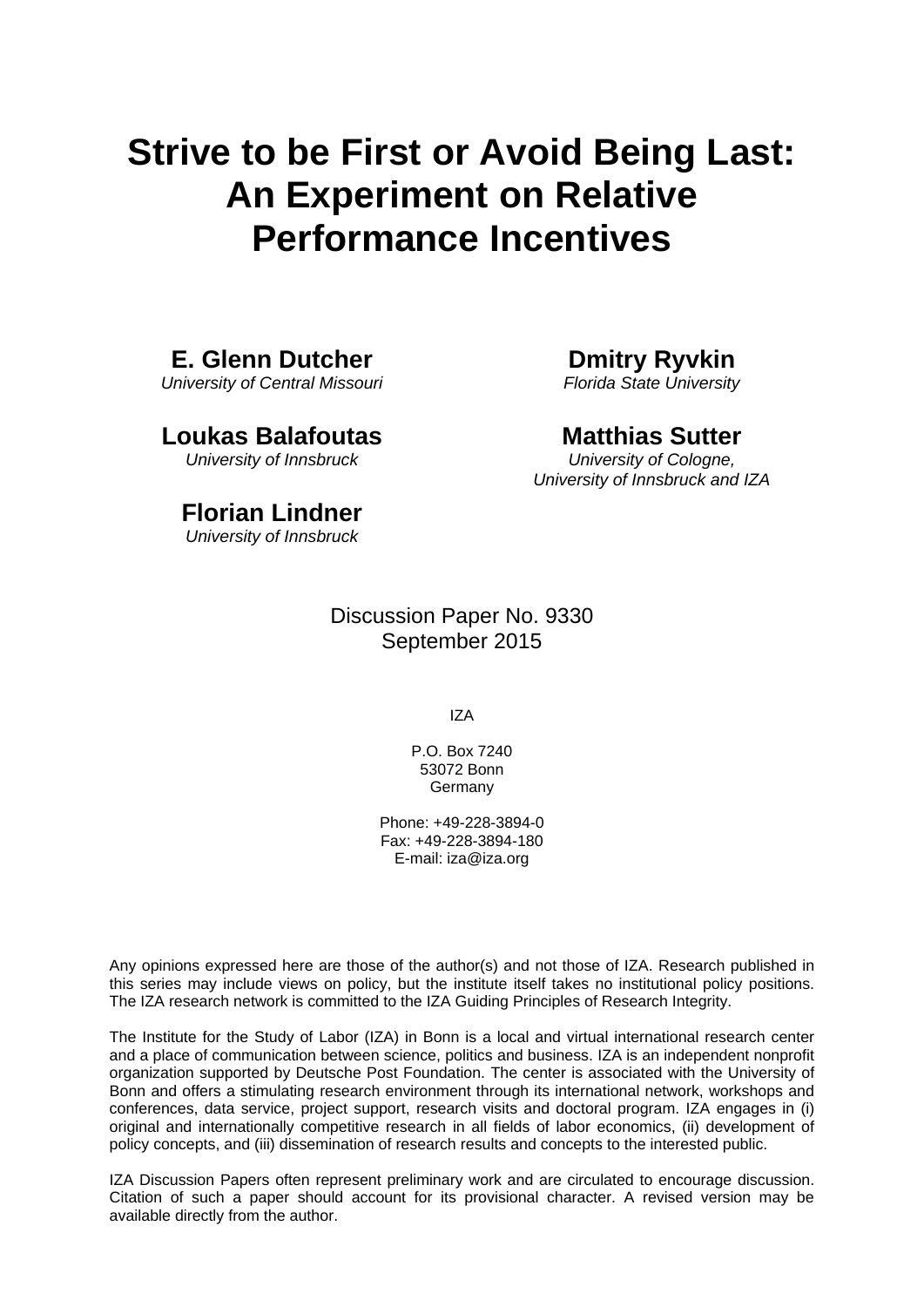IZA Discussion Paper No. 9330 September 2015

# **ABSTRACT**

# **Strive to be First or Avoid Being Last: An Experiment on Relative Performance Incentives**

We utilize a laboratory experiment to compare effort provision under optimal tournament contracts with different distributions of prizes which motivate agents to compete to be first, avoid being last, or both. We find that the combined tournament contract incorporating both incentives at the top and at the bottom induces the highest effort, especially in larger groups. Avoiding being last produces the lowest variance of effort and is more effective at motivating employees compared to competing for the top.

JEL Classification: M52, J33, J24, D24, C90

Keywords: tournament, winner, loser, contract, experiment, learning

Corresponding author:

E. Glenn Dutcher Department of Economics, Finance and Marketing University of Central Missouri 108 W South St. Warrensburg, MO 64093 USA E-mail: dutcher@ucmo.edu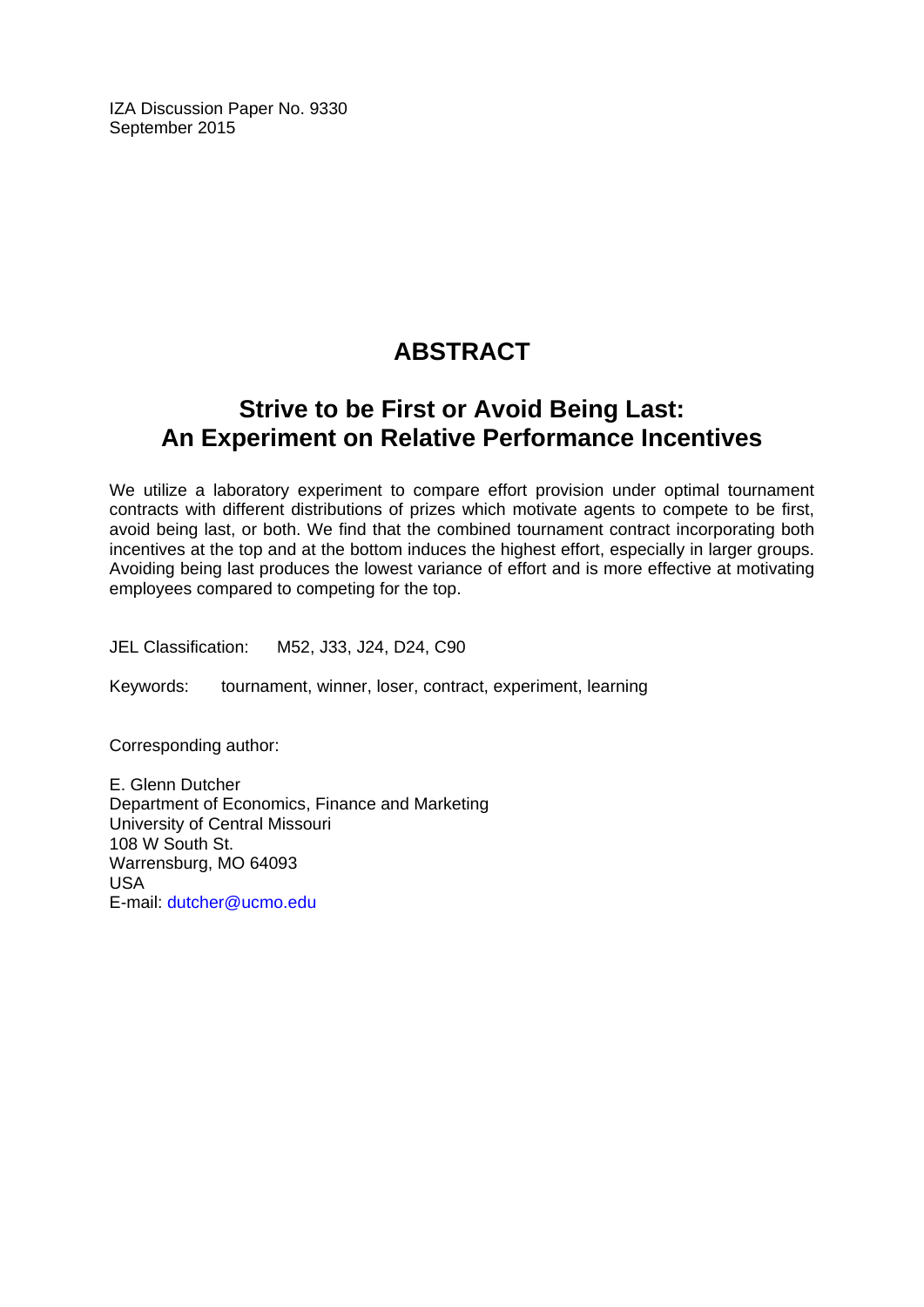# 1 Introduction

Managers in organizations have many motivational tools at their disposal. One popular such tool is the use of incentive schemes based on ordinal relative performance evaluations, or rank-order tournaments. A recent Wall Street Journal (WSJ) article states that at least 60% of Fortune 500 companies currently use some kind of a ranking system – both for top and bottom performing employees – for incentive provision.<sup>1</sup> The popularity of such mechanisms is largely due to an inherent structure present in most organizations, where only a limited number of promotions (or bonuses) or demotions exist. With this natural limitation, managers must be selective in who receives the top and bottom prizes.<sup>2</sup> This selectivity motivates the employees to work harder to be the best or to avoid being the worst.

Given the prevalence of tournament-based incentive systems in organizations, it is no wonder that this topic has generated a magnitude of research (see for example, surveys by Konrad 2009 and Dechenaux, Kovenock and Sheremeta 2012). However, most of the literature on rank-order tournaments focuses on understanding how participants compete for the top prize(s) and relatively little research has been done on the incentive schemes motivating participants to avoid being last. Given the presence of last place incentives in the workplace, the lack of research on this topic constitutes a gap in our understanding of organizations. For instance, the aforementioned WSJ article states that in addition to using a tournament mechanism to reward top performers, when Country Wide had to lay off employees, they first selected those who were ranked the lowest from prior evaluations. Though termination is the most severe consequence of being ranked last, it need not be the only one. It is often the case that lower ranked employees are demoted, assigned to less desirable tasks, have bonuses withheld, etc. Additionally, little research has been directed at understanding how participants behave in a tournament with more than two distinct prizes.<sup>3</sup> As evidenced by the multiple exchanges and heated discussions on the topic in the popular press, understanding these two key elements of organizational tournaments is paramount to the discussion of rank-order tournaments.

A clean identification of the incentive effects of tournaments is quite difficult, since

<sup>&</sup>lt;sup>1</sup>The article titled "'Rank and Yank' Retains Vocal Fans" was published on January 31, 2012 and can be accessed at http://online.wsj.com/article/SB10001424052970203363504577186970064375222.html.

<sup>2</sup>As pointed out by Lazear and Rosen (1981), further reasons for the popularity of rank-order tournaments have to do with complications inherent in many organizations, which inhibit a manager from forming contracts on effort directly due to the difficulties in measuring actual output in a quantifiable way; the manager may also be willing to insure workers against common productivity shocks.

<sup>3</sup>This is the hallmark of Jack Welch's "differentiation" management strategy which has been widely adopted. For his defense of such a mechanism, see a recent piece by him at http://online.wsj.com/news/articles/SB10001424052702303789604579198281053673534.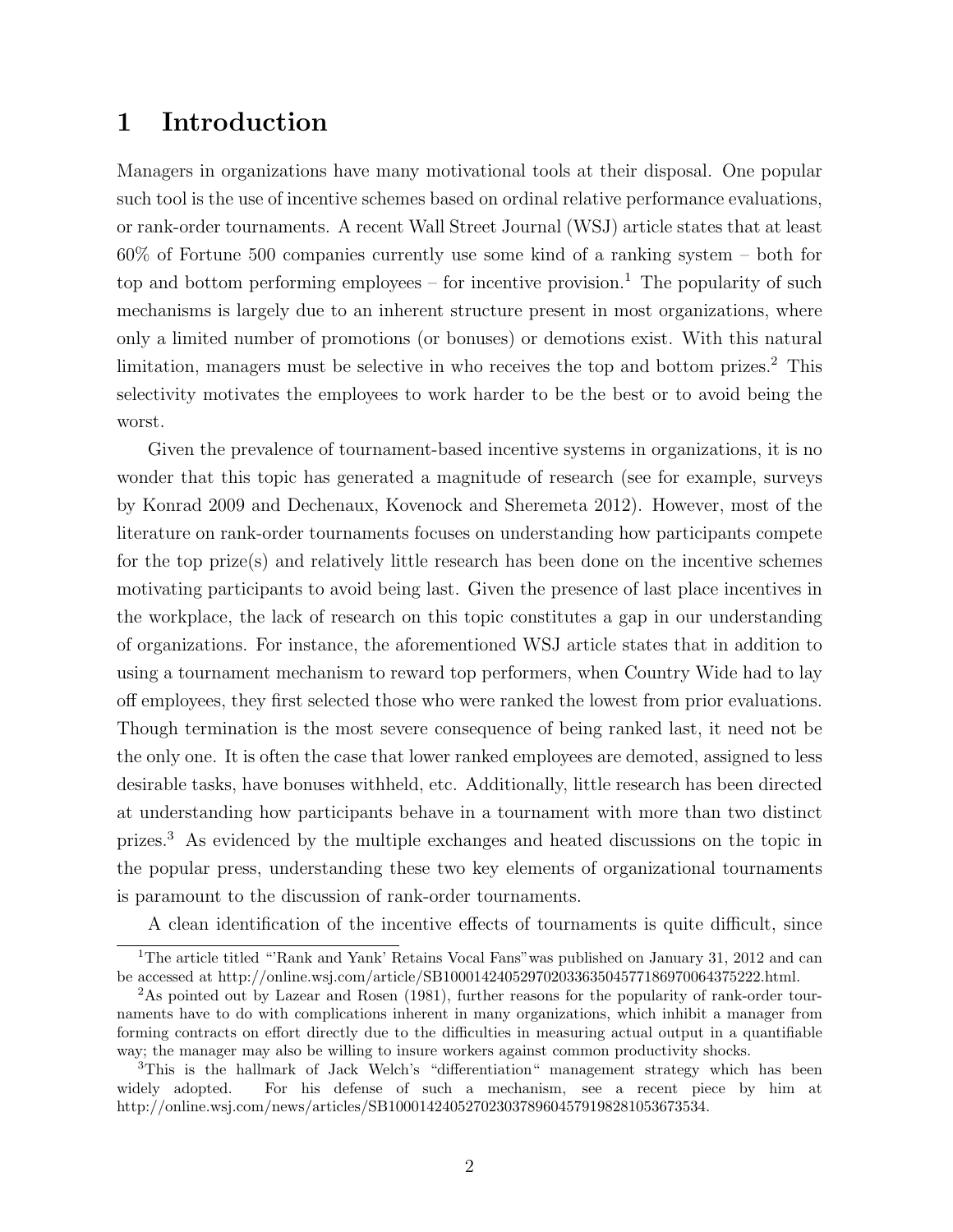data collected in the field usually allow one to observe only outcomes (e.g., total output). This is problematic since in most instances outcomes are a function of luck, noise, ability and endogenous selection as well as effort. Due to the difficulties in isolating the incentive effects, laboratory experiments have often been utilized as a way of giving more control to the researcher. A brief review of these experiments is given in Section 2. As already noted, the focus of experimental research has been mainly on competition for the top prize(s) or two distinct prizes.

The main contribution of this paper is in providing a detailed empirical comparison of tournament mechanisms involving competition for the top, competition to avoid the bottom, or both in a setting with efficient principal-agent contracts. Using the prominent framework of Lazear and Rosen (1981) we define three tournament mechanisms that differ in how rank-based prizes are allocated. A winner tournament is a mechanism where the agents compete to be first and one top prize is awarded to the agent with the highest output. Likewise, in a *loser tournament* the agents compete to avoid being last and one bottom prize is given to the agent with the lowest output. Finally, a *winner Sloser tour*nament is a combination of the two. For each of these mechanisms, we compute optimal principal-agent contracts that generate the same efficient levels of effort. We then parameterize the theoretical model and directly use the optimal contracts derived from it in a laboratory experiment, in which subjects in the role of employees choose effort levels (tied to a convex cost structure) and compete in one of the three mechanisms defined above.<sup>4</sup> Previous contest experiments documented substantial between- and within-subject heterogeneity and off-equilibrium behavior (for a review, see Sheremeta 2013); therefore, we also introduce an alternative set of predictions using a Quantal Response Equilibrium (QRE; McKelvey and Palfrey 1995) model in the Lazear-Rosen framework.

We also vary the size of the tournament, considering tournaments in groups of three and six agents. Varying the size of the tournament serves two primary purposes. First, tournaments in organizations vary in size. Understanding how the different mechanisms interact with the size of the tournament is relevant to forming generalizable recommendations. Second, varying the number of contestants in the tournament will help us to disentangle the underlying causes of the differences observed between mechanisms, and will also provide robustness to our results.

Our findings show that, in line with QRE predictions but not the Nash equilibrium predictions, the winner tournament is inferior to the other two in terms of effort. The existence of a top prize in the winner tournament encourages stiff competition for the top prize which, in turn, leads to a large number of subjects responding by choosing very low

<sup>4</sup>Note that the chosen effort design element was selected to better test the base theory.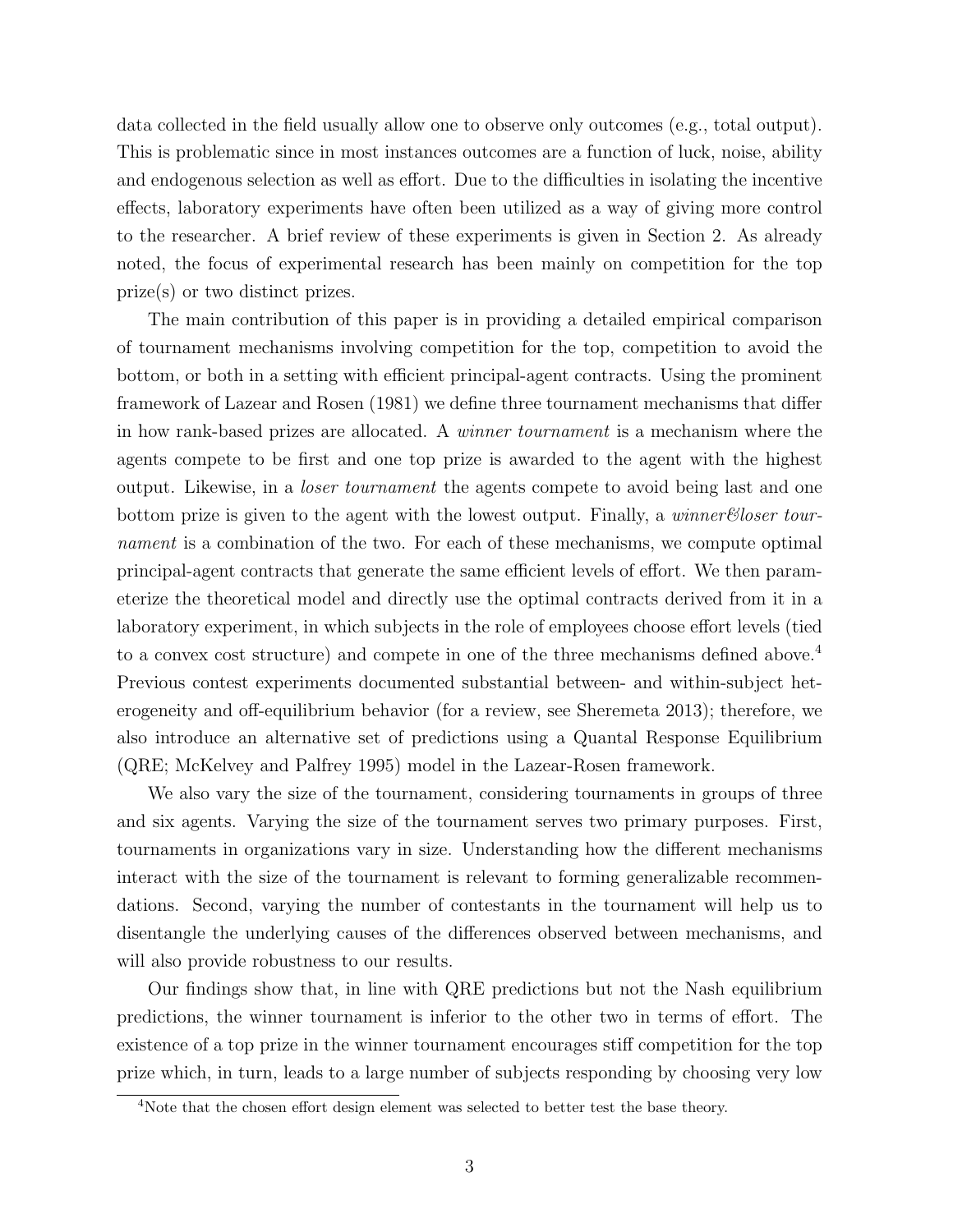efforts – a finding which is consistent with the prior literature. In contrast, the mechanism which only includes a single bottom prize practically eliminates effort choices in the lowest range while simultaneously discouraging subjects from providing very high effort. These two findings lead naturally to our result that the mechanism which combines both a top prize and a bottom prize brings out the best of both effects and no other mechanism generates higher effort. Under this scheme, competition away from the bottom reduces the number of subjects who choose low effort, while the competition for the top provides continuous encouragement for some subjects to choose very high effort. Overall, the QRE model does better than the Nash equilibrium as it correctly predicts that the lowest effort and highest effort variance will occur in the winner tournament. The superiority of the winner&loser tournament, however, is not predicted by the basic model or the QRE model.

Given that some of the treatment differences are not predicted by the two models, we computed subjects' best responses and measured how far away each subject was from their best response and whether they improved over time. We find that in the winner tournaments, subjects were the furthest from their best response and, quite surprisingly, in contests of both sizes, they got worse over time. Even though subjects still did not best respond in the loser and winner&loser tournaments, there is no difference in the deviations from best response between these two mechanisms.

In terms of a direct comparison of winner and loser tournaments, we find that the loser tournament is overall a better motivator than the winner tournament. We also find that round-by-round adjustment is in line with the predictions generated by a basic learning theory. Thus, since avoiding being last is such a strong motivator, and the probability of being last is greater in smaller tournaments, the outcome in the loser tournament approaches that of the winner&loser tournament in contests of size three. The strong learning effect we find also suggests that a manager using a rank-order pay scheme must use the mechanism regularly as the increases in work effort will decline if the incentives are absent.

# 2 Brief review of the related literature

Extensive theoretical work has been undertaken to understand rank-order tournaments in an organizational setting. This literature has mainly focused on winner tournaments (see reviews by McLaughlin 1988; Lazear 1995 and Konrad 2009).<sup>5</sup> Loser tournaments were

 $5$ Our main interest is in the static principal-agent models of tournaments á la Lazear and Rosen (1981). Dynamic tournaments which involve sequential elimination of employees have also been explored (see,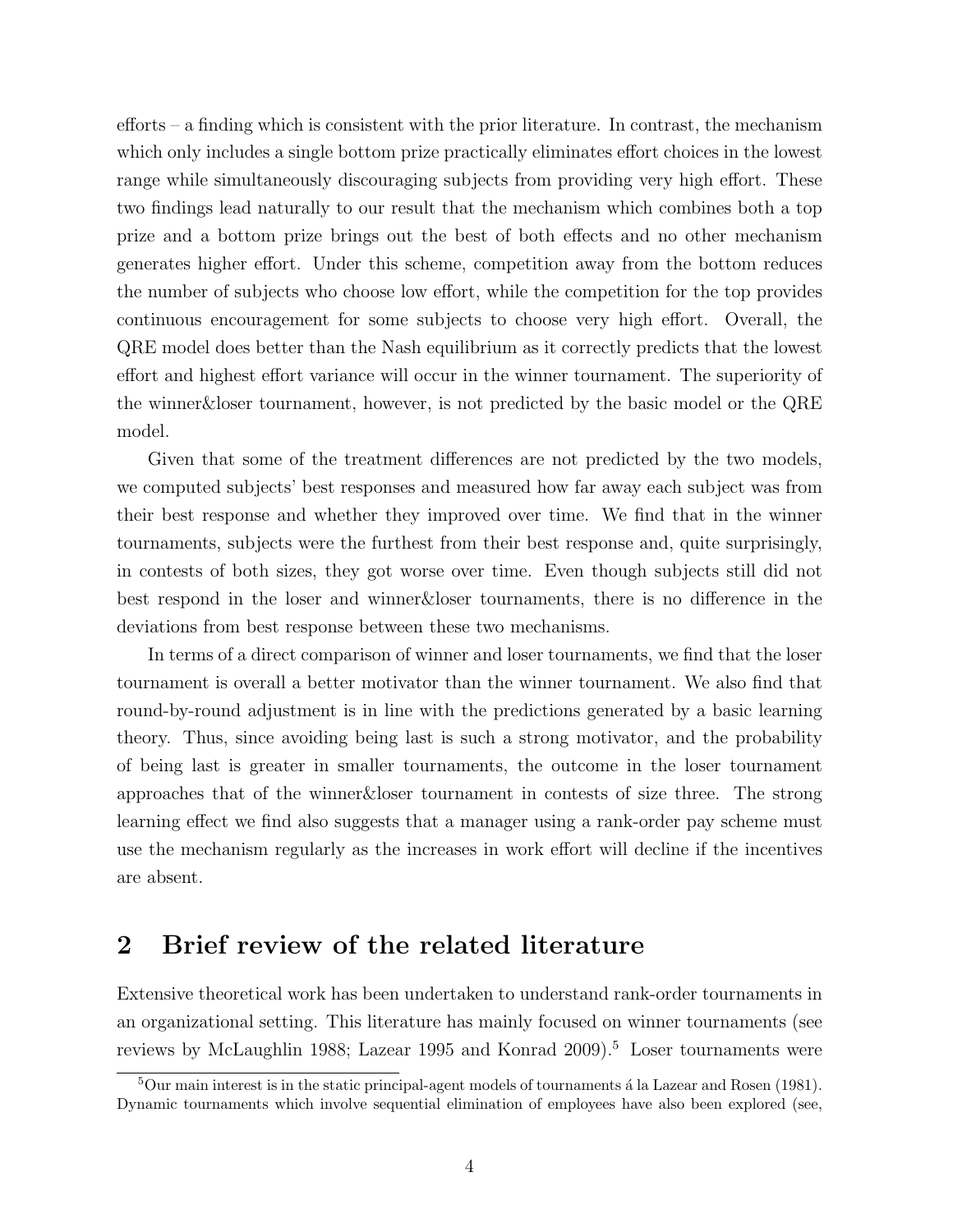first mentioned by Mirrlees (1975), while Nalebuff and Stiglitz (1983) prove the equivalence of the two schemes in the more general symmetric setting. Loser tournaments have more recently started to attract theoretical examinations by authors looking at heterogeneity in some aspect (e.g. Kräkel 2000, Gürtler and Kräkel 2011, Moldovanu, Sela and Shi 2012 and Balafoutas et al. 2012) or the effects of risk-aversion (Akerlof and Holden 2012).

Many tournament and contest experiments have also been conducted (see a review by Dechenaux, Kovenock and Sheremeta 2012). The first study to examine rank-order tournaments, conducted by Bull, Schotter and Weigelt (1987), found that tournament and piece-rate pay schemes generated the same mean effort, though the tournament pay scheme induced a higher variance in effort. With this very basic tenant of tournament theory established, subsequent papers focused on other topics such as affirmative action (Schotter and Weigelt 1992), tournament size and prize structure (Harbring and Irlenbusch 2003, Orrison, Schotter and Weigelt 2004), sabotage (Harbring and Irlenbusch 2008, Falk, Fehr and Huffman 2008, Carpenter, Matthews and Schirm 2010, Harbring and Irlenbusch 2012), selection (Camerer and Lovallo 1999, Eriksson, Teyssier and Villeval 2009, Cason, Masters and Sheremeta 2010, Müller and Schotter 2010), dynamic tournaments (Sheremeta 2010), and gender effects (Gneezy, Niederle and Rustichini 2003) among others. In what follows we focus on the studies that vary the number of winner prizes and/or the number of contestants in rank-order tournaments.

The two prior studies that are most relevant to our study (Orrison, Schotter and Weigelt 2004, Harbring and Irlenbusch 2008) vary the fraction of winner and loser prizes in tournaments of different sizes. The overall finding in these papers is that the highest effort is observed when there is an equal distribution of winner and loser prizes. This is counter to Harbring and Irlenbusch (2003) who show that in a capped all-pay auction setting, effort increases with the number of winner prizes. Both Orrison, Schotter and Weigelt (2004) and Harbring and Irlenbusch (2008) find no discernible trend that relates effort to the size of the contest. Using non-uniform distributions of noise, List et al. (2010) support this result for risk-neutral subjects, but find that risk-averse subjects' effort declines as the number of contestants increases.

Although these papers have treatments that are similar in concept to our design, key differences remain between them and our study due to the disparate research questions. First, the above studies only implement two levels of prizes. In our design, we will implement a treatment with a top, middle and bottom prize (the winner&loser tournament).

e.g., Rosen 1986, O'Flaherety and Siow 1995, Gradstein and Konrad 1999, Ryvkin and Ortmann 2008, Casas-Arce and Martinez-Jerez 2009, Sunde 2009, Höchtl et al. 2014). Even though the elimination mechanism can be thought of as a loser tournament, the focus of these papers is not on this aspect, but on the effect elimination has on the remaining agents.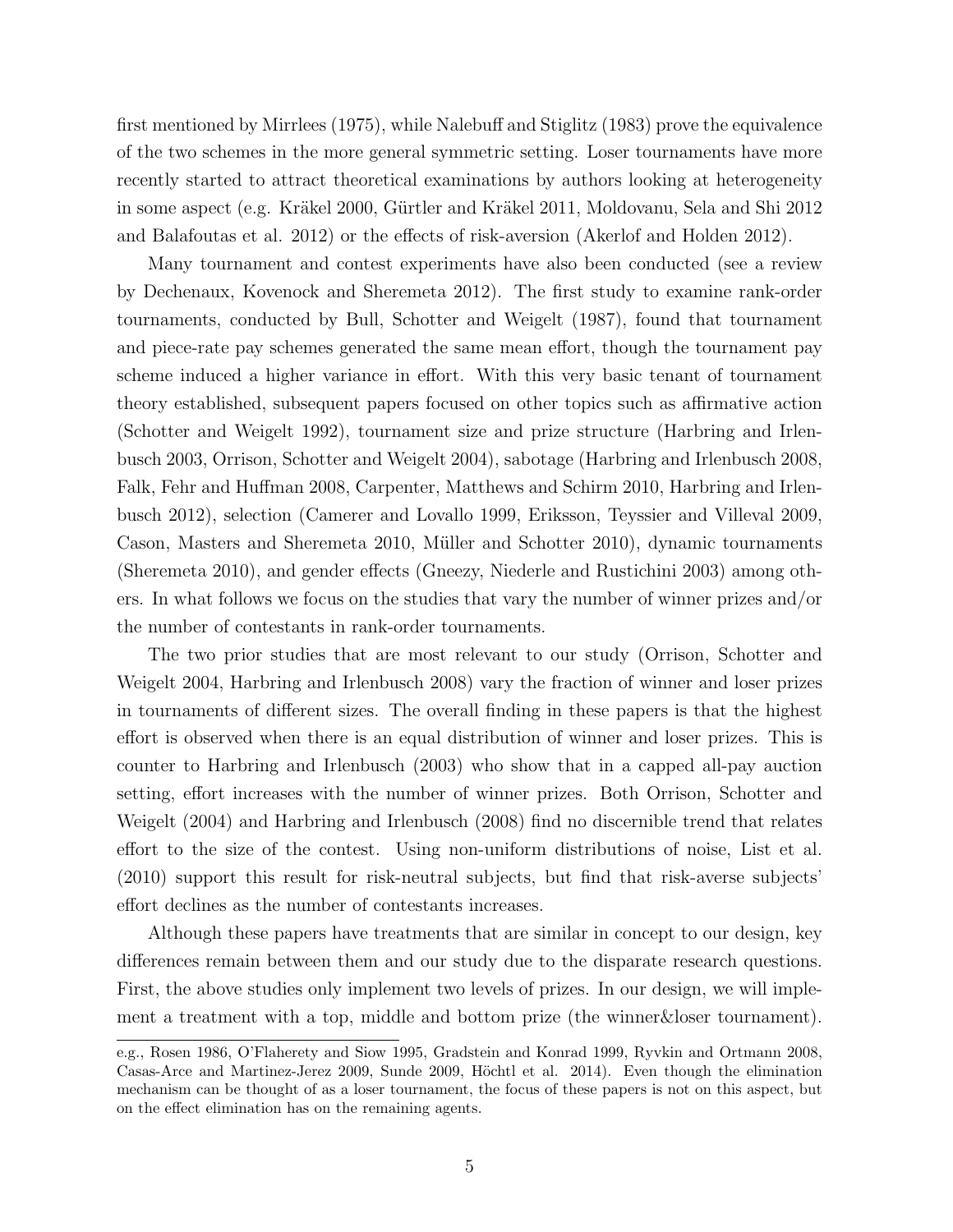This is an important variation for several reasons. Since most organizations typically use incentive schemes which have consequences for the best and the worst workers (see the above references from the WSJ), it is important to understand how effort and efficiency may differ under this very common pay scheme which uses three distinct levels of prizes. We will show that including three distinct prizes is essential since managers who choose this pay scheme can typically expect higher effort. Second, and more importantly, since the above papers were not intended to test the differences between competition for the top or away from the bottom, they do not use optimal contracts – a feature which would be necessary for a meaningful comparison, and is a potential cause of the seemingly contradictory results of the papers mentioned above. More specifically, optimal contracts are important since they fix the amount of money paid per worker to be equal in every setting while holding constant the predicted efficient level of effort. Thus, differences between the pay schemes that we observe can be attributed to the underlying behavioral response to winner and/or loser incentives, and the relative efficiency of the three schemes can be cleanly examined.

### 3 The model

#### 3.1 Three tournament mechanisms

We model tournament mechanisms following the approach of Lazear and Rosen (1981). There are  $n \geq 2$  identical risk-neutral agents indexed by  $i = 1, \ldots, n$ .<sup>6</sup> Each agent participates in the tournament by exerting effort  $e_i \geq 0$ . The cost of effort  $e_i$  to agent i is  $cg(e_i)$ , where  $c > 0$  is the agents' homogeneous cost parameter, and function  $g(\cdot)$  is strictly increasing and strictly convex.

Agent *i*'s output is  $y_i = e_i + u_i$ , where  $u_i$  is a zero-mean idiosyncratic random shock. It is assumed that shocks  $u_1, \ldots, u_n$  are i.i.d. across agents and drawn from a distribution with support  $[u_l, u_h]$ , pdf  $f(u)$  and cdf  $F(u)$ .

In tournament mechanisms, agents are evaluated on the basis of their relative performance. Effort is not observable and cannot be used for contracting. Moreover, cardinal output is also not observable. Tournament contracts are profiles of fixed prizes based on

<sup>6</sup>Considering risk-averse agents would complicate the analysis substantially (see Akerlof and Holden 2012). The optimal allocation of prizes would depend on the shape of the agents' utility functions, which implies that the experiment cannot be calibrated ex ante. We, therefore, have chosen to formulate our theoretical predictions in a simpler risk-neutral setting and control for risk aversion econometrically in a reduced form. To assuage some concerns, the effect of risk aversion is minimized in our experiment because we pay subjects for 4 randomly selected rounds. We find that neither risk nor loss aversion parameters are statistically significant in subjects' choices of effort (see Table 2 below).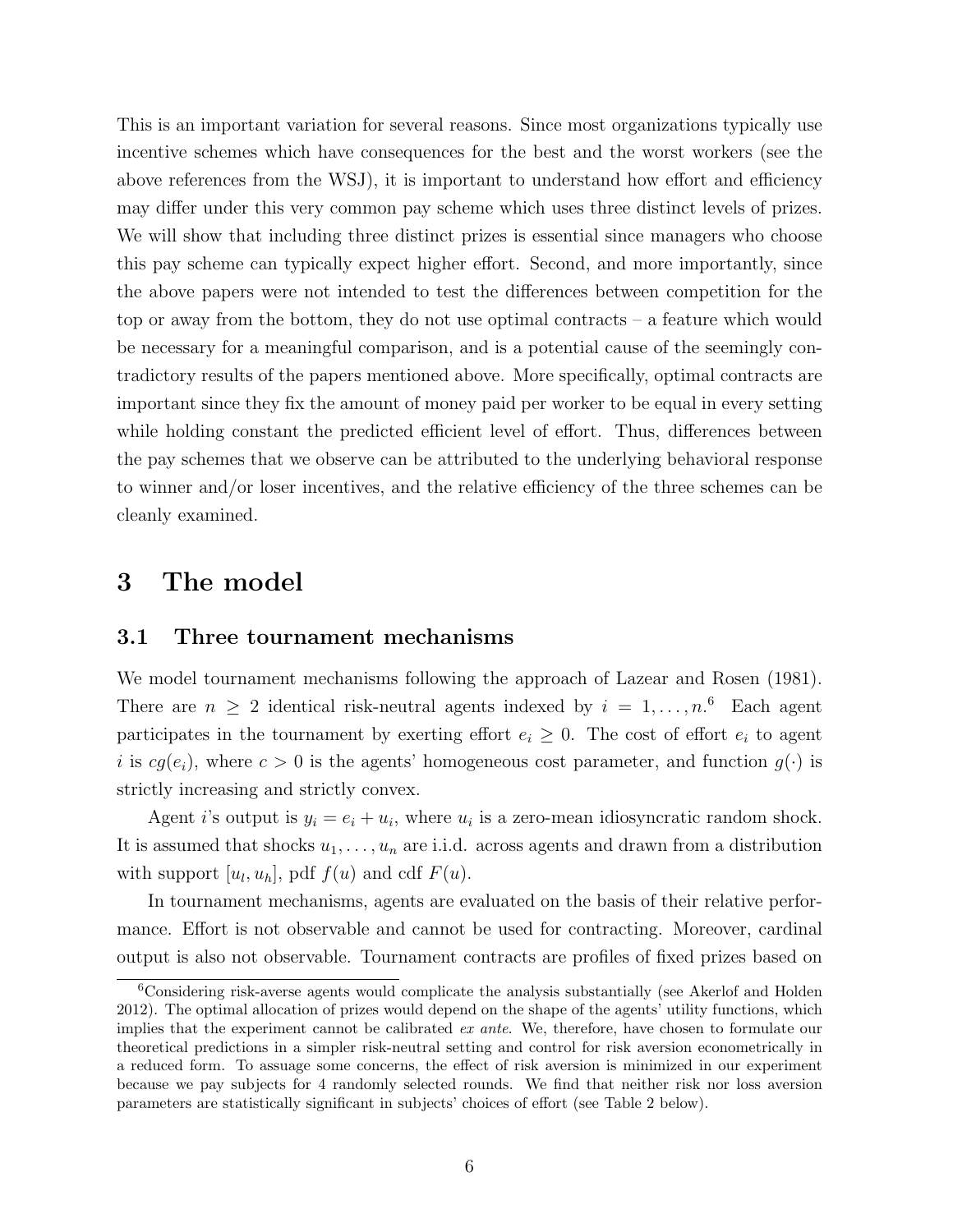ordinal comparisons of agents' output levels. Let  $w_r$  denote the prize of the agent whose output is ranked r, with  $w_1 \geq w_2 \geq \ldots \geq w_n$ . The expected payoff of agent i can then be written as

$$
\pi_i(\mathbf{e}) = \sum_{r=1}^n p^{(i,r)}(\mathbf{e}) w_r - c g(e_i), \quad i = 1, \dots, n.
$$
 (1)

Here,  $\mathbf{e} = (e_1, \ldots, e_n)$  is the vector of all agents' effort levels;  $p^{(i,r)}(\mathbf{e})$  denotes the probability, given **e**, that player *i*'s output is ranked *r*, with  $\sum_{r} p^{(i,r)}(\mathbf{e}) = 1$ .<sup>7</sup> Assuming all agents participate in the tournament with positive efforts,<sup>8</sup> the vector of equilibrium effort levels,  $e^* = (e_1^*, \ldots, e_n^*)$ , solves the system of first-order conditions<sup>9</sup>

$$
\sum_{r=1}^{n} \frac{\partial p^{(i,r)}(\mathbf{e})}{\partial e_i} w_r = cg'(e_i), \quad i = 1, \dots, n.
$$
 (2)

We consider three tournament mechanisms: winner tournaments, loser tournaments, and winner & loser tournaments. In *winner tournaments*, the agent with the highest output receives a prize  $w_1 = V_1$ , while all other agents receive a prize  $w_2 = \ldots = w_n = V_2 < V_1$ . Using the restriction  $\sum_{r} p^{(i,r)} = 1$ , Eq. (2) simplifies to

$$
(V_1 - V_2) \frac{\partial p^{(i,1)}(e)}{\partial e_i} = cg'(e_i), \quad i = 1, ..., n.
$$
 (3)

In loser tournaments, the agent with the lowest output receives a prize  $w_n = W_2$ , while all other agents receive a prize  $w_1 = \ldots = w_{n-1} = W_1 > W_2$ . Eq. (2) then gives

$$
-(W_1 - W_2)\frac{\partial p^{(i,n)}(\mathbf{e})}{\partial e_i} = cg'(e_i), \quad i = 1, \dots, n.
$$
 (4)

In winner & loser tournaments, the agent with the highest output receives a prize  $w_1 = S_1$ , the agent with the lowest output receives a prize  $w_n = S_3$ , and all other agents receive a prize  $w_2 = \ldots = w_{n-1} = S_2$ , with  $S_3 < S_2 < S_1$ . Eq. (2) gives

$$
(S_1 - S_2) \frac{\partial p^{(i,1)}(\mathbf{e})}{\partial e_i} - (S_2 - S_3) \frac{\partial p^{(i,n)}(\mathbf{e})}{\partial e_i} = cg'(e_i), \quad i = 1, ..., n.
$$
 (5)

In order to derive optimal contracts, suppose there is a risk-neutral principal, whose

<sup>7</sup>For simplicity, we assume that the probability of ties is zero. This is justified if the pdf of the distribution of noise is continuous.

<sup>&</sup>lt;sup>8</sup>Note that participation in the tournament with zero effort is not equivalent to non participation. Because of noise, the probability of winning the tournament with zero effort is still positive.

<sup>9</sup>The first-order conditions are necessary but not sufficient for the equilibrium in pure strategies to exist. In the experiment, we choose parameters so that the equilibrium exists, cf. Section 4.3.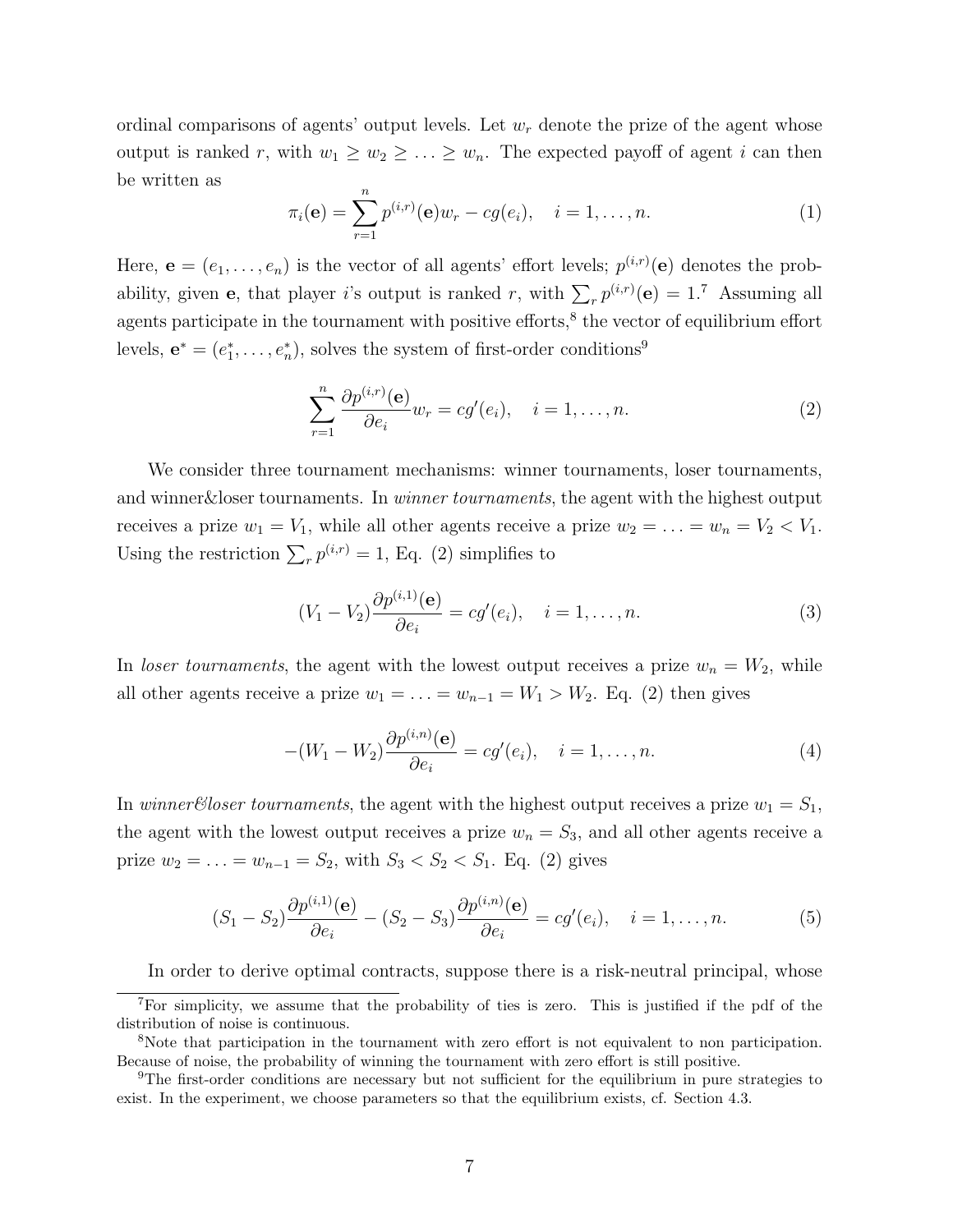expected payoff (firm's profit) is defined as the difference between aggregate effort and total prize payments:  $\Pi = \sum_i e_i - V_1 - (n-1)V_2$  for winner tournaments,  $\Pi = \sum_i e_i - (n-1)V_1$  $1)W_1 - W_2$  for loser tournaments, and  $\Pi = \sum_i e_i - S_1 - (n-2)S_2 - S_3$  for winner&loser tournaments. In the derivation of optimal contracts, we follow the approach of Lazear and Rosen (1981) and assume that the principal operates in a (buyer-side) competitive labor market under the zero-profit condition  $\Pi = 0$ .

### 3.2 Symmetric optimal contracts

We restrict the analysis to the symmetric case in which all agents exert the same effort in equilibrium. Let  $\beta_r = [\partial p^{(i,r)}/\partial e_i]_{sym}$  denote the derivatives of  $p^{(i,r)}$  evaluated for symmetric efforts. As shown by Akerlof and Holden (2012), coefficients  $\beta_r$  are independent of effort and given by

$$
\beta_r = \binom{n-1}{r-1} \int F(t)^{n-r-1} [1 - F(t)]^{r-2} [n - r - (n-1)F(t)] f(t)^2 dt.
$$
 (6)

For winner tournaments, the symmetrized first-order condition (3) for agents' equilibrium effort,  $\bar{e}$ , becomes

$$
(V_1 - V_2)\beta_1 = cg'(\bar{e}), \qquad \beta_1 = (n-1)\int F(t)^{n-2}f(t)^2dt.
$$
 (7)

Equation (7) has a unique solution  $\bar{e} > 0$  provided  $(V_1 - V_2)\beta_1 > cg'(0)$ . The principal's profit is  $\bar{\Pi} = n\bar{e} - V_1 - (n-1)V_2$ , which implies, under the zero-profit condition,  $\bar{e} =$  $V_1/n + (n-1)V_2/n$ , and the agents' expected payoffs are  $\bar{\pi} = \bar{e} - cg(\bar{e})$ . As in Lazear and Rosen (1981), we assume that the principal chooses prizes  $V_1$  and  $V_2$  to maximize  $\bar{\pi}$ , implying  $(1 - cg'(\bar{e}))\partial \bar{e}/\partial V_k = 0, k = 1, 2$ . This gives the following system of equations for the optimal contract:

$$
(V_1 - V_2)\beta_1 = cg'(\bar{e}), \qquad n\bar{e} = V_1 + (n-1)V_2, \qquad cg'(\bar{e}) = 1.
$$
 (8)

For loser tournaments, the symmetric first-order condition for agents' equilibrium effort,  $\tilde{e}$ , is

$$
-(W_1 - W_2)\beta_n = cg'(\tilde{e}), \qquad \beta_n = -(n-1)\int [1 - F(t)]^{n-2} f(t)^2 dt.
$$
 (9)

Equation. (9) has a unique solution  $\tilde{e} > 0$  provided  $(W_1-W_2)|\beta_n| > cg'(0)$ . The principal's profit is  $\Pi = n\tilde{e}-(n-1)W_1-W_2$ . Similar to winner tournaments, the zero-profit condition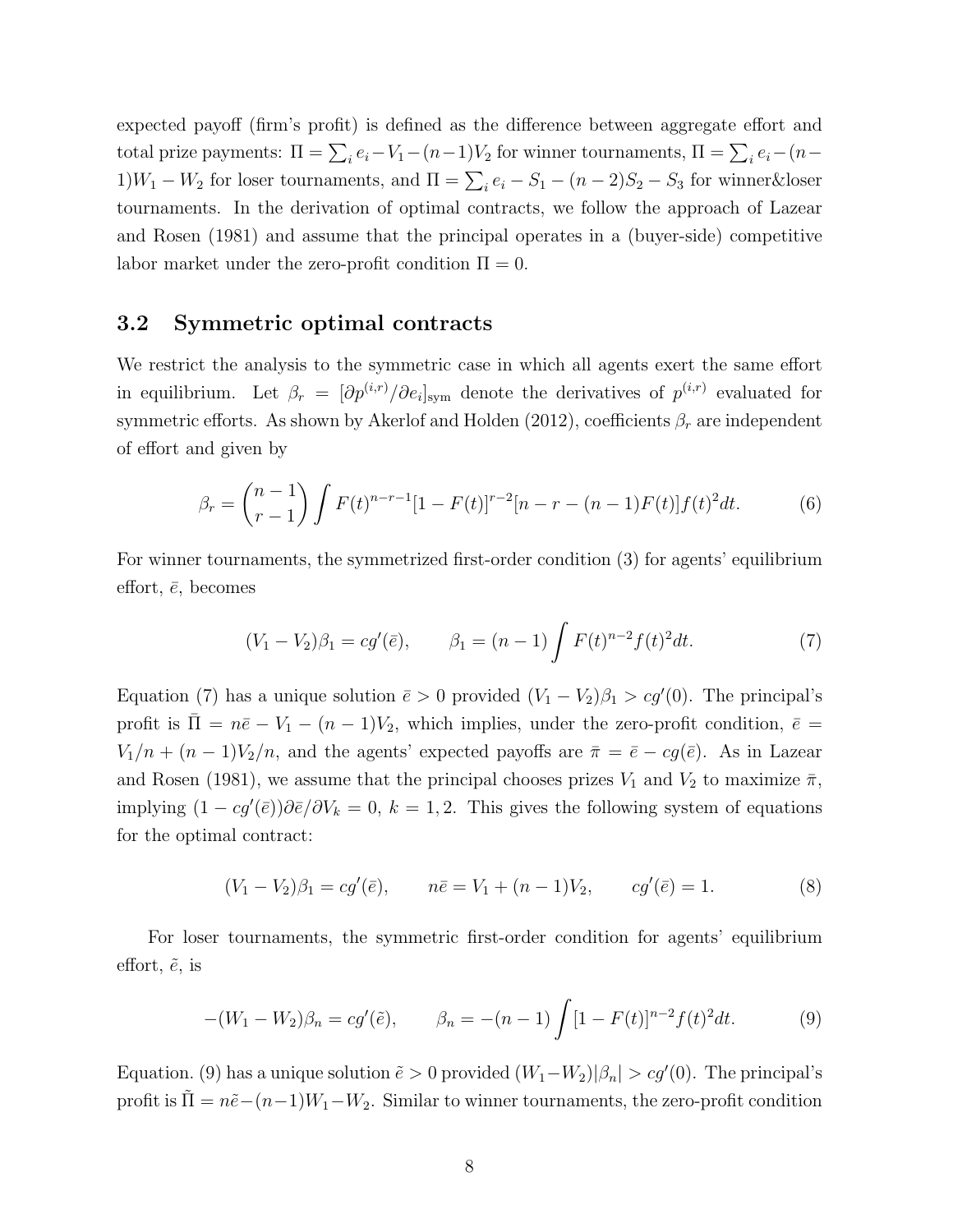and maximization of agents' expected payoff leads to the system of equations for optimal contracts  $(W_1, W_2)$ :

$$
(W_1 - W_2)|\beta_n| = cg'(\tilde{e}), \qquad n\tilde{e} = (n-1)W_1 + W_2, \qquad cg'(\tilde{e}) = 1.
$$
 (10)

For winner&loser tournaments, the symmetric first-order condition for agents' equilibrium effort,  $\hat{e}$ , is

$$
(S_1 - S_2)\beta_1 - (S_2 - S_3)\beta_n = cg'(\hat{e}).
$$
\n(11)

The principal's profit is  $\hat{\Pi} = n\hat{e} - S_1 - (n-2)S_2 - S_3$ . Similar to the other two incentive schemes, the zero-profit condition and maximization of agents' expected payoff leads to the system of equations for optimal contract  $(S_1, S_2, S_3)$ :

$$
(S_1 - S_2)\beta_1 + (S_2 - S_3)|\beta_n| = cg'(\hat{e}), \qquad n\hat{e} = S_1 + (n-2)S_2 + S_3, \qquad cg'(\hat{e}) = 1.
$$
 (12)

Comparing Eqs.  $(8)$ ,  $(10)$  and  $(12)$ , it is seen that the equilibrium effort is the same under the optimal contracts for all three mechanisms:  $\bar{e} = \tilde{e} = \hat{e}$ . All three optimal contracts are socially efficient. Individual effort  $\bar{e}$  is determined by condition  $cg'(\bar{e}) = 1$ , and the optimal prizes can be expressed in terms of  $\bar{e}$ .

For winner tournaments, the optimal contract is

$$
\bar{V}_1 = \bar{e} + \frac{n-1}{n\beta_1}, \qquad \bar{V}_2 = \bar{e} - \frac{1}{n\beta_1}.
$$
\n(13)

For loser tournaments, the optimal contract is

$$
\bar{W}_1 = \bar{e} + \frac{1}{n|\beta_n|}, \qquad \bar{W}_2 = \bar{e} - \frac{n-1}{n|\beta_n|}.
$$
\n(14)

For winner&loser tournaments, the number of independent equations for the optimal contract is the same as for the other two mechanisms, but there are three prizes to be determined. This is a manifestation of the more general result, mentioned by Lazear and Rosen (1981), that a tournament mechanism involving any number of prizes between 2 and n can be implemented with only two distinct prizes under symmetry and risk neutrality. Any  $S_2$  between  $S_3$  and  $S_1$  can be implemented as the intermediate prize. For convenience, we choose  $S_2 = (S_1 + S_3)/2$ . Equations in (12) then give the following optimal contract:

$$
\bar{S}_1 = \bar{e} + \frac{1}{2\hat{\beta}}, \qquad \bar{S}_2 = \bar{e}, \qquad \bar{S}_3 = \bar{e} - \frac{1}{2\hat{\beta}}; \qquad \hat{\beta} = \frac{\beta_1 + |\beta_n|}{2}.
$$
 (15)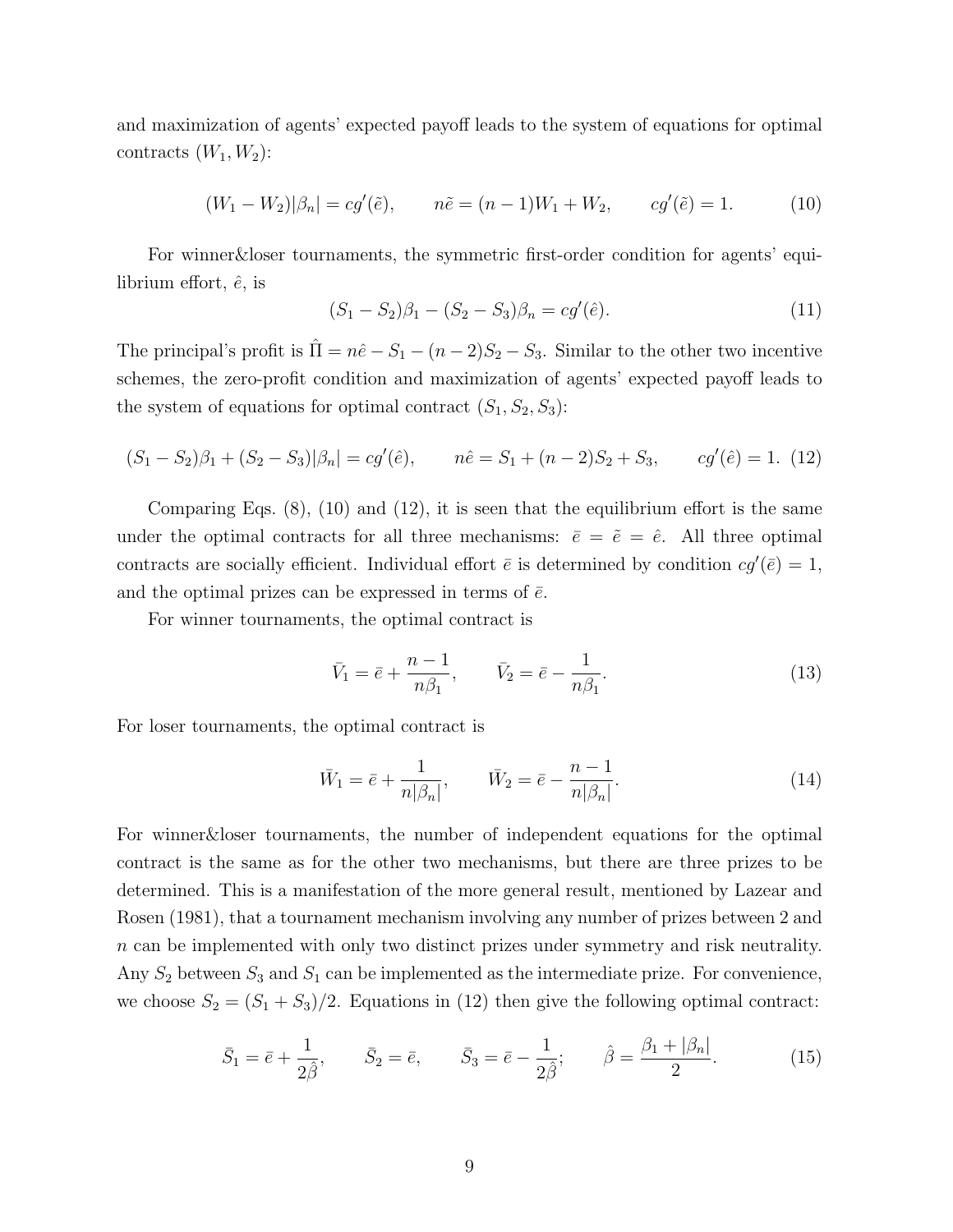### 4 Experimental design and predictions

#### 4.1 Basics

All experiments were conducted at the University of Innsbruck lab using z-Tree (Fischbacher, 2007). We recruited 216 subjects (50% female) from the standard student subject pool using the online announcement system ORSEE (Greiner, 2004). We conducted 12 sessions with 18 subjects in each session. Sessions lasted approximately one hour, and subjects earned  $\in 9.36$  on average (without a show-up fee).

### 4.2 Treatments

The experiment follows a  $3 \times 2$  between-subject design covering three tournament mechanisms: winner (WIN), loser (LOS) and winner & loser (W & L); and two group sizes:  $n = 3$ and  $n = 6$ . The resulting six treatments will be referred to as WIN3, LOS3, W&L3, WIN6, LOS6 and W&L6. The procedure used for all six treatments was the same. Once subjects were seated in the lab, they were handed printed instructions which were also read aloud to ensure common knowledge of the rules of the game.<sup>10</sup> The first part of the experiment consisted of 20 rounds, and in each round subjects were randomly and anonymously matched in a group with other participants in the session.<sup>11</sup> Each round the subjects participated in a chosen effort task. Effort choices had a convex cost structure associated with them.<sup>12</sup>

A uniform discrete zero-mean random number was added to each agent's chosen effort number, resulting in their "total number."<sup>13</sup> Their total number was then compared to the total number of the other agents in their group to determine their rank within the group. In WIN3 and WIN6, the agent with the highest rank received the top prize while all others received the bottom prize. In LOS3 and LOS6, the agent with the lowest rank received the bottom prize while all others received the top prize. In W&L3 and W&L6 the agent with the highest rank received the top prize, the agent with the lowest rank received the bottom prize, and all others received the middle prize. The total payoff in a round was calculated by subtracting the cost of the chosen effort number from the

 $10$ Sample instructions for WIN6 are given in the Appendix.

<sup>&</sup>lt;sup>11</sup>Random rematching was implemented to reduce reputation effects and mimic the one-shot setting as closely as possible. Since our main interest lies in understanding how people compete to avoid being last compared to how they compete to be first, including reputation in this design would cloud the main interest of the paper.

 $12$ At the end of the instruction sheet there was a table showing the cost associated with each effort level. The cost table is given in the Appendix.

<sup>&</sup>lt;sup>13</sup>The random number was drawn randomly and independently for every agent in each round.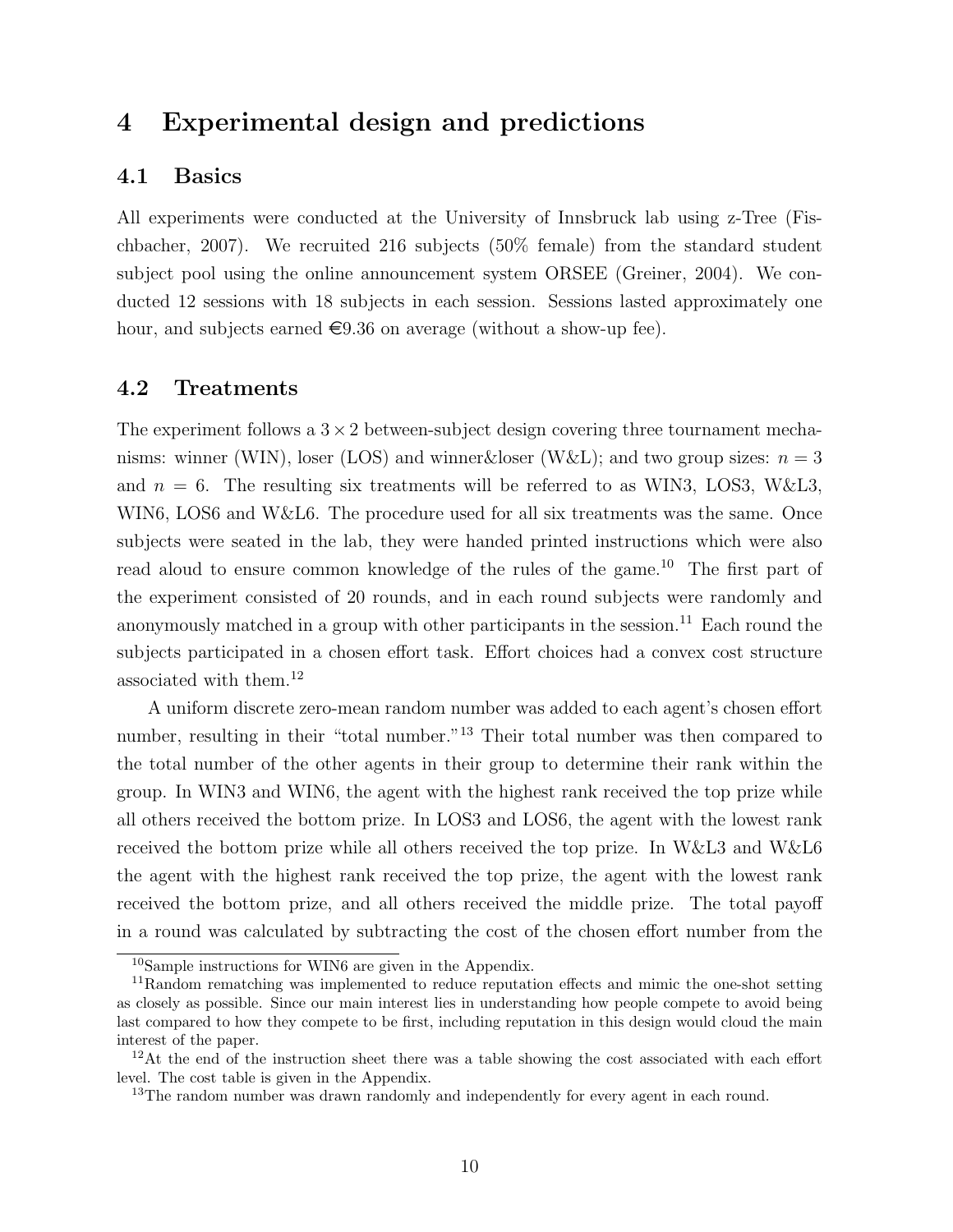prize gained. Effort costs and prizes were denominated in tokens, with 2000 tokens  $= \epsilon 1$ . Once all subjects in the session had chosen their effort number, they were informed of their random number, their total number and whether their total number was the highest  $\rm (in WIN3, WIN6, W\&L3 and W\&L6)$  or the lowest  $\rm (in LOS3, LOS6, W\&L3 and W\&L6).$ Additionally, they were informed of their payment for that round if it would be randomly selected for payment. Four rounds were chosen at random for payment at the conclusion of the experiment.<sup>14</sup> After the last round, we elicited, in an incentivized manner, subjects' beliefs about each of the other group members' effort choices in that round.

Before receiving feedback at the end of the experiment, subjects were administered a risk-aversion task (Holt and Laury 2002) and a loss-aversion task (G¨achter, Johnson and Herrmann 2010), both of them incentivized. The experiment concluded with a short demographic questionnaire.

### 4.3 Parameters of the experiment

For comparability between the tournament mechanisms, we chose the parameters of the experiment in accordance with the optimal contracts derived in Section 3.2. In all treatments, we used the uniform distribution of noise on the interval  $[-b, b]$ . In this case,  $\beta_1 = |\beta_n| = \hat{\beta} = 1/(2b)$ . The optimal contracts for the winner, loser and winner&loser tournaments are

$$
\bar{V}_1 = \bar{e} + \frac{2b(n-1)}{n}, \qquad \bar{V}_2 = \bar{e} - \frac{2b}{n}, \n\bar{W}_1 = \bar{e} + \frac{2b}{n}, \qquad \bar{W}_2 = \bar{e} - \frac{2b(n-1)}{n}, \n\bar{S}_1 = \bar{e} + b, \qquad \bar{S}_2 = \bar{e}, \qquad \bar{S}_3 = \bar{e} - b.
$$

For the cost function of effort, we used  $g(e) = (A - e)^{-d} - A^{-d}$ , with  $A, d > 0$ , which gives the optimal effort  $\bar{e} = A - (dc)^{1/(d+1)}$ . We used different cost functions (parameters A, c and d) for  $n = 3$  and  $n = 6$ , as it was difficult to find a parameterization that generated a symmetric pure-strategy equilibrium in all treatments simultaneously. This is not an issue for comparability because our main focus is on the comparison between different tournament mechanisms for a given n, and not on a direct comparison between the  $n = 3$ and  $n = 6$  cases. We ensured, however, that the optimal effort  $\bar{e}$  was the same in all six treatments. The parameters of the experiment are summarized in Table 1.<sup>15</sup>

<sup>&</sup>lt;sup>14</sup>Note that it was possible for a subject to lose money in a given round. By the end of the experiments, no subjects had negative total earnings.

 $15$ There are minor discrepancies in Table 1 due to rounding. In the experiment, all the prizes and costs have been multiplied by 100 to avoid the decimals.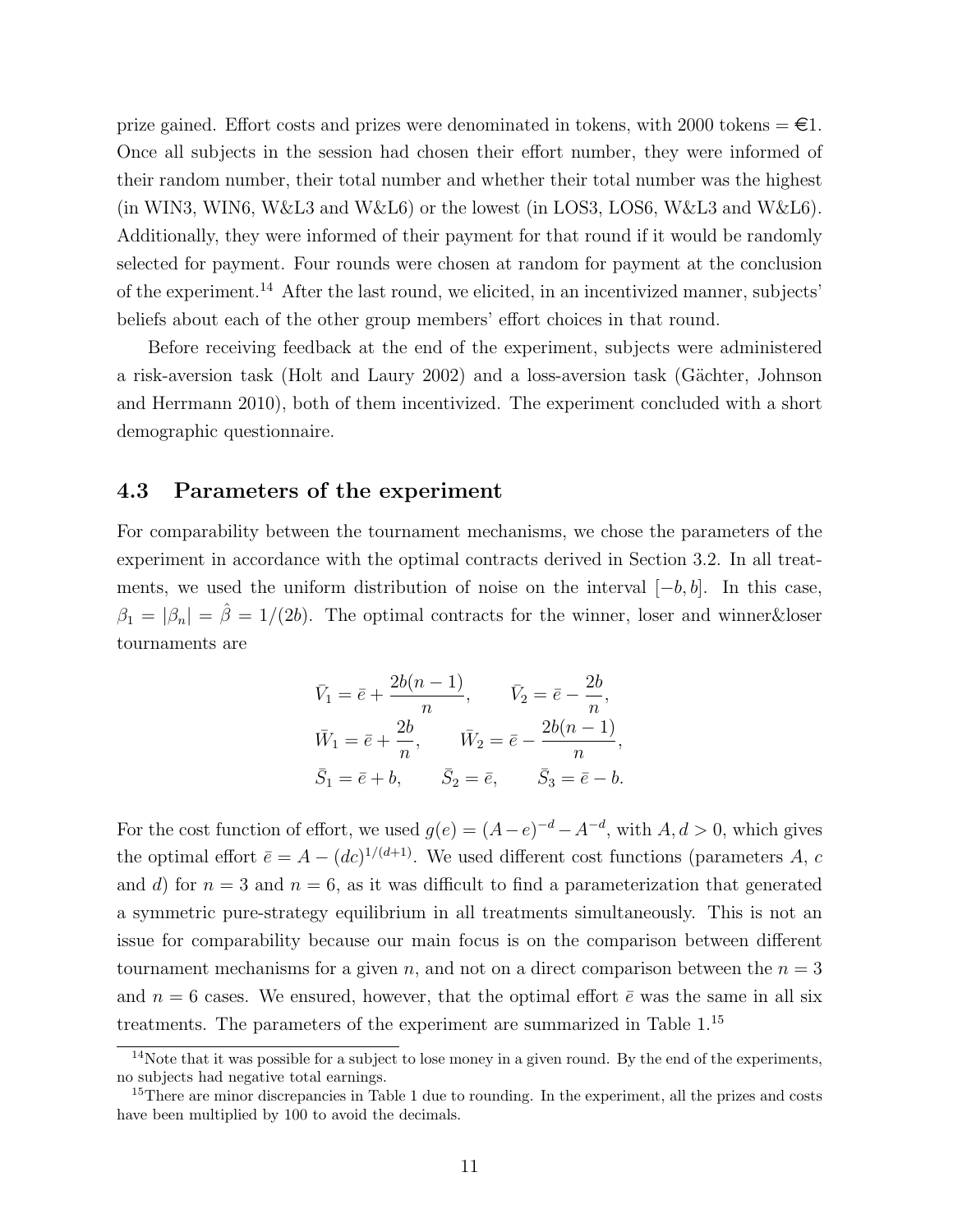| Treatment        |               | $n \quad b$ | $\overline{c}$ | $\overline{A}$ | d.   | Prizes                                              | $\bar{e}$ | $\bar{\pi}$ |
|------------------|---------------|-------------|----------------|----------------|------|-----------------------------------------------------|-----------|-------------|
| WIN3             | 3             | 44          | 3074           | 106            | 1.4  | $V_1 = 132, V_2 = 44$                               | 73.33     | 54.49       |
| LOS <sub>3</sub> | $\mathcal{S}$ | 44          | 3074           | 106            | 1.4  | $W_1 = 102.67, W_2 = 14.67$                         | 73.33     | 54.49       |
| W&L3             | 3             | 44          | 3074           | 106            |      | 1.4 $S_1 = 117.33, S_2 = 73.33, S_3 = 29.33$        | 73.33     | 54.49       |
| WIN6             | 6.            | 44          | 2100           | 96.72          |      | 1.57 $V_1 = 146.67, V_2 = 58.67$                    | 73.33     | 60.04       |
| LOS <sub>6</sub> | 6             | 44          | 2100           | 96.72          | 1.57 | $W_1 = 88, W_2 = 0$                                 | 73.33     | 60.04       |
| W&L6             | 6             | 44          | 2100           |                |      | 96.72 1.57 $S_1 = 117.33, S_2 = 73.33, S_3 = 29.33$ | 73.33     | 60.04       |

Table 1: Treatments and parameters of the experiment.



Figure 1: Expected payoff of a player as a function of her effort, with all other players' efforts fixed at  $\bar{e}.$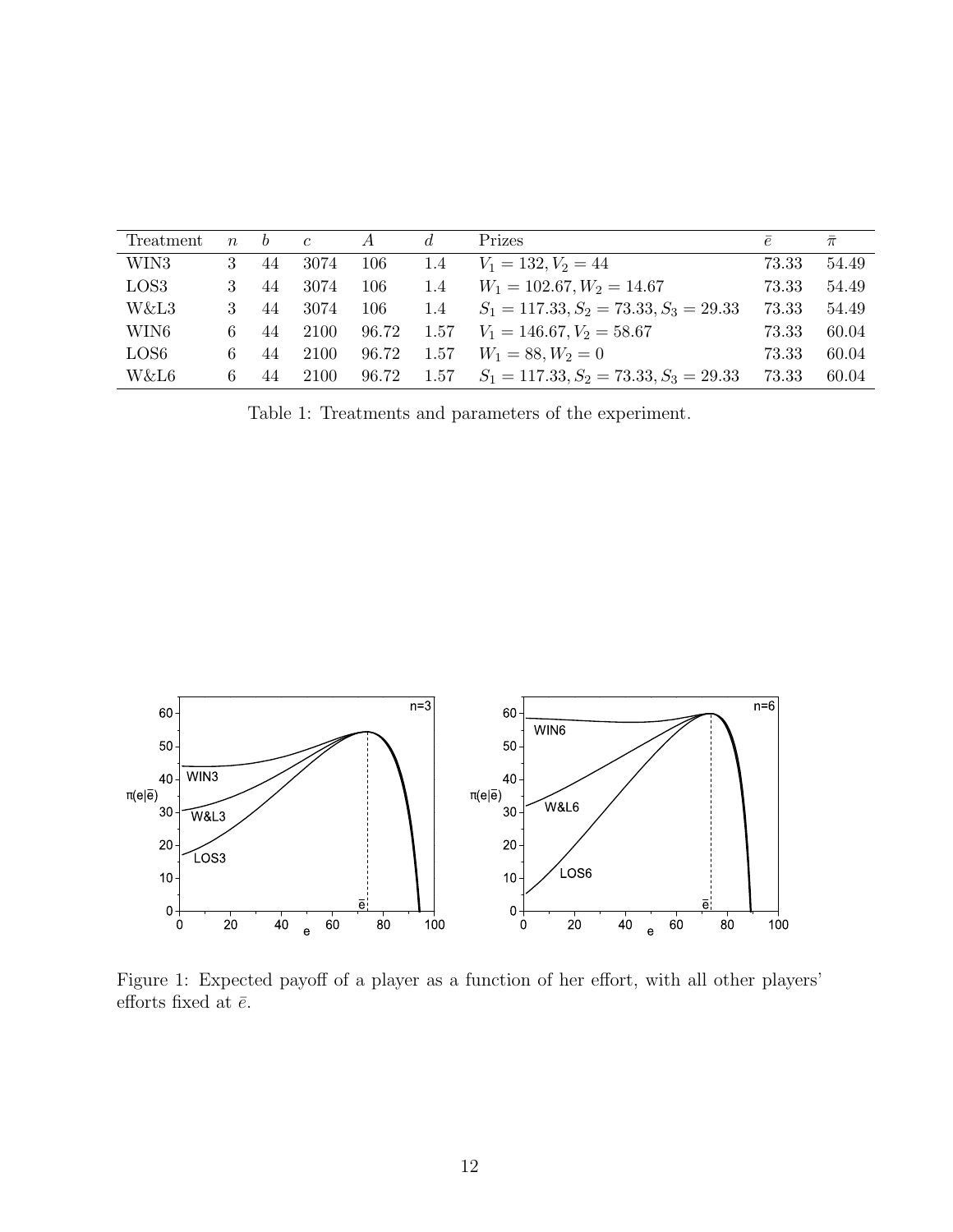Figure 1 shows the expected payoff of a player,  $\pi(e|\bar{e})$ , as function of her effort, with the efforts of all other players in the group fixed at  $\bar{e}$ . The left panel in Figure 1 shows  $\pi(e|\bar{e})$  for each of the three mechanisms for  $n=3$ , while the right panel shows the same for  $n = 6$ . Figure 1 confirms that  $\bar{e}$  is indeed the symmetric equilibrium effort level in all treatments.<sup>16</sup>

### 4.4 Quantal Response Equilibrium predictions

It is evident from Figure 1 that for effort levels below  $\bar{e}$ , the payoff function is very flat in the winner tournaments, especially for  $n = 6$ , and much steeper in the loser tournaments, with the winner&loser tournaments in between. This implies that subjects' errors, i.e., deviations from equilibrium or best response, are penalized differently in the three mechanisms. Given that the learning environment is somewhat complex and noisy in Lazear-Rosen contests, the flatness of the payoff function can help explain off-equilibrium behavior. Prior contest experiments (primarily with the prize structure of the WIN treatment) have shown that subjects exhibit substantial heterogeneity in effort choices, both between subjects and over time (for a review, see Sheremeta 2013). One widely used approach to organizing data with a large amount of off-equilibrium behavior, dispersion and experimentation is the Quantal Response Equilibrium (QRE) framework introduced by McKelvey and Palfrey (1995).<sup>17</sup> Given that downward deviations from equilibrium are penalized the most in the loser tournaments and the least in the winner tournaments, we expect QRE distributions of effort choices to be different in the three mechanisms, with the highest expected effort in  $\text{LOS}n$  and the lowest in WINn.

Formally, let B denote the (finite) set of available effort levels. In the QRE framework, the symmetric equilibrium is a probability distribution  $p(b)$  over B, with  $\sum_{b \in B} p(b) = 1$ . Following McKelvey and Palfrey (1995),  $p(b)$  satisfies the system of equations

$$
p(b) = \frac{\exp[\lambda \pi_e(b)]}{\sum_{b' \in B} \exp[\lambda \pi_e(b')]}, \quad \pi_e(b) = \sum_{b_2, \dots, b_n \in B} \pi(b, b_{-1}) p(b_2) \dots p(b_n).
$$
 (16)

Here,  $\pi_e(b)$  is the expected payoff of a player choosing effort b;  $\pi(b, b_{-1})$  is the expected payoff of a player choosing effort b given the effort choices  $b_{-1}$  of other players in the group;  $\lambda > 0$  is the QRE noise parameter, with larger  $\lambda$  corresponding to lower noise in subjects' decision making. As  $\lambda \to \infty$ , QRE converges to the Nash equilibrium.

<sup>&</sup>lt;sup>16</sup>Notice that while all payoff functions  $\pi(e|\bar{e})$  reach global maximum at  $e = \bar{e}$ , a local maximum at 0 is present in the  $WINn$  tournaments.

<sup>&</sup>lt;sup>17</sup>For example, Anderson et al. (1998) and Goeree et al. (2002) discuss QRE as an explanation of overbidding in auctions, while Sheremeta (2011), Chowdhury et al. (2012), Lim et al. (2012) and Brookins and Ryvkin (2014), among others, use QRE to explain overbidding and bid dispersion in lottery contests.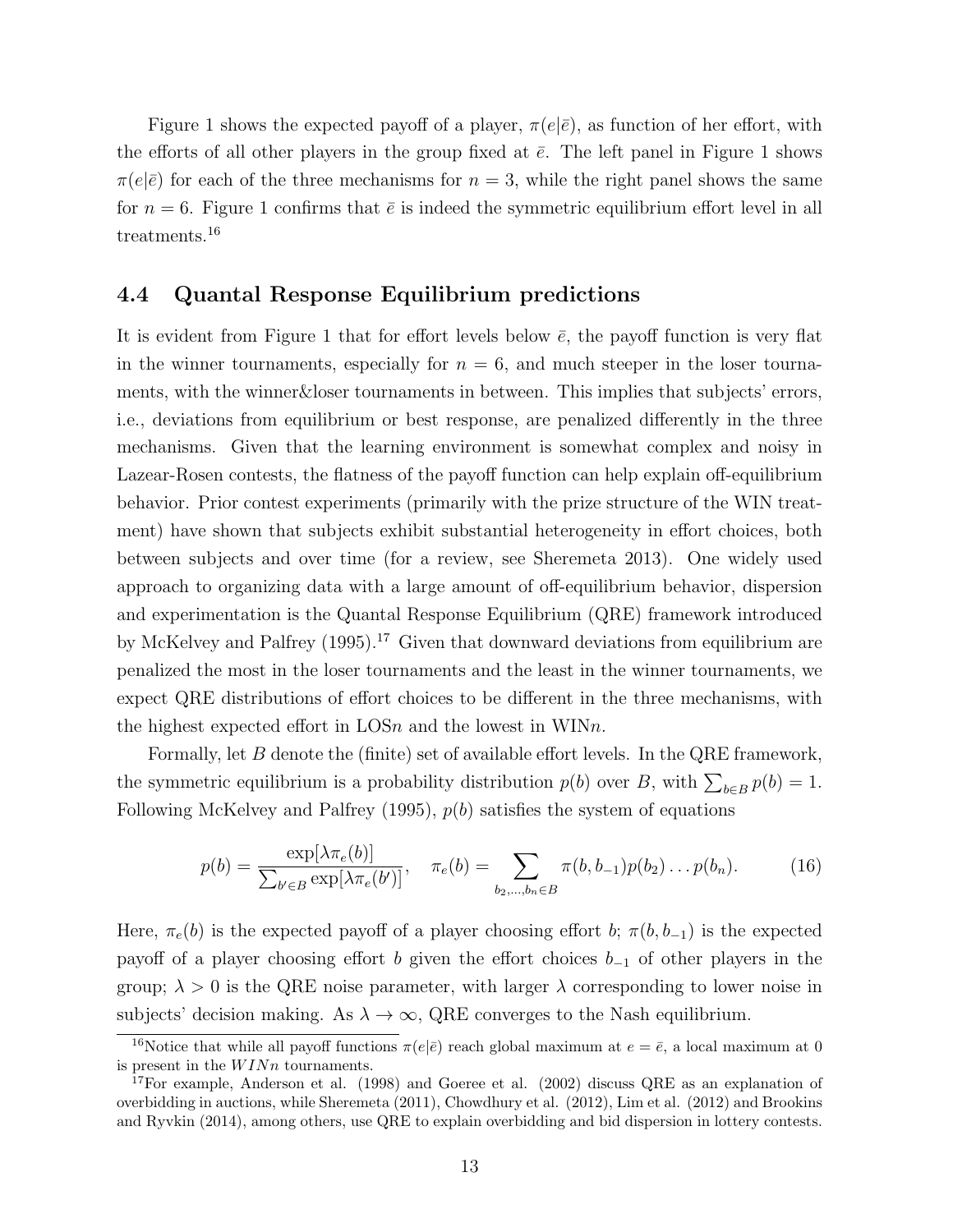

Figure 2: QRE distributions of effort, by treatment, for  $n = 3$ ,  $\lambda = 0.2$ .

Figure 2 shows the QRE distributions of effort using  $\lambda = 0.2$  and the parameters of the experiment for  $n = 3$ . As seen from the figure, the QRE distributions are indeed different between treatments and ordered from the highest effort in LOS3 to the lowest in WIN3. The expected QRE efforts, calculated as  $\bar{e}^{\text{QRE}} = \sum_{b \in B} p(b)b$ , are ranked accordingly: 63.77 for WIN3, 66.45 for W&L3 and 67.82 for LOS3. The standard deviations of effort are 16.04, 9.69 and 11.83, respectively.<sup>18</sup>

We conclude that although the baseline model predicts the same level of effort in all treatments, the QRE model predicts differences in average effort levels, with the highest effort in LOS and lowest in WIN, and differences in the variance of effort, with the highest variance in WIN and lowest in LOS. Besides, the QRE model predicts underbidding, as compared to the Nash equilibrium effort level  $\bar{e} = 73.33$ . This is because the profit functions decline sharply for efforts above equilibrium but are relatively flat for efforts below equilibrium (cf. Figure 1), and in contrast to lottery contests where payoff functions are flat to the right of the equilibrium and QRE predicts overbidding. Thus, the QRE model provides a unifying explanation for why overbidding is observed overwhelmingly in lottery contests, while average efforts at or below equilibrium are often observed in Lazear-Rosen contest experiments (for a review, see Dechenaux et al. 2012).

<sup>&</sup>lt;sup>18</sup>The results for  $n = 6$  are qualitatively similar, with the expected QRE efforts 54.76, 68.22 and 65.31, and the standard deviations of effort 23.40, 5.89 and 10.41 in WIN6, LOS6 and W&L6, respectively. We also experimented with different values of  $\lambda$  and found that the expected QRE efforts converge to  $\bar{e}$ monotonically from below as  $\lambda$  increases.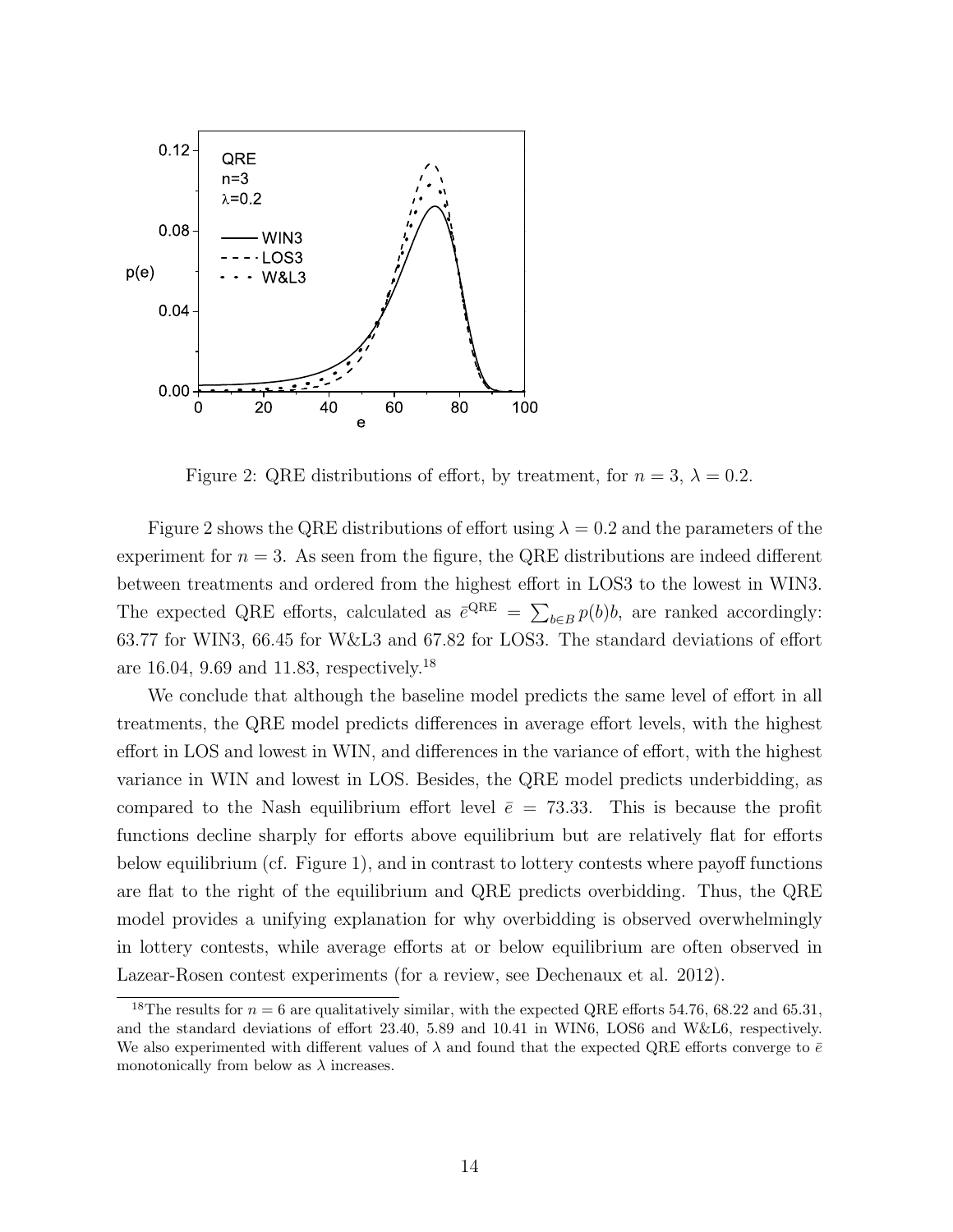

Figure 3: Mean effort over time. Panel (a): Effort in contests of size three. Panel (b): Effort in contests of size six.

### 5 Experimental results

### 5.1 Effort

We begin our analysis with an overview of the data. Figure 3 displays the average effort in each round by treatment, in contests of size three (panel a) and size six (panel b). Each point in the figure represents the average of 36 observations. Looking first at panel (a), we can see that the average effort in WIN3 is much lower than that in LOS3 or W&L3, especially from round 10 onward, while average effort in LOS3 seems to be only slightly lower than in W&L3. The picture is to a certain extent very similar for contests of size six: panel (b) shows that the average effort is highest in W&L6, intermediate in LOS6, and lowest in WIN6. The mean effort in all treatments except W&L6 is below the Nash equilibrium prediction value of 73.<sup>19</sup>

It is already evident that the QRE model does better than the basic model, although it does not predict the exact ordering of treatments by average effort. Table 2 reports the results of OLS regressions with standard errors clustered at the session level and adjusted for the small number of clusters using the Biased-Reducing Linearization procedure (BRL) of Bell and McCaffrey (2002). The dependent variable is individual effort, while the main explanatory variables are dummies for the LOS and the W&L treatments (which implies

<sup>&</sup>lt;sup>19</sup>The hypothesis of average effort being equal to 73 is rejected in all treatments with  $n = 3$  ( $p < 0.01$ ). The hypothesis is also rejected for WIN6 and LOS6 ( $p < 0.01$ ), but not for W&L6 ( $p = 0.017$ ). The p-values are obtained via Wald tests based on OLS regressions of chosen effort on treatment dummies with standard errors clustered at the session level and adjusted using the Biased-Reducing Linearization (BRL) procedure (Bell and McCaffrey, 2002).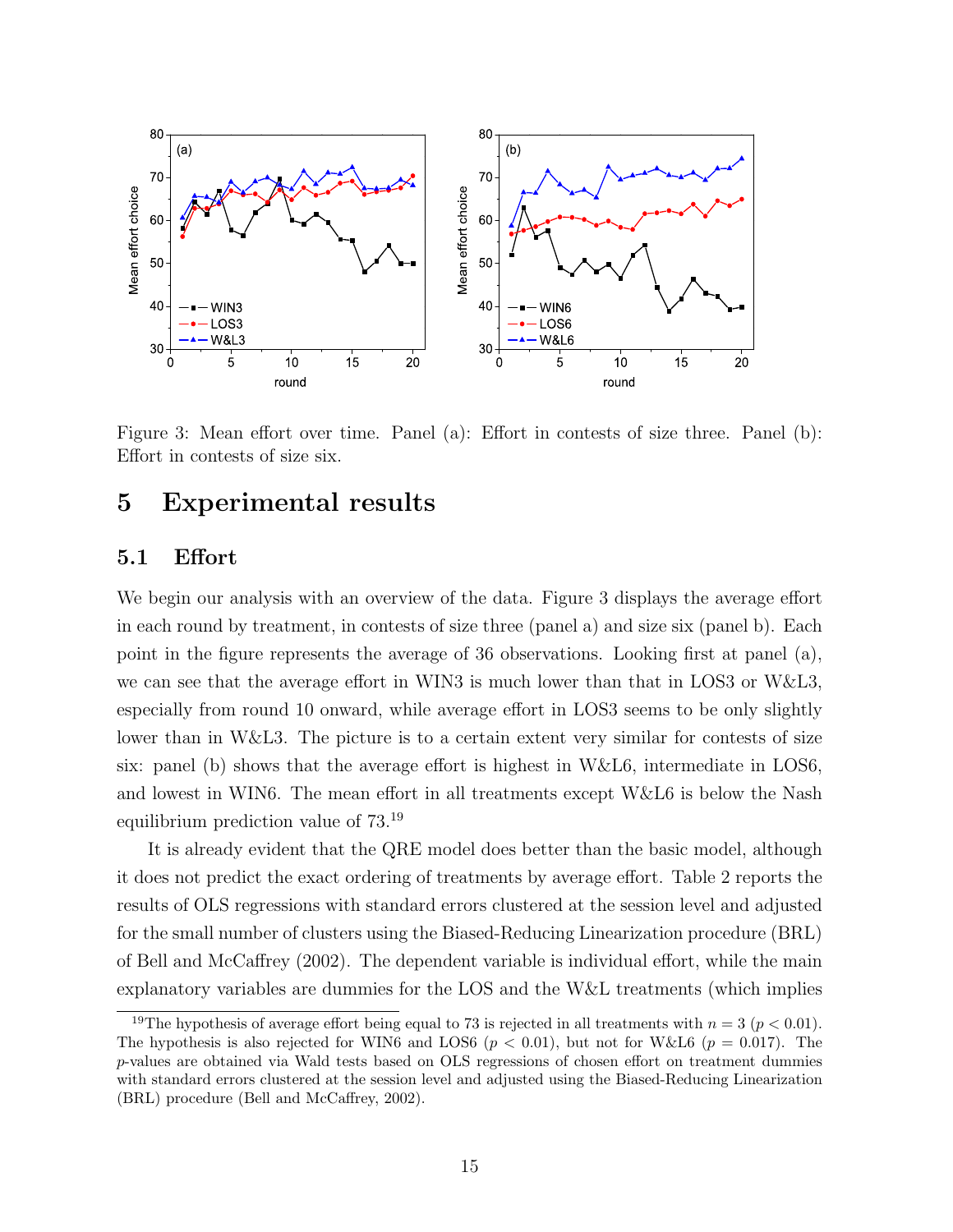| Effort              | (1)       | $\left( 2\right)$ |
|---------------------|-----------|-------------------|
|                     | $n = 3$   | $n = 6$           |
| Constant            | 49.4***   | 67.64***          |
|                     | (12.47)   | (21.89)           |
| LOS                 | $7.77***$ | $11.38***$        |
|                     | (2.82)    | (3.87)            |
| W&L                 | $9.59***$ | $20.47***$        |
|                     | (2.88)    | (2.45)            |
| Age                 | 0.31      | $-0.53\,$         |
|                     | (0.48)    | (0.70)            |
| Risk Aversion       | 0.76      | 0.63              |
|                     | (0.78)    | (0.53)            |
| Loss Aversion       | 0.21      | $-1.26\,$         |
|                     | (0.99)    | (0.87)            |
| Female              | $-1.44$   | $-3.53$           |
|                     | (3.22)    | (2.75)            |
| Round               | $-0.02\,$ | $-0.05\,$         |
|                     | (0.23)    | (0.27)            |
| $#$ of observations | 2160      | 2160              |
| $#$ of clusters     | 6         | 6                 |
|                     |           |                   |

Table 2: OLS regression results. Standard errors, clustered by session and BRL adjusted, are shown in parentheses. Significance levels: \*\*\* - 1%.

that the reference group for the regressions is the WIN treatment). Additionally, controls for gender, age, round, a subject's risk preferences (the number of risky choices made in the gains domain) and the degree of aversion to losses (the number of risky choices made in the loss domain) are also included. Columns (1) and (2) show the results for contests of size three and six, respectively.

The model in column (1) of Table 2 confirms that for  $n = 3$ , average effort in LOS3 and in W&L3 contests is significantly higher than in the baseline WIN3 contest. A Wald test also confirms that there is no difference between average effort in LOS3 and W&L3  $(p = 0.40)$ . Column (2) shows that, in contests of size six, there is a sizable difference between WIN6 and W&L6 and between WIN6 and LOS6; hence, the combination of a separate top and bottom prize gives rise to the highest output. Additionally, a Wald test confirms the difference between LOS6 and W&L6 ( $p = 0.02$ ). The results from columns (1) and (2) thus support what is observed in Figure 3. This leads to our first two results.<sup>20</sup>

Result 1: In contests of size three, there is no difference in average effort between the LOS and W&L treatments, but effort in both of these treatments is higher than in the WIN treatment.

<sup>&</sup>lt;sup>20</sup>We also explored in more detail the effect of risk preferences. First, we verified randomization across treatments and found no difference in risk preferences by treatment in contests with  $n = 3$  and  $n = 6$ . In contests of size three, the mean number of risky choices made (out of 10) was 5.2, 4.7, and 5.0 for the WIN, LOS and W&L contests respectively. In contests of size six, the mean number of risky choices made was 4.7, 4.5 and 4.4 for the WIN, LOS and W&L contests respectively.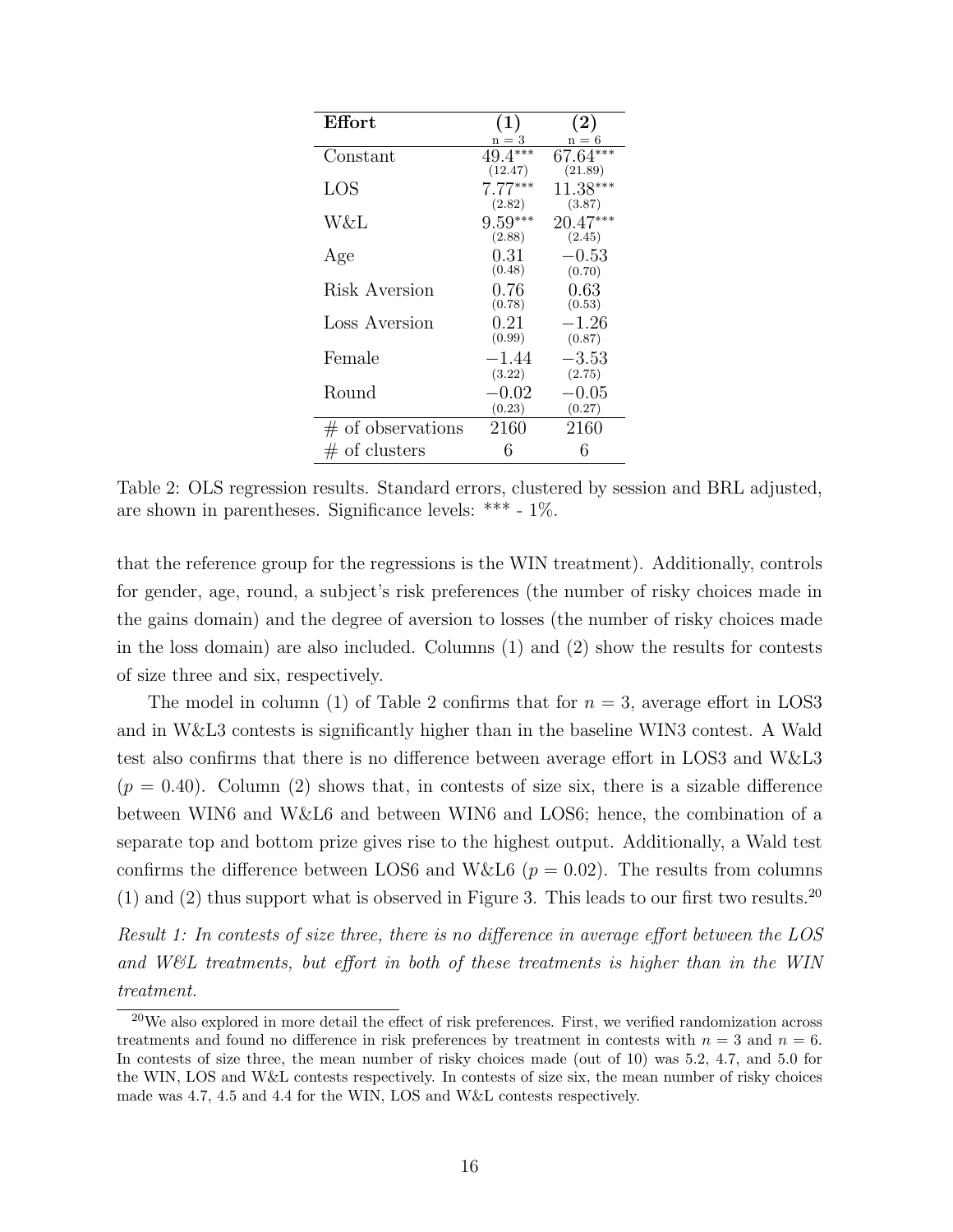

Figure 4: Histograms of effort choices: (a)  $n = 3$ ; (b)  $n = 6$ .

### Result 2: In contests of size six, average effort is highest in the W&L treatment, lowest in the WIN treatment and intermediate in the LOS treatment.

From the principal's perspective, the preferred mechanism is, of course, the one that generates the highest total effort. The above analysis shows that the mechanism which provides a combination of winner and loser prizes is at least as effective as the other two with respect to total agent effort, and is strictly superior to the other two in contests of size six. Another metric of interest is social efficiency – the total combined net benefits to both the principal and the agents. Since compensation is merely a transfer from the principal to the agents, social efficiency can be calculated at the individual level by taking the difference between effort and the cost of effort,  $s_i = e_i - cg(e_i)$ .

Figure 4 presents the histograms of chosen effort for all 20 rounds in contests of size three (panel a) and size six (panel b). Focusing first on panel (b), we see that how the means are arrived at is quite different. In the WIN6 treatment, the distribution of effort appears bimodal. There are many subjects who contribute between 1-10 (the lowest category) and many who contribute 81-90 (the penultimate category). This is in line with the "bifurcation" often observed in experiments on winner contests (see Dechenaux et al. 2012). The variance of effort is quite high, as subjects either compete too much or not enough. In the LOS6 treatment, the opposite is true. There are very few subjects who choose effort at the lower or upper end, with the majority concentrated in the 61-70 range, close to the mean of 60.8. The threat of being last drives up the lower efforts, while the lack of a top prize almost eliminates the higher ones. The W&L6 mechanism combines both motivations, resulting in a higher overall mean. More specifically, the possibility of being last in the W&L6 mechanism reduces the incentive to choose a low effort, and at the same time the existence of a top prize gives rise to some higher effort choices. The same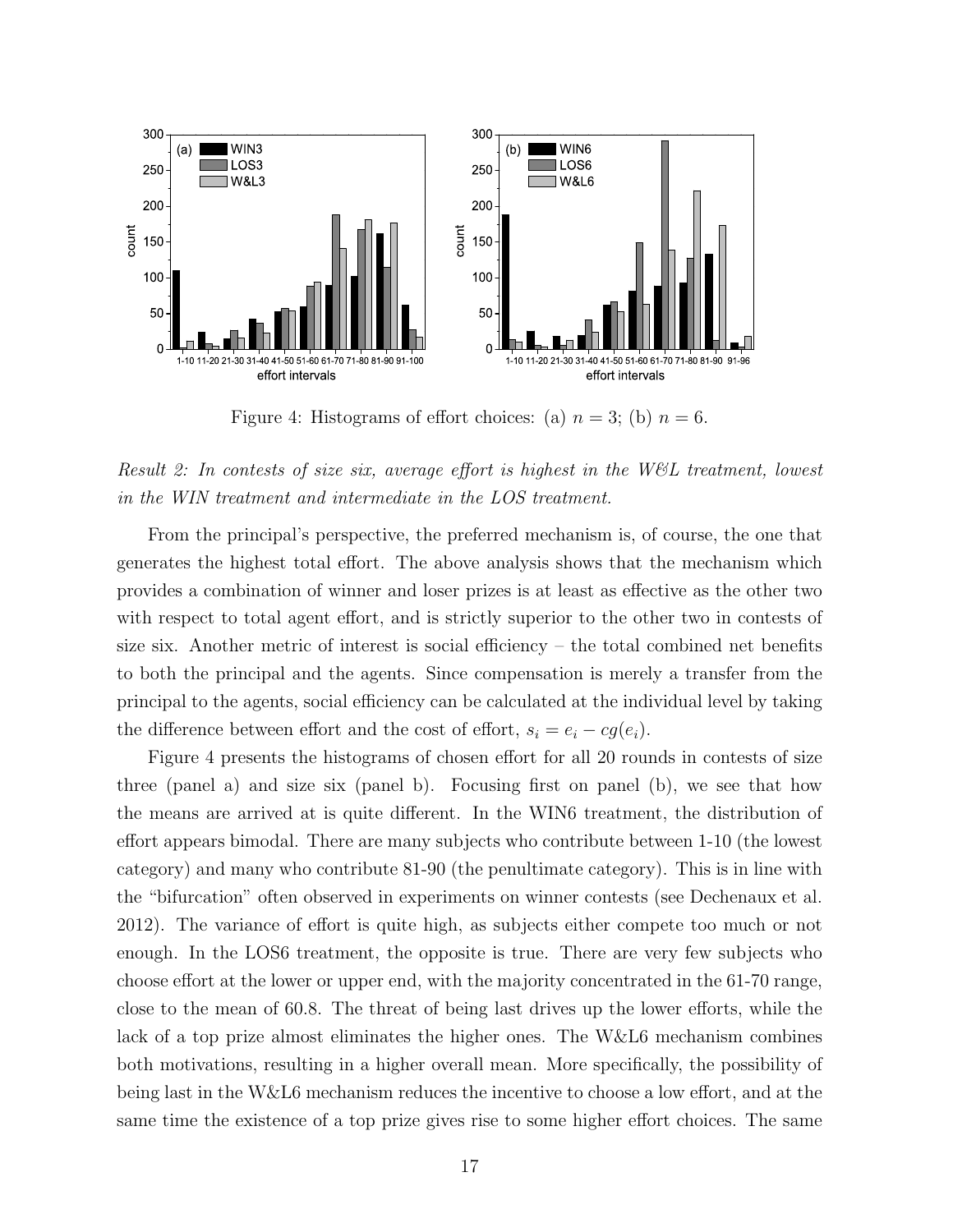basic pattern can be observed for contests of size three in panel (a). The distribution of effort in the WIN3 treatment is bimodal, while in the LOS3 and the W&L3 treatments it appears closer to a normal distribution (if somewhat right-skewed). This is a strong indication that the underlying mechanisms driving effort are the same in contests of size three and of size six.

The differences in distributions of effort lead naturally to differences in social efficiency. Given that we have solved for optimal contracts in the basic model, we can also compute the optimal per capita social efficiency, defined as  $\bar{s} = \bar{e} - cg(\bar{e})^{21}$ . For contests of size three, it is 54.79 and for contests of size six, it is 60.37. The observed average social efficiency in contests of size three is 30.8, 43.3 and 45.2 for the WIN3, LOS3 and W&L3 treatments, respectively. In contests of size six, average social efficiency is 14.1, 37.4 and 30.7 in the WIN6, LOS6 and W&L6 treatments respectively. In regressions (not reported here) with individual social efficiency  $s_i$  as the dependent variable, we find that there is no difference in social efficiency between LOS and W&L for contests of both sizes ( $p = 0.63$  for  $n = 3$ ) and  $p = 0.54$  for  $n = 6$ ). In contests of size three, social efficiency is lower in WIN3 than in the other two mechanisms ( $p < 0.01$  for both LOS3 and W&L3), while in contests of size six there is only a marginal statistical difference between the social efficiency of WIN6 vs. LOS6 ( $p = 0.08$ ) and no difference between WIN6 vs. W&L6 ( $p = 0.38$ ). In all treatments, average social efficiency is below the optimal level ( $p < 0.027$  across all six comparisons).

### 5.2 Best response

Given the finding that subjects are not playing the equilibrium strategy, we now explore if subjects are at least best-responding to the off-equilibrium behavior of others. This will relax the assumption that individuals believe all other players are playing the symmetric equilibrium. To do so, we calculate a subject's best response to the effort of others in their group. We then take the absolute difference between what their best response is and what they actually choose. Figure 5 presents the mean of absolute difference between effort and best response by round in each treatment. In this figure, the closer the number is to 0, the closer the observed effort choices are to a best response.

A couple of things stand out in Figure 5. First, the contests of size three and six look very similar in that the WIN treatment produces efforts furthest from the best response while there doesn't appear to be much difference between the LOS and the W&L treatments. Interestingly, while there is a slight downward trend in the LOSn and

<sup>&</sup>lt;sup>21</sup>Social efficiency  $\bar{s}$  is equal to the agents' equilibrium payoff  $\bar{\pi}$  because the firm operates at zero profit.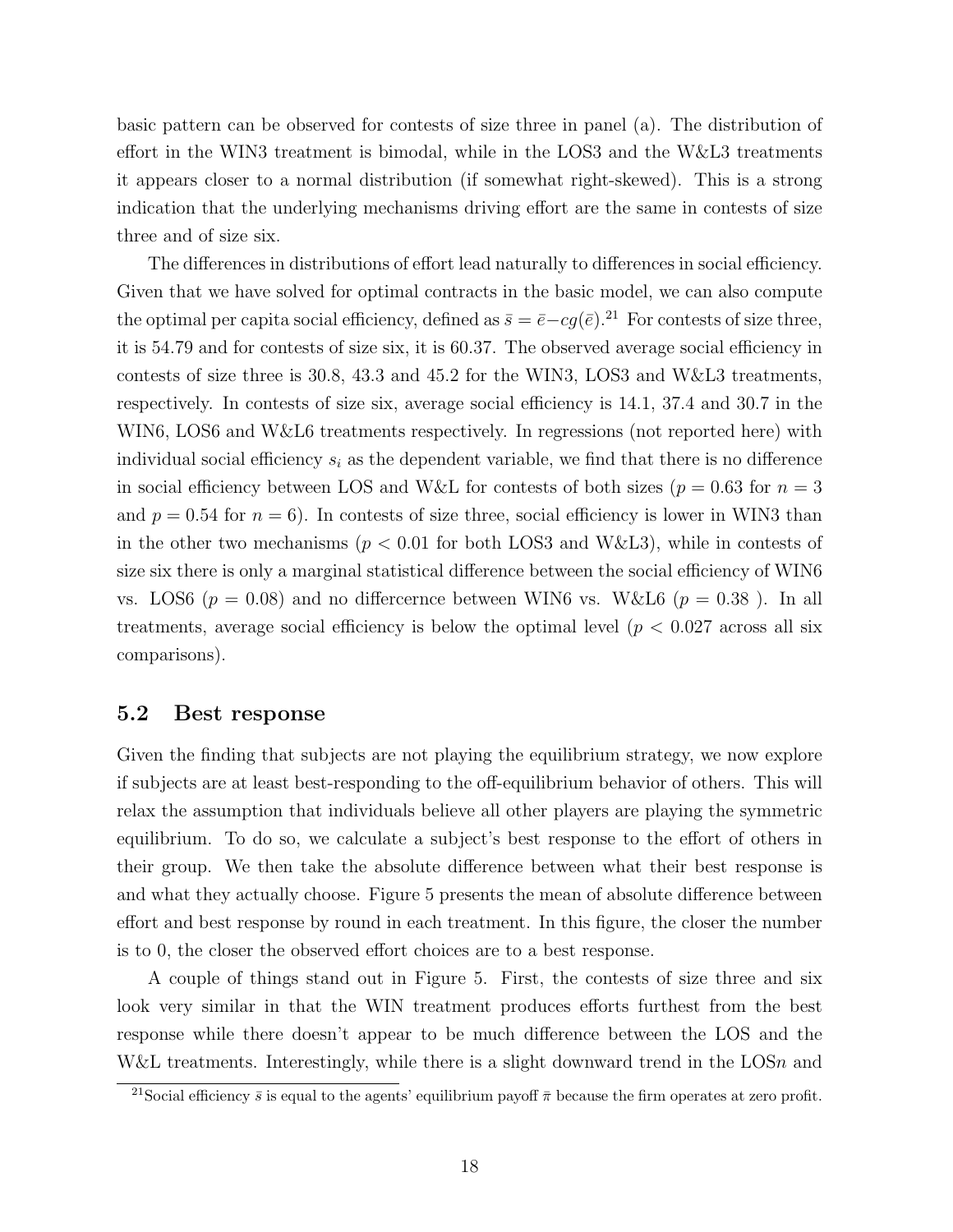

Figure 5: The mean absolute difference between the subject's effort choice and the best response, by treatment and round.

W&Ln treatments, indicating that subjects become better at best-responding over time, in the WINn treatments subjects do not seem to be learning to best-respond over time and, if anything, appear to be getting worse.

For more rigorous statistical comparisons, we ran regressions (reported in Table 5 in the Appendix) of the mean absolute distance to best response as the dependent variable. The basic results, shown in columns (1) and (2) of Table 5, confirm what is shown in Figure 5 – subjects are not particularly good at best-responding and they are worse in the WIN than in the LOS or W&L treatments.

One possible reason the subjects are not doing that well at best-responding – especially in the WIN treatment – is that they are forming incorrect beliefs. Following the final round, we used an incentivized belief elicitation method to gather beliefs about what the subject thought each of their group members chose in the final round. In columns (3) and (4) of Table 5 we present regressions based on the absolute value of the difference between chosen effort and best response to beliefs in the last period. The findings from these regressions are very similar to the results reported in columns (1) and (2). This implies that in the final round, subjects were still not best-responding to their stated (incentivized) beliefs.

#### 5.3 Analysis of dynamics

Results 1 and 2 reveal that the mechanisms considered produce differences in effort choices that are not predicted by the basic model and are only partially explained by the QRE framework. The next step is to try and find a suitable explanation which fits our data. Be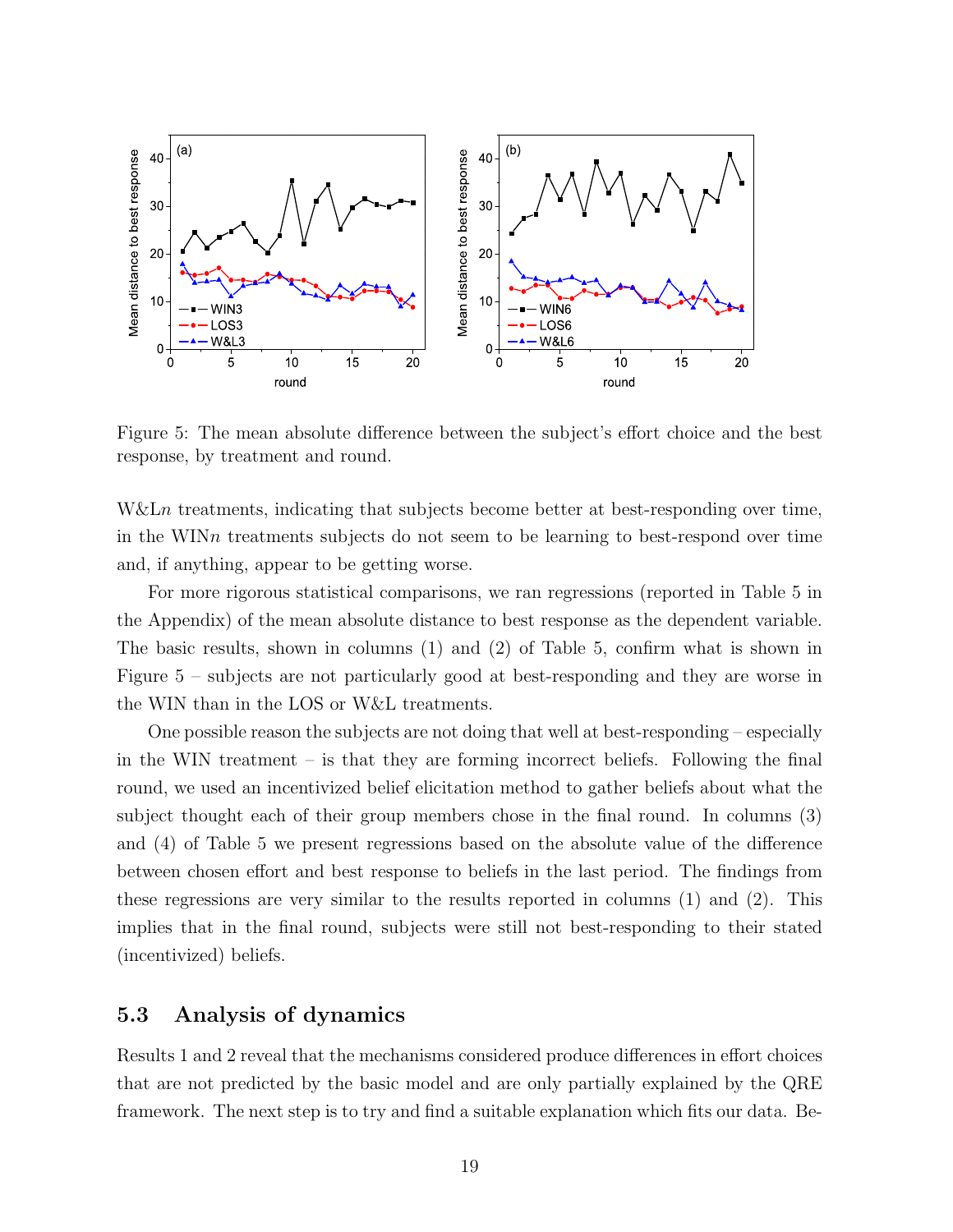havior adjustments observed over time in mechanisms such as ours have been traditionally modeled using reinforcement learning and/or directional learning.

The most fundamental property of reinforcement learning is that strategies which have led to bad outcomes are less likely to be used in the future (Roth and Erev 1995). The key feature of the directional learning theory (Selten and Stoecker 1986) is that subjects respond to feedback by updating their actions in the direction of higher expected profits.<sup>22</sup> If directional learning is applicable in our setting, then we should observe the following patterns: after receiving negative reinforcement (i.e., after being last in the loser tournament or after not winning a winner tournament), a subject should not choose an effort less than or equal to what led to that outcome, implying that a higher effort will be chosen. Likewise, if an agent wins the contest or is not last, this conveys the signal that a lower effort could have potentially led to higher profits; thus, a lower effort will be chosen. A more formal description of the learning model using a combination of reinforcement and directional learning (cf. Grosskopf 2003) is presented in the Appendix. Below we outline the general conjectures of reinforcement and directional learning applied to our setting.

Conjecture 1: Following being last or not being first, subjects will increase their effort. Conjecture 2: Following being first or not being last, subjects will decrease their effort. Conjecture  $\beta$ : These effects will be lessened over time.

A graphical analysis of Conjectures 1 and 2 is presented in Figure 6. Panel (a) examines behavior before and after being last in treatments  $\text{LOS}n$  and  $\text{W\&L}n$ . Panel (a) shows that, consistent with Conjecture 1, subjects increase their effort after being last. The differences are statistically significant both in the LOS and in the W&L treatment for both tournament sizes  $(p < 0.01)^{23}$ 

Panel (b) in Figure 6 examines behavior before and after subjects learn that they were not last. We see here that, upon learning that they were not last in the previous round, subjects decrease their effort. Again, this result is statistically significant for all cases, regardless of treatment and tournament size  $(p < 0.01)$ .

In order to check for the robustness of these findings, we present in columns (1) and (2) of Table 3 the results from two regressions, where the dependent variable is the difference in chosen effort between rounds t and  $t - 1$ . The main explanatory variable is

 $22K$ öszegi and Rabin (2006) provide an alternative theory whereby subjects update their reference points. Our paper was not designed to test the various updating mechanisms, and we cannot distinguish between the models (see, e.g., Götte, Hams and Sprenger, 2014, and Andersen, Brandon, Gneezy and List, 2014, for explicit tests of the Köszegi and Rabin model). The simpler learning model we outline appears to be sufficient for explaining our results.

 $^{23}$ Unless otherwise mentioned, all the p-values reported here are a result of a regression where errors are clustered at the subject level.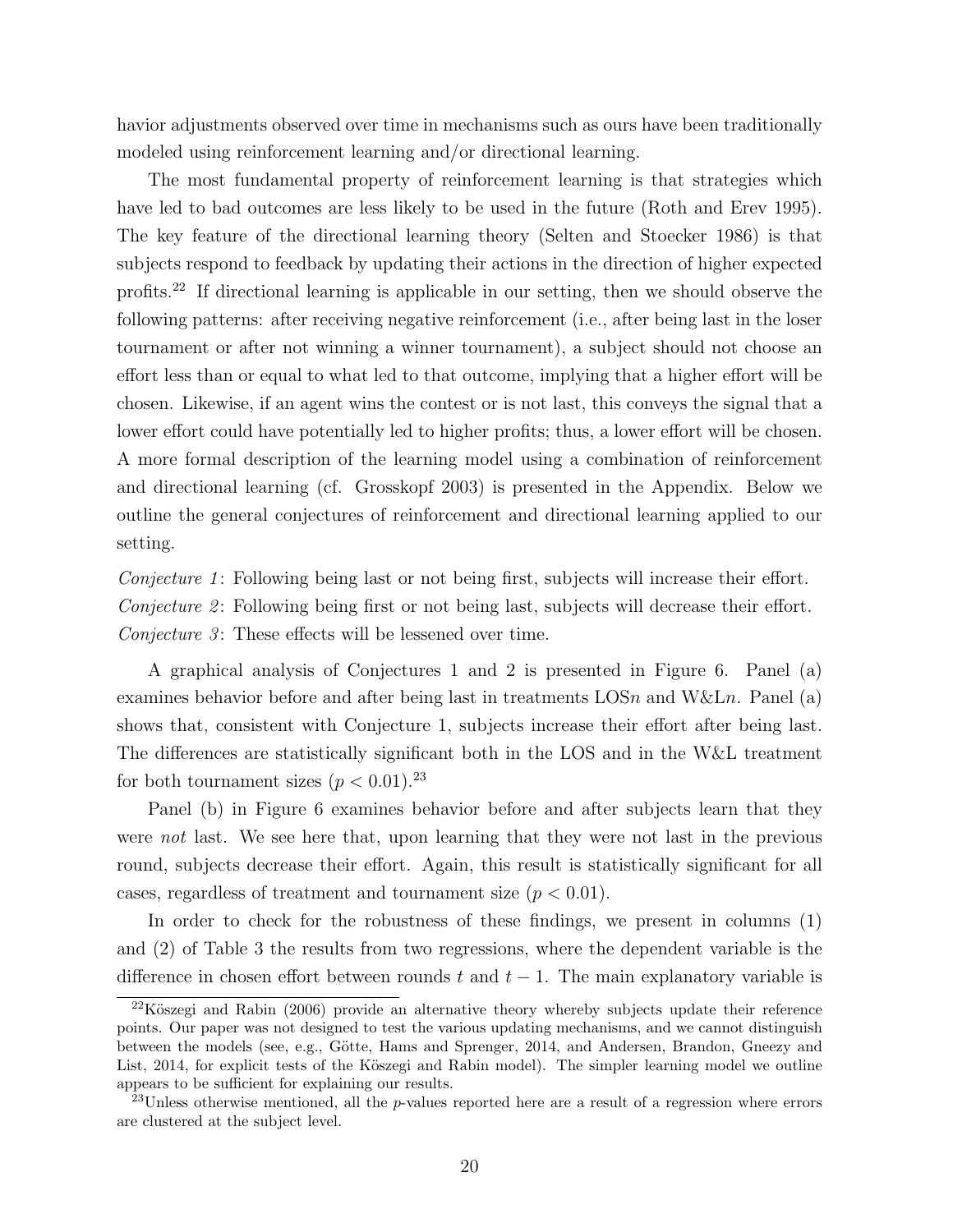

Figure 6: The reaction of subjects in tournaments before and after being reinforced. Panel (a) shows the reaction of subjects before and after being last. Panel (b) shows the reaction of subjects before and after not being last. Panel (c) shows the reaction of subjects before and after winning. Panel (d) shows the reaction of subjects before and after not winning.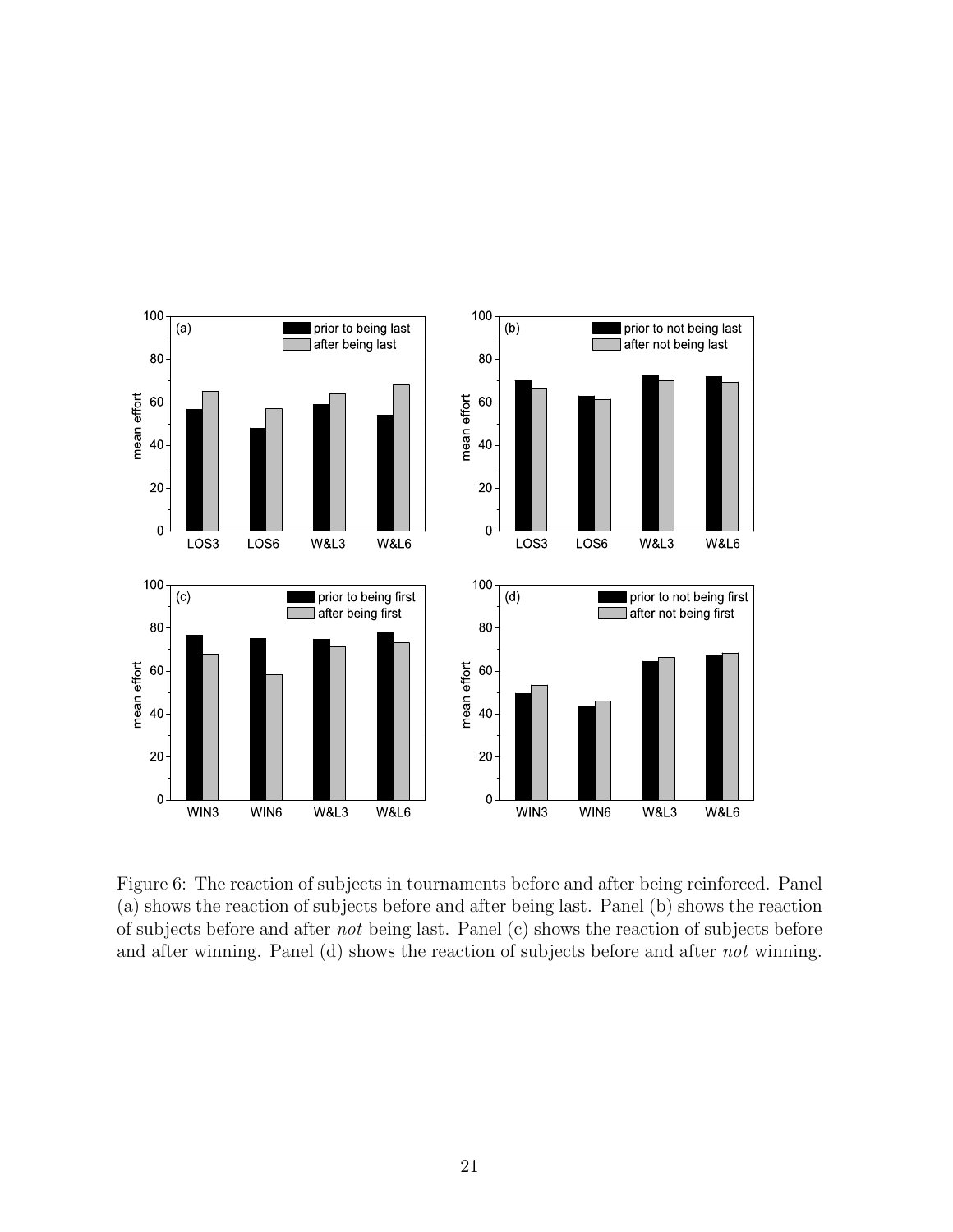| Difference in Effort  | (1)        | $\bf (2)$  | $\left( 3\right)$ | $\left( 4\right)$ |
|-----------------------|------------|------------|-------------------|-------------------|
|                       | $n=3$      | $n=6$      | $n=3$             | $n=6$             |
| Constant              | $-2.23$    | $-1.58$    | $6.42*$           | $7.91***$         |
|                       | (1.89)     | (2.87)     | (3.39)            | (2.14)            |
| LagLast               | 13.77***   | $11.38***$ |                   |                   |
|                       | (2.51)     | (2.94)     |                   |                   |
|                       |            |            | $-13.29***$       |                   |
| LagFirst              |            |            |                   | $-18.53***$       |
|                       |            |            | (2.32)            | (3.73)            |
| W&L                   | $-0.37$    | 0.44       | $1.03*$           | $1.33***$         |
|                       | (0.52)     | (0.45)     | (0.53)            | (0.51)            |
| Number of Times Last  | $-1.00***$ | 0.85       |                   |                   |
|                       | (0.39)     | (0.81)     |                   |                   |
| Number of Times First |            |            | $1.10***$         | $2.27**$          |
|                       |            |            | (0.36)            | (1.06)            |
| Age                   | 0.01       | $-0.03$    | $-0.07$           | $-0.16***$        |
|                       | (0.05)     | (0.09)     | (0.10)            | (0.05)            |
|                       |            |            |                   |                   |
| Risk Aversion         | $0.14*$    | $-0.16$    | 0.14              | 0.01              |
|                       | (0.08)     | (0.11)     | (0.13)            | (0.170)           |
| Loss Aversion         | $-0.03$    | 0.12       | $-0.39*$          | 0.09              |
|                       | (0.09)     | (0.12)     | (0.24)            | (0.18)            |
| Female                | $-0.50$    | 0.01       | $-0.17$           | $-1.09**$         |
|                       | (0.34)     | (0.46)     | (0.16)            | (0.53)            |
| Round                 | 0.020      | $-0.07*$   | $-0.27***$        | $-0.16**$         |
|                       | (0.06)     | (0.04)     | (0.07)            | (0.07)            |
|                       |            |            |                   |                   |
| $#$ of observations   | 1368       | 1368       | 1368              | 1368              |
| $#$ of clusters       | 72         | 72         | 72                | 72                |
| R-squared             | 0.07       | 0.11       | 0.03              | 0.04              |

Table 3: Individual random effects panel regressions on the difference in effort from round  $t-1$  to round t where the main explanatory variable is whether the subject was last or first in round  $t - 1$ . Because of this, round 1 is not included in the analysis. Robust standard errors clustered at the individual level are in parentheses. Significance levels: \*\*\* - 1%, \*\* - 5%, \* - 10%.

LagLast, which is a dummy variable equal to 1 if the subject was last in round  $t - 1$ . Additionally, there is a variable accounting for the number of times a subject had already been last at the start of a given round, which is meant to capture the decreasing effect of reinforcement over time (see Conjecture 3), as well as a control variable, W&L, for the type of the contest. Column (1) examines treatments LOS3 and W&L3 and column (2) examines LOS6 and W&L6.

In line with Conjecture 1, we see that being last in round  $t-1$  causes subjects to increase their chosen effort by a sizable amount, compared to a subject who was not last (see the large and strongly significant coefficient of LagLast in both specifications). In contests of size three, we also observe an inverse relationship between the difference in effort and the number of times a subject was last, as Conjecture 3 predicts. Thus, these results are largely in line with the learning theory.

Turning now to the effect of a single winner prize in treatments  $WINn$  and  $W\&Ln$ ,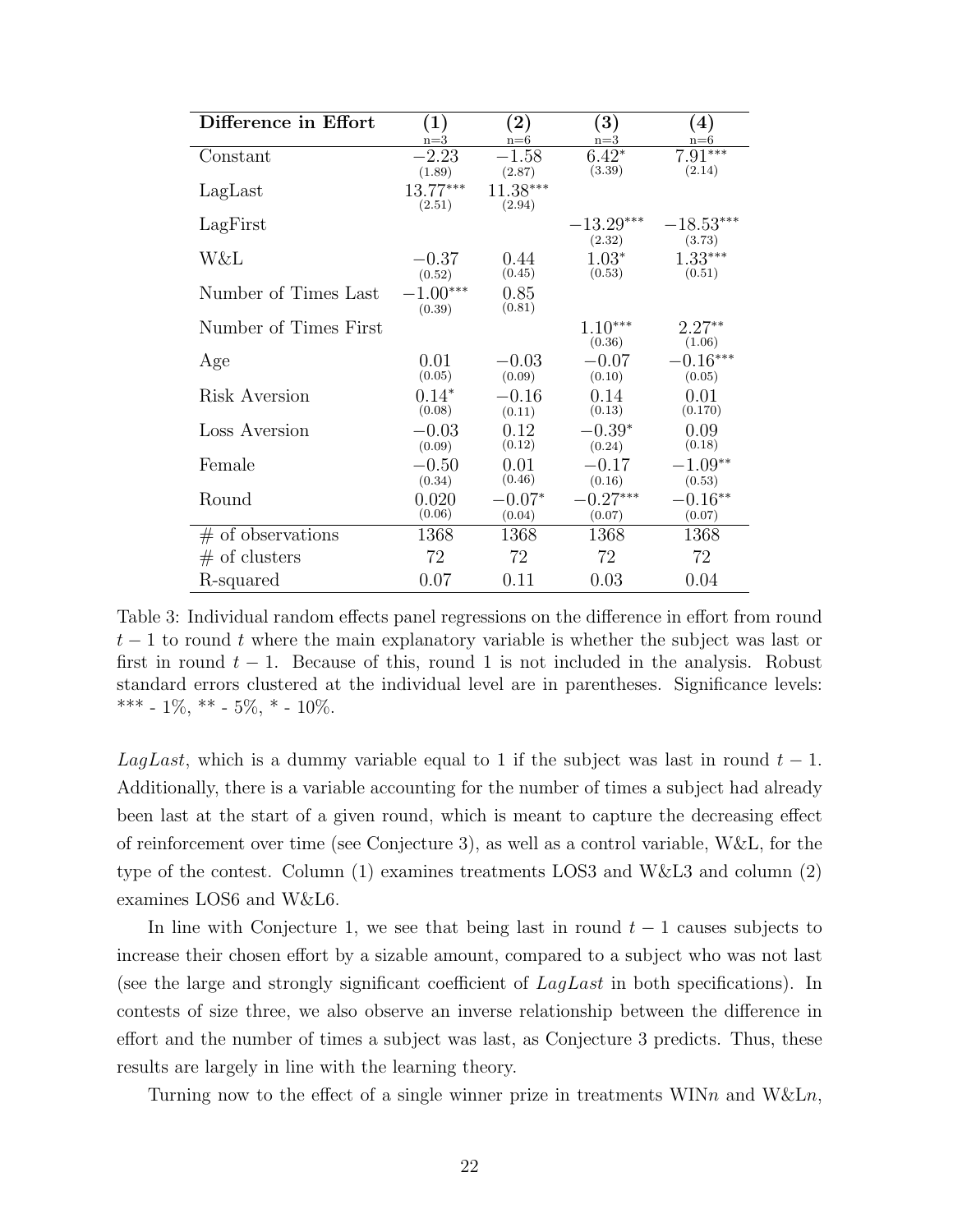panel (c) of Figure 6 shows the response of agents upon winning the contest, and panel (d) shows the response upon not winning the contest. It is evident from panel (c) that, following a win, a subject decreased their effort as predicted by Conjecture 2. The decrease after winning the contest is statistically significant in the WIN as well as in the W&L contests ( $p < 0.02$ ). Panel (d) of Figure 6 shows that subjects increase their effort upon not winning the contest. This is consistent with Conjecture 1. Again, the difference is highly significant for both tournament mechanisms ( $p < 0.01$ ), although the magnitude is somewhat smaller than what we saw with loser mechanisms.

Columns (3) and (4) in Table 3 report results concerned with how subjects change their behavior in contests involving a single winner prize. The dependent variable is once again the difference in chosen effort from round  $t - 1$  to round t. The main explanatory variable is the dummy  $LagFirst$ , which is equal to one if the subject was first in round  $t-1$  and zero otherwise. Column (3) examines treatments WIN3 and W&L3, while column (4) examines treatments WIN6 and W&L6. Consistent with Conjecture 2 and Figure 6, we document a strong and significant negative impact of winning the contest on effort in the subsequent round. Moreover, this effect is declining with each subsequent reinforcement, as Conjecture 3 suggests.

Result 3: (a) In contests involving single loser prizes, the evolution of play is consistent with basic learning predictions where subjects increase their effort after losing and decrease their effort following not losing.

(b) In contests involving single winner prizes, the evolution of play is consistent with the basic learning predictions where subjects decrease their effort after winning and increase their effort if they do not win.

Taken together, the results so far give us an indication of why winner&loser contests are generally more effective than the winner-only or loser-only contests. The W&L mechanism combines the reinforcing features of both contests. These reinforcing features are found to be important regardless of the contest size. To explore this further, we use data from the W&L contests in order to compare winning and losing, in a setting where both are possible, in terms of the strength of their reinforcing effects. Table 4 presents the results of a regression that includes lags of winning and losing, along with the usual control variables.<sup>24</sup> The results for contests of size three and six are presented in columns  $(1)$  and  $(2)$ , respectively.

As seen in Table 4, the effect of being last has a larger impact on a subject's subsequent chosen effort, compared to the effect of being first. As a reminder, the variables  $LagFirst$ 

 $^{24}$ Because we want to isolate the effect of being first or being last, we do not include here the number of times that a subject has won or lost.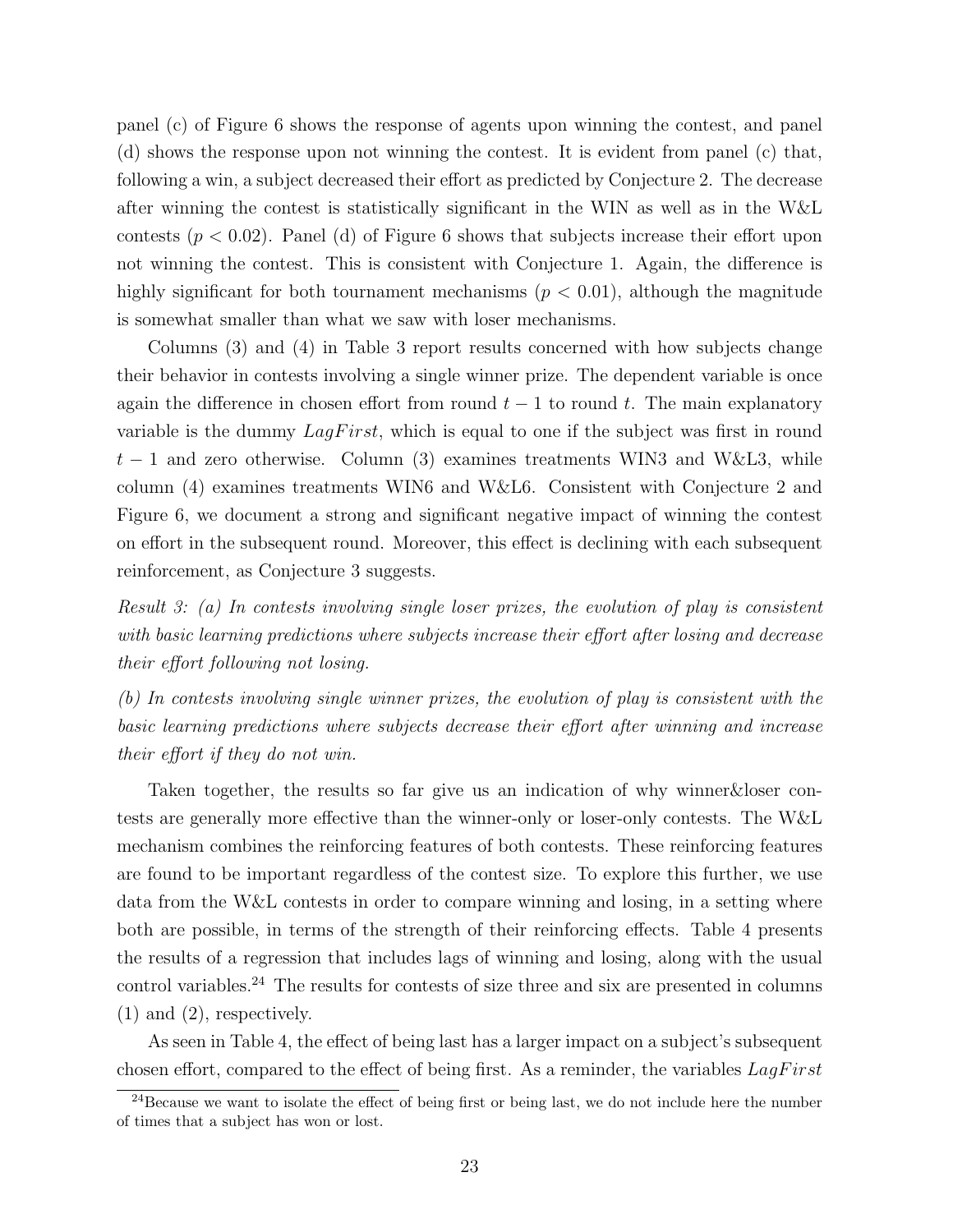| Difference in Effort | (1)            | $\bf (2)$      |
|----------------------|----------------|----------------|
|                      | $n=3$          | $n=6$          |
| Constant             | 6.06<br>(4.25) | 3.89<br>(3.10) |
| LagFirst             | $-2.69*$       | $-2.61$        |
|                      | (1.62)         | (1.78)         |
| LagLast              | $5.83***$      | $16.21***$     |
|                      | (2.17)         | (2.84)         |
| Age                  | $-0.18$        | $-0.16$        |
|                      | (0.12)         | (0.12)         |
| Risk Aversion        | $\rm 0.12$     | $-0.25*$       |
|                      | (0.16)         | (0.14)         |
| Loss Aversion        | $-0.10$        | 0.23           |
|                      | (0.21)         | (0.20)         |
| Female               | $-1.06$        | $-0.35$        |
|                      | (0.67)         | (0.58)         |
| Round                | $-0.13*$       | -0.09*         |
|                      | (0.07)         | (0.05)         |
| $\#$ of Observations | 684            | 684            |
| $#$ of Clusters      | 36             | 36             |
| R-squared            | $0.04\,$       | 0.12           |

Table 4: Individual random effects panel regressions on the difference in effort from round t  $t-1$  to round t in the treatment with both winners and losers where the main explanatory variables are whether the subject won or lost in round  $t - 1$ . Because of this, round one is not included in the analysis. Robust standard errors clustered at the individual level are in parentheses. Significance levels: \*\*\* -  $1\%$ , \*\* -  $5\%$ , \* -  $10\%$ .

and LagLast are looking at the relative increase or decrease in effort from a subject who was previously first or last. Not only is avoiding being last statistically more significant than trying to be first, but the coefficient on LagLast is more than six times greater in magnitude than the coefficient on  $LaqFirst$  for contests of size six.<sup>25</sup> The relatively more effective motivation of avoiding being last indicates why average effort in the LOS treatment is close to that of the W&L treatments, especially for  $n = 3$  where negative reinforcement occurs more frequently.

# 6 Discussion and conclusion

In organizations, managers employ incentive schemes which encourage their employees to compete to be best and/or to avoid being the worst of their cohort. The literature up to now has mainly focused on understanding how workers compete for the top prize(s) or behave in tournaments with only two distinct prizes. The goal of this paper is to complement the literature by providing an empirical comparison of how agents compete

<sup>&</sup>lt;sup>25</sup>We also ran these regressions with only  $LagFirst$  included, in which case both models give a highly significant effect ( $p < 0.01$ ).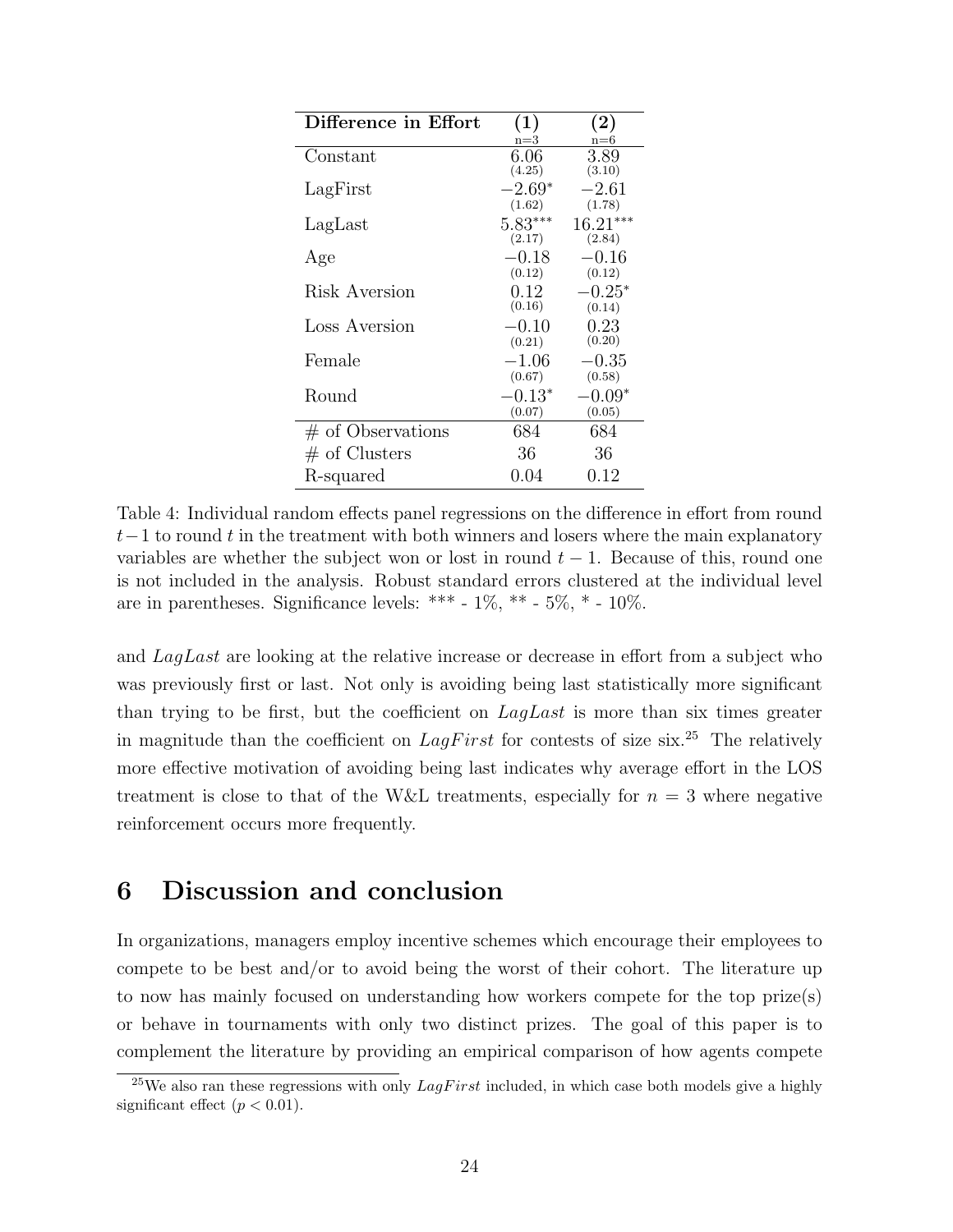for the top, avoid being last, or both. We do so using a laboratory experiment with three incentive mechanisms: winner tournament, loser tournament, and winner&loser tournament. We have also varied the size of the tournaments. Although the contracts are calibrated to produce the same efficient employee effort in all treatments, our empirical results have indicated that there are substantial differences in the levels of effort provided in the three mechanisms.

In general, no mechanism extracts higher effort levels from the agents than the one with three distinct prizes, while the commonly studied winner tournament produces the lowest effort. These basic findings are more in line with a QRE model than with the basic equilibrium model, but the comparative statics are not perfectly predicted by QRE. To further explore deviations from those predictions, we examined how far subjects were from best-responding to the behavior of others and found that subjects are furthest from their best response in the winner tournament and, if anything, are getting worse over time. We found no difference in the average distance to best response between the other two mechanisms.

We identify two main drivers of these results. First, we have found that the dynamics of behavior in all mechanisms are consistent with reinforcement and direction learning (Roth and Erev 1995, Selten and Stoecker 1986). Those subjects who had previously been last (or not first) increase their effort in subsequent rounds, while those subjects who were first (or not last) decrease their effort. Second, we have found that competition away from the bottom is more effective than competition for the top at increasing subsequent effort. Taken together these two findings explain why, as the size of the tournament decreases, the outcome in smaller contests which only incorporate a single loser prize will begin to mimic contests which incorporate a winner and a loser prize.

We also find, consistent with the QRE predictions, the highest variance in effort in the winner contests. Because of this high variance, the winner tournament is the least efficient one from an aggregate point of view, while the efficiency achieved in the other two mechanisms is very similar.

Our results show that the static Nash equilibrium and QRE models do not do a great job of predicting our outcomes, although the QRE model does predict many of the observed treatment differences in average effort and effort variance. The dynamics we observed have broader implications to similar environments. More specifically, we find that accounting for initial beliefs and how these beliefs are updated through feedback received does a better job of predicting our results. It can be argued that both the QRE predictions and the equilibrium model are the result of a steady state and that effort in our three treatments would eventually converge to the predicted equilibrium. To that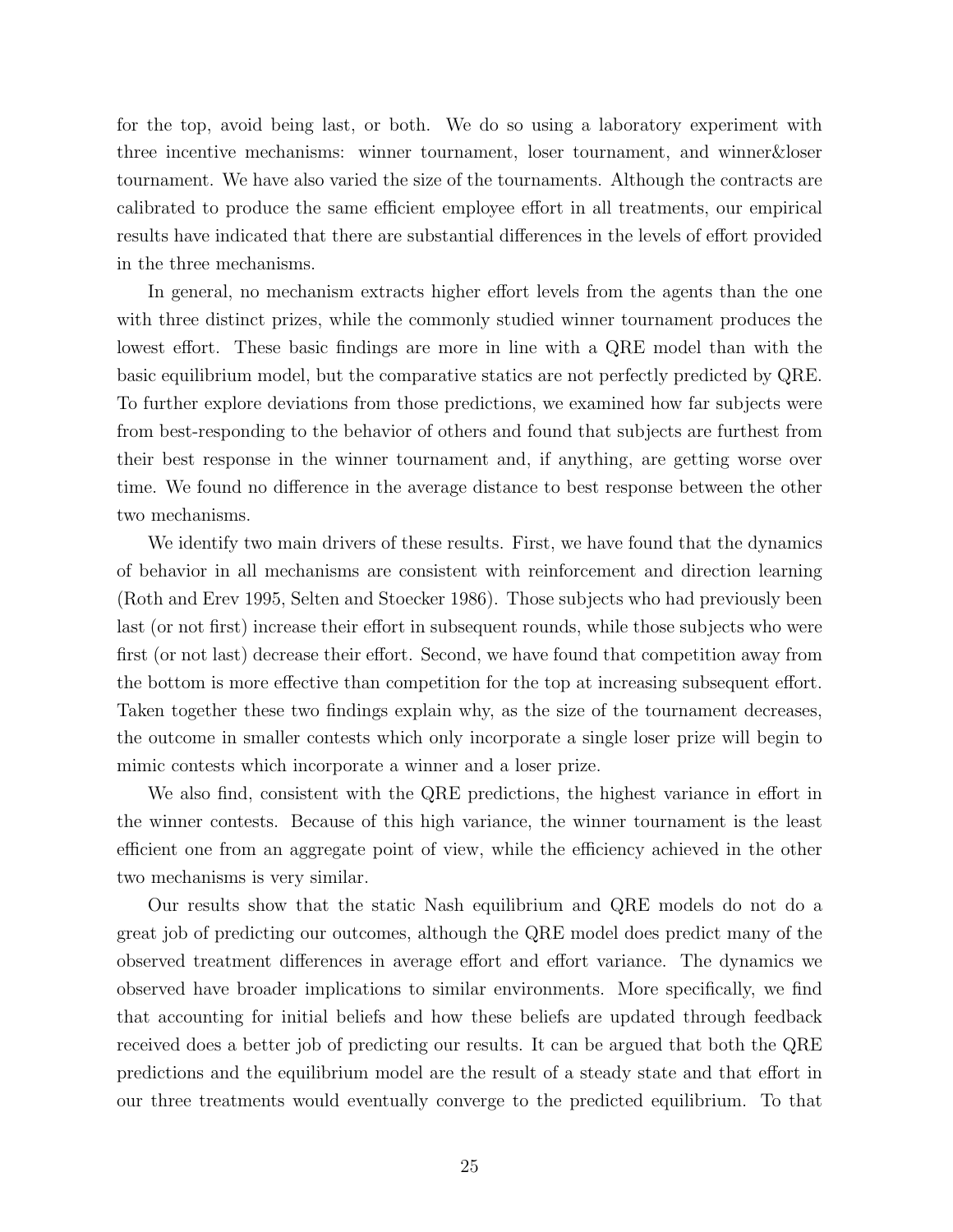end, we do see that in the loser and winner&loser contests, effort is rising over time and could potentially reach the equilibrium prediction of the Lazear-Rosen model. However, we do not observe the same upward trend in the winner contests. We believe a fruitful direction to extend our study would be to fix initial beliefs and alter the feedback received. With the appropriate control on these two factors, our results imply that the equilibrium predictions may be reached, at least on average.

This paper was designed using a very simple decision environment  $-$  a chosen-effort instead of a real-effort task – to give the theory its best chance to succeed. We made this design choice in order to better inform what may need to be changed in the base theory. The simplicity of our design, and the intuitive deviations from theory, also give rise to very practical recommendations. We believe the basic drivers of our results – identified in the dynamics section – to be robust, and additional work can be directed towards understanding how the inclusion of further complications either solidifies or confounds the results. For instance, once real-effort, and the inherent heterogeneity that accompanies it, are tested, the differences between treatments we found may be even stronger given that high-ability subjects will be motivated more by top prizes while lower ability subjects will be motivated more to avoid being last. This is, of course, speculative and we leave it as a future exercise.

Our results inform managers and policy makers on several key issues. Negative and positive incentives are often used to reinforce good or (absence of) bad behavior, and our findings indicate that this goal can be achieved in a tournament setting. In order to elicit the highest amount of effort from their employees, managers should continue to use both mechanisms. Additionally, the reinforcing effect works such that the temporary use of these mechanisms will only lead to the desired outcome in the short term (cf. Conjecture 3). Our results indicate that continuous reinforcement is needed in order to maintain high effort.<sup>26</sup> Finally, our results can better inform principals who are concerned about the high variance in performance obtained from tournaments. There are several reasons beyond efficiency why a high variance may be troubling to a principal. First, if workers exerting high effort were able to more easily observe the low effort of their co-worker(s), their best response may be to lower their effort in the long term which would result in a drastic decline in a winner tournament. Second, if having predictable quality is desirable, as is the case in many industries, a high variance in effort which results in a high variance in quality (assuming effort and quality are positively related) would be very problematic. In these settings, our results suggest principals should strongly consider using the loser tournament, as this mechanism generates the lowest variance in effort.

<sup>26</sup>A similar result is found by Mulligan and Schaffer (2011) using simulations.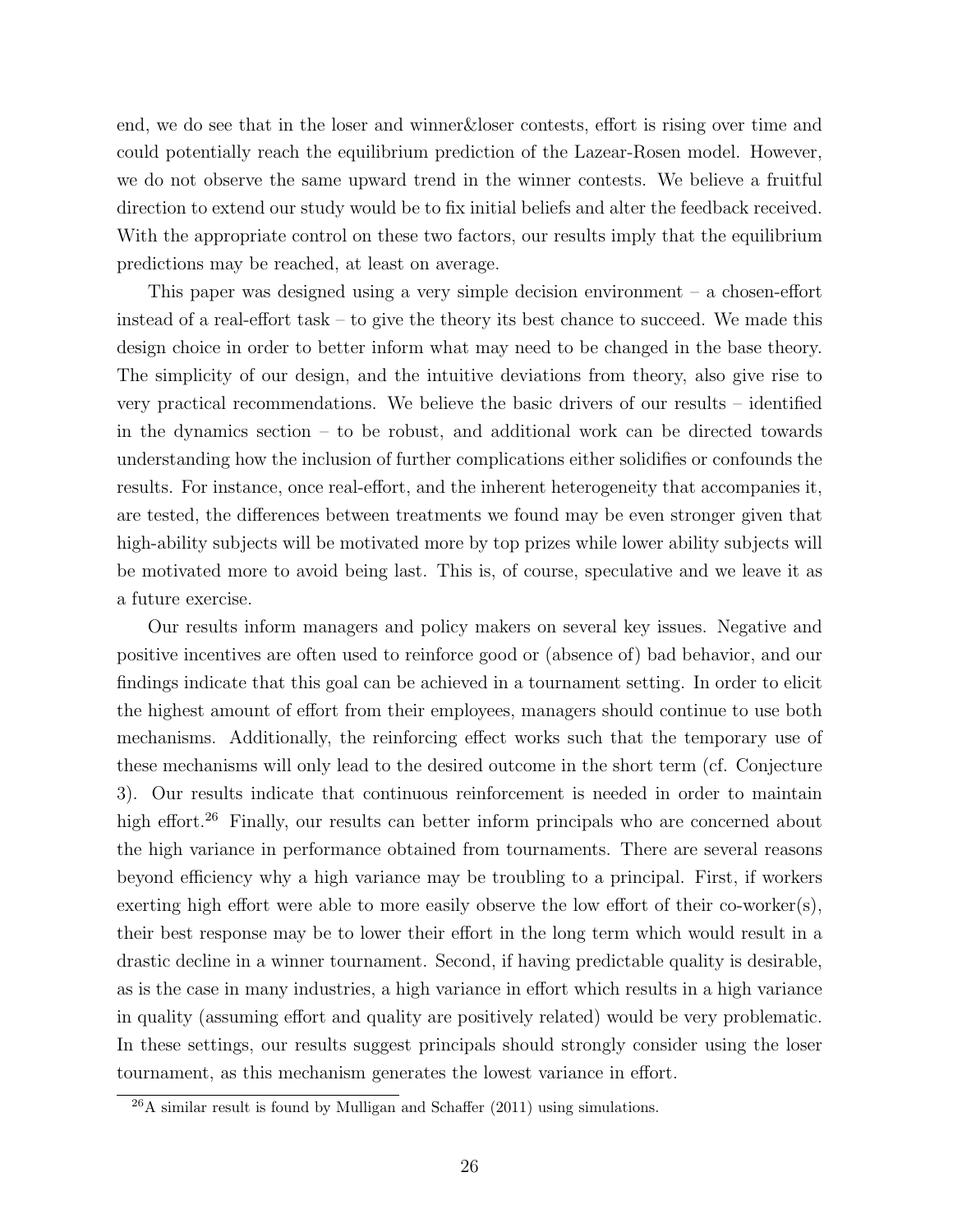Lastly, the focus of the prior literature has been on two distinct prizes due to the theoretical finding that two prizes are sufficient for optimality under a variety of assumptions. We find that effort may be different, for quite intuitive reasons, when three distinct prizes are used. Thus, our results suggest that there is promise in mechanisms using more than two distinct prizes.

### 7 Acknowledgments

We would like to thank an Associate Editor, two referees, and seminar participants at the University of Texas Dallas, the University of Innsbruck, the University of Linz and MPI - Munich as well as participants at the 2012 Economic Science Association Meetings in New York and Tucson, the French Experimental Economics Association Meeting in Montpelier and the Southern Economics Association Meeting in New Orleans. Financial support from the Austrian Science Fund (FWF) through project P22772-G11 is gratefully acknowledged.

### 8 References

- Akerlof, R., R. Holden. 2012. The nature of tournaments. *Economic Theory* 51(2): 289 - 313.
- Andersen, S., A. Brandon, U. Gneezy, J. List. 2014 Toward an Understanding of Reference-Dependent Labor Supply: Theory and Evidence from a Field Experiment. No. w20695. National Bureau of Economic Research
- Anderson, S., J. Goeree, C. Holt. 1998. A theoretical analysis of altruism and decision error in public goods games. *Journal Of Public Economics* 70: 297 - 323.
- Balafoutas, L., E. G. Dutcher, F. Lindner, D. Ryvkin. 2012. The optimal allocation of prizes in tournaments of heterogeneous agents. University of Innsbruck working paper no. 2012-08
- Bell, R., D. McCaffrey. 2002. Bias reduction in standard errors for linear regression with multi-stage samples. Survey Methodology 28(2): 169-182.
- Brookins, P., D. Ryvkin. 2014. An experimental study of bidding in contests of incomplete information. Experimental Economics 17(2): 245 - 261.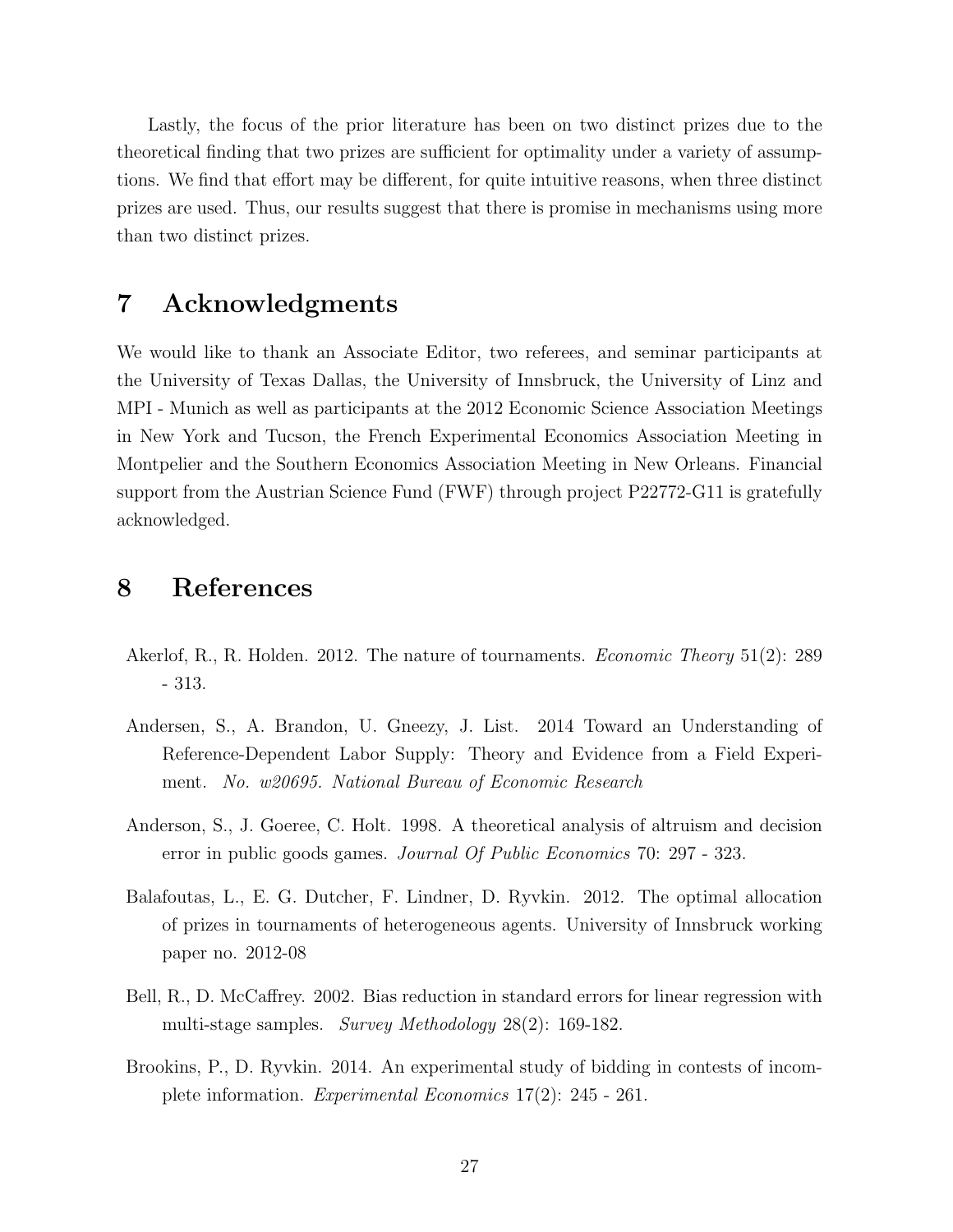- Bull, C., A. Schotter, K. Weigelt. 1987. Tournaments and piece rates: An experimental study. Journal of Political Economy 95(1): 1-33.
- Camerer, C., D. Lovallo. 1999. Overconfidence and excess entry: An experimental approach. American Economic Review 89(1): 306-318.
- Carpenter, J., P. H. Matthews, J. Schirm. 2010. Tournaments and office politics: Evidence from a real effort experiment. American Economic Review 100(1): 1-18.
- Casas-Arce, P., F. A. Martinez-Jerez. 2009. Relative performance compensation, contests, and dynamic incentives. Management Science 55(8): 1306-1320.
- Cason, T. N., W. A. Masters, R. M. Sheremeta. 2010. Entry into winner-take-all and proportional-prize contests: An experimental study. Journal of Public Economics 94(9-10): 604-611.
- Chowdhury, S., R. Sheremeta, T. Turocy. 2012.Overdissipation and convergence in rentseeking experiments: Cost structure and prize allocation rules. SSRN working paper
- Dechenaux, E., D. Kovenock, R. Sheremeta. 2012. A Survey of experimental research on contests, All-Pay Auctions and Tournaments. SSRN working paper
- Dickinson, D. 2001. The carrot vs. the stick in work team motivation. *Experimental* Economics 4 (1): 107-124.
- Eriksson, T., S. Teyssier, M. C. Villeval. 2009. Self-selection and the efficiency of tournaments. Economic Inquiry 47(3): 530-548.
- Falk, A., E. Fehr, D. Huffman. 2008. The power and limits of tournament incentives. Discussion Paper University of Zurich.
- Fischbacher, U. 2007. z-Tree: Zurich toolbox for readymade economic experiments. Experimental Economics 10(2): 171-178.
- Gächter, S., E. Johnson, A. Herrmann. 2010. Individual-level loss aversion in riskless and risky choices. University of Nottingham Centre for Decision Research and Experimental Economics Discussion Paper, No. 2010-20.
- Götte, L., A. Harms, and C. Sprenger. 2014. Randomizing Endowments: An Experimental Study of Rational Expectations and Reference-Dependent Preferences. IZA Discussion Paper No. 8639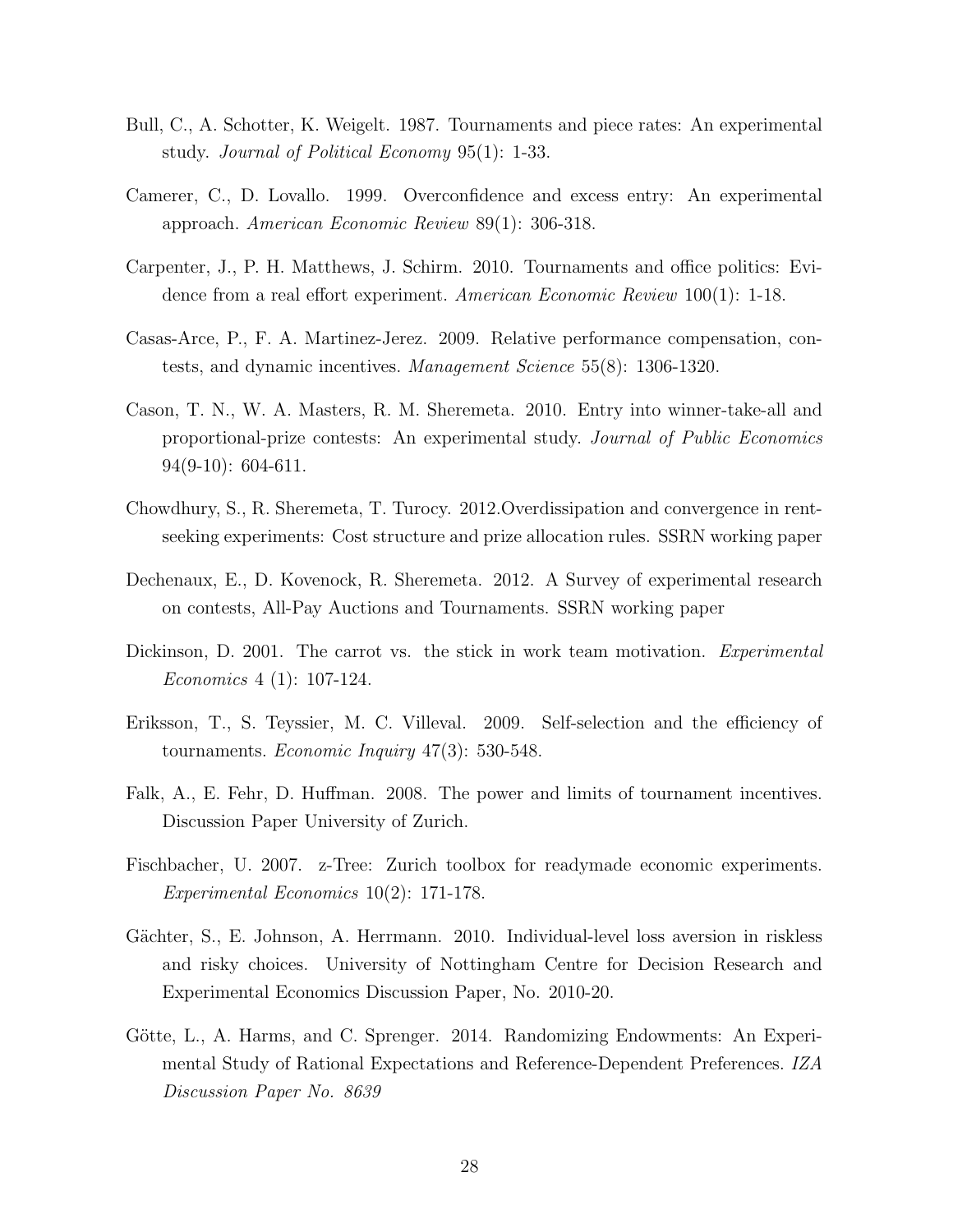- Gneezy, U., M. Niederle, A. Rustichini. 2003. Performance in competitive environments: Gender differences. *Quarterly Journal of Economics* 118(3): 1049-1074.
- Goeree, J., C. Holt, T. Palfrey. 2002. Quantal response equilibrium and overbidding in private-value auctions. Journal of Economic Theory 104: 247-272.
- Gradstein, M., K. Konrad. 1999. Orchestrating rent-seeking contests. Economic Journal 109: 536–545.
- Greiner, B. 2004. An online recruitment system for economic experiments. In: Forschung und wissenschaftliches Rechnen, ed. Kremer and Macho, 79-93. Göttingen: GWD
- Grosskopf, B. 2003. Reinforcement and directional learning in the ultimatum game with responder competition. Experimental Economics 6(2): 141-158.
- Gürtler, O., M. 2011. Kräkel. Dismissal tournaments. University of Cologne working paper
- Harbring, C., B. Irlenbusch. 2003. An experimental study on tournament design. Labour Economics 10(4): 443-464.
- Harbring, C., B. Irlenbusch. 2008. How many winners are good to have? On tournaments with sabotage. Journal of Economic Behavior and Organization 65(3): 682-702
- Harbring, C., B. Irlenbusch. 2012. Sabotage in tournaments: Evidence from a laboratory experiment. Management Science. 57(4): 611-627
- Höchtl, W., R. Kerschbamer, R. Stracke, U. Sunde. 2014. Incentives vs. selection in promotion tournaments: Can a designer kill two birds with one stone? Managerial and Decison Economics DOI: 10.1002/mde.2666
- Holt, C. A., S. K. Laury. 2002. Risk aversion and incentive effects. American Economic Review 92(5): 1644-1655.
- Konrad, K. A. 2009. Strategy and dynamics in contests, Oxford University Press.
- Köszegi, B., M. Rabin. 2006. A model of reference-dependent preferences. The Quarterly Journal of Economics 121(4): 1133-1165.
- Kräkel, M. 2000. Relative deprivation in rank-order tournaments. Labour Economics 7(4): 385–407.
- Lazear, E. P. 1995. Personnel economics. Cambridge, MA: MIT Press.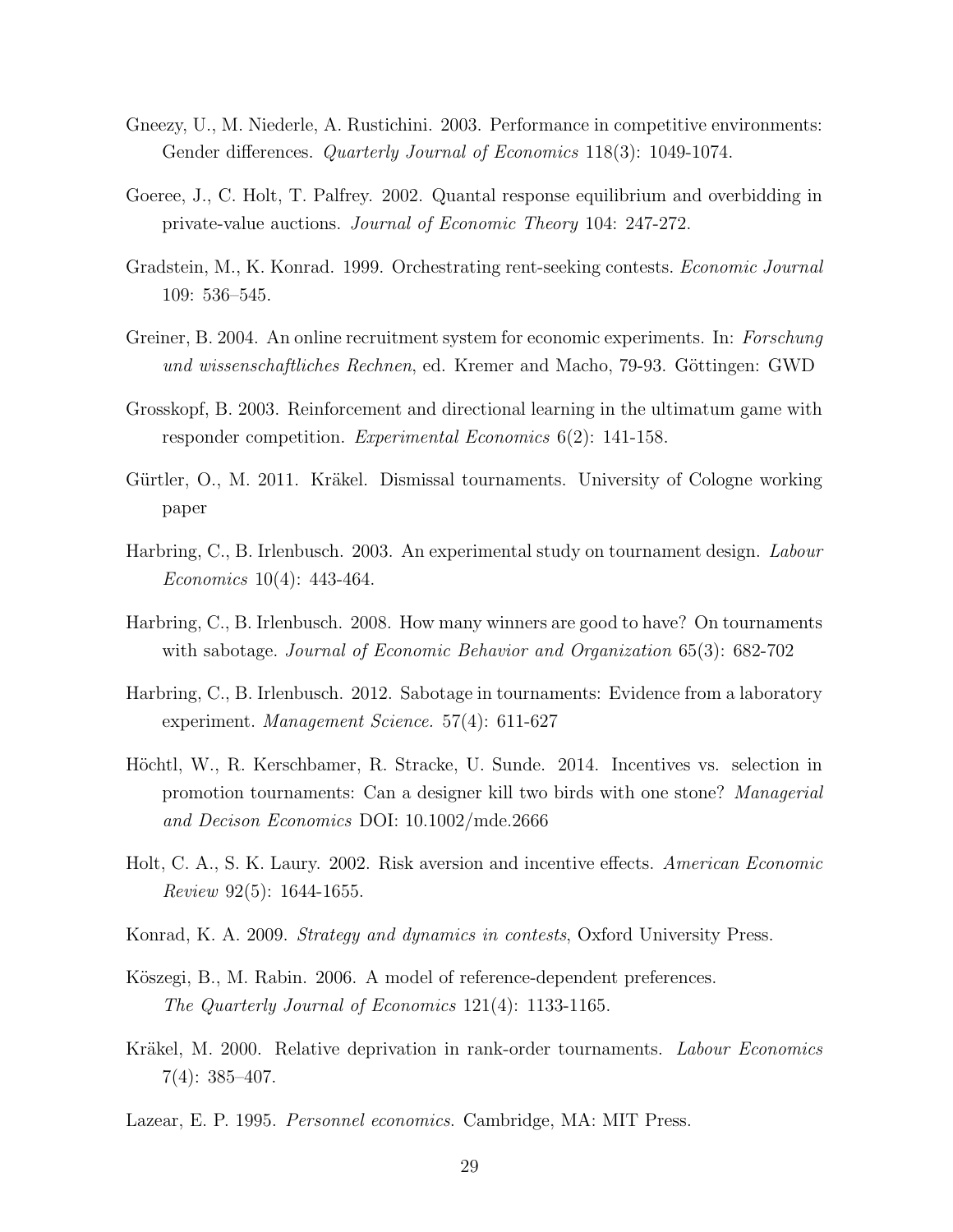- Lazear, E. P., S. Rosen. 1981. Rank-order tournaments as optimum labor contracts. Journal of Political Economy 89(5): 841-864.
- Lim, W., A. Matros, T. Turocy. 2012. Bounded rationality and group size in Tullock contests: experimental evidence. Working paper. Available at http://ihome.ust.hk/wooyoung/index.html 20120615.pdf
- List, J.A., van Soest, D., Stoop, J., & Zhou. H. 2010. On the role of group size in tournaments: Theory and evidence from lab and field experiments. Working paper, University of Chicago, Chicago.
- Masclet, D., C. Noussair, S. Tucker, M. C. Villeval. 2003. Monetary and non-monetary punishment in the voluntary contributions mechanism. American Economic Review 93(1): 366-380.
- McLaughlin, K. J. 1988. Aspects of tournament models: A survey. Research in Labor Economics 9: 225-256.
- McKelvey, R., T. Palfrey. 1995. Quantal response equilibrium for normal form games. Games and Economic Behavior 10: 6-38.
- Mirrlees J. 1975. The Theory of moral hazard and unobservable behavior. Mimeo, Nuffield College.
- Moldovanu, B., A. Sela, X. Shi. 2012. Carrots and sticks: prizes and punishments in contests. Economic Inquiry,  $50(2)$ : 453-462
- Mulligan, J., R. B. Schaefer. 2011. A new hope for rank and yank. Journal of Leadership and Organizational Studies 18(3): 385–396.
- Nalebuff, B. J., J. E. Stiglitz. 1983. Prizes and incentives: Towards a general theory of compensation and competition. Bell Journal of Economics 14(1): 21-43.
- Noussair, C., S. Tucker. 2005. Combining monetary and social sanctions to promote cooperation. Economic Inquiry 43(3): 649-660.
- O'Flaherty, B., A. Siow. 1995. Up-or-out rules in the market for lawyers. Journal of Labor Economics 13: 709–735.
- Orrison, A., A. Schotter, K. Weigelt. 2004. Multiperson tournaments: An experimental examination. Management Science 50(2): 268-279.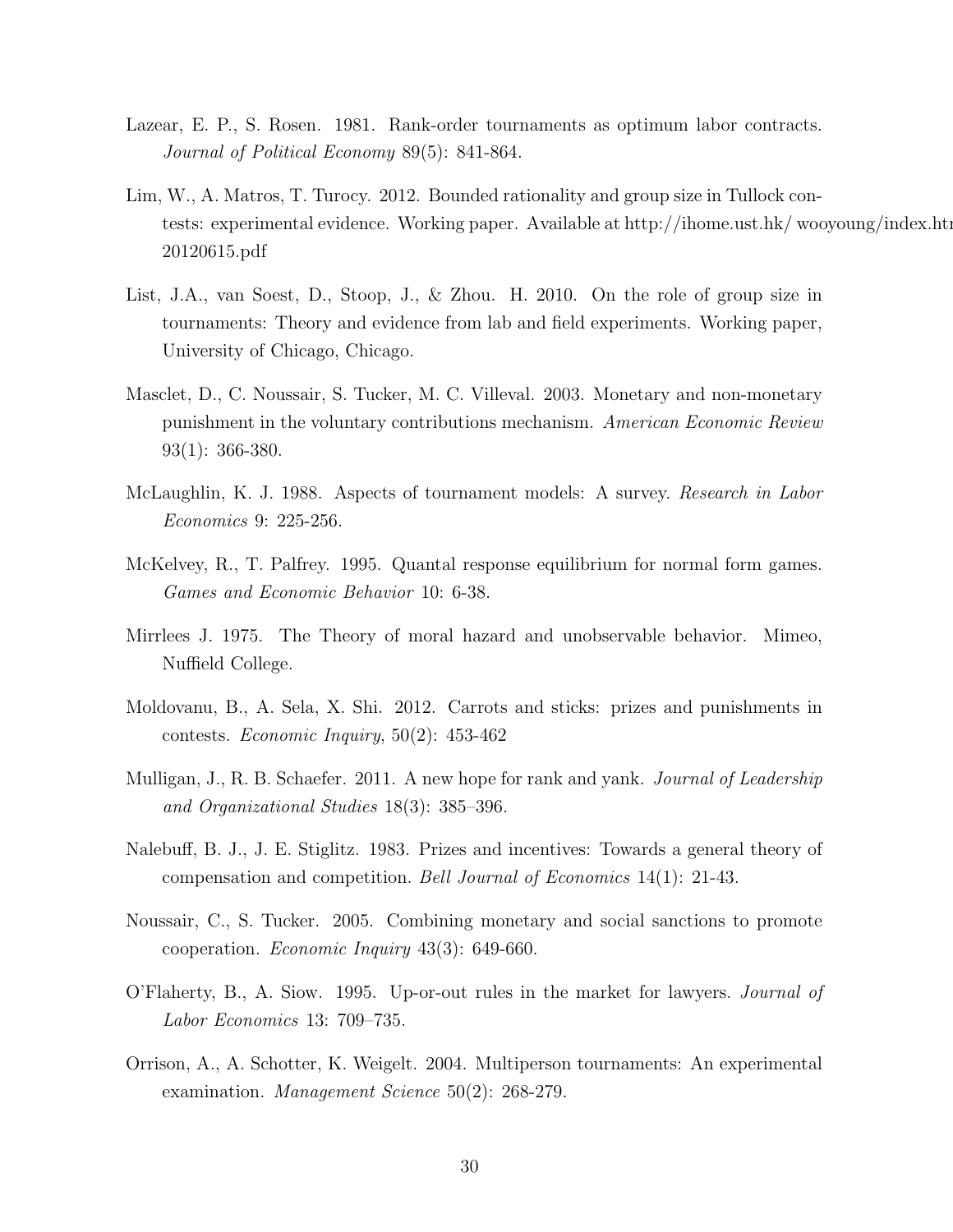- Rosen, S. 1986. Prizes and incentives in elimination tournaments. American Economic Review 76(4): 701–715.
- Roth, A., I. Erev. 1995. Learning in extensive-form games: Experimental data and simple dynamic models in the intermediate term. Games and Economic Behavior 8(1): 164–212.
- Ryvkin, D., A. Ortmann. 2008. The predictive power of three prominent tournament formats. Management Science 54(3): 492–504.
- Schotter, A., K. Weigelt. 1992. Asymmetric tournaments, equal opportunity laws, and affirmative action: Some experimental results. Quarterly Journal of Economics 107(2): 511-539.
- Selten, R. and Stoecker, R. 1986. End behaviour in sequences of finite prisoner's dilemma supergames: A learning theory approach. Journal of Economic Behavior and Organization 7(1): 47-70.
- Sheremeta, R. 2011. Contest design: an experimental investigation. Economic Inquiry 49: 573-590.
- Sheremeta, R. 2010. Experimental comparison of multi-stage and one-stage contests. Games and Economic Behavior 68(2): 731-747.
- Sunde, U. 2009. Heterogeneity and performance in tournaments: a test for incentive effects using professional tennis data. Applied Economics 41(25): 3199-3208.
- Sutter, M., S. Haigner, M. Kocher. 2010. Choosing the stick or the carrot? Endogenous institutional choice in social dilemma situations. Review of Economic Studies  $77(4)$ : 1540-1566.

# 9 Appendix

### 9.1 Analysis of best response

In the regression analysis in Table 5, the dependent variable is the absolute value of the difference between a subject's choice and their best response. The independent variables are the same as those used in Table 2 except we add an interaction of treatment with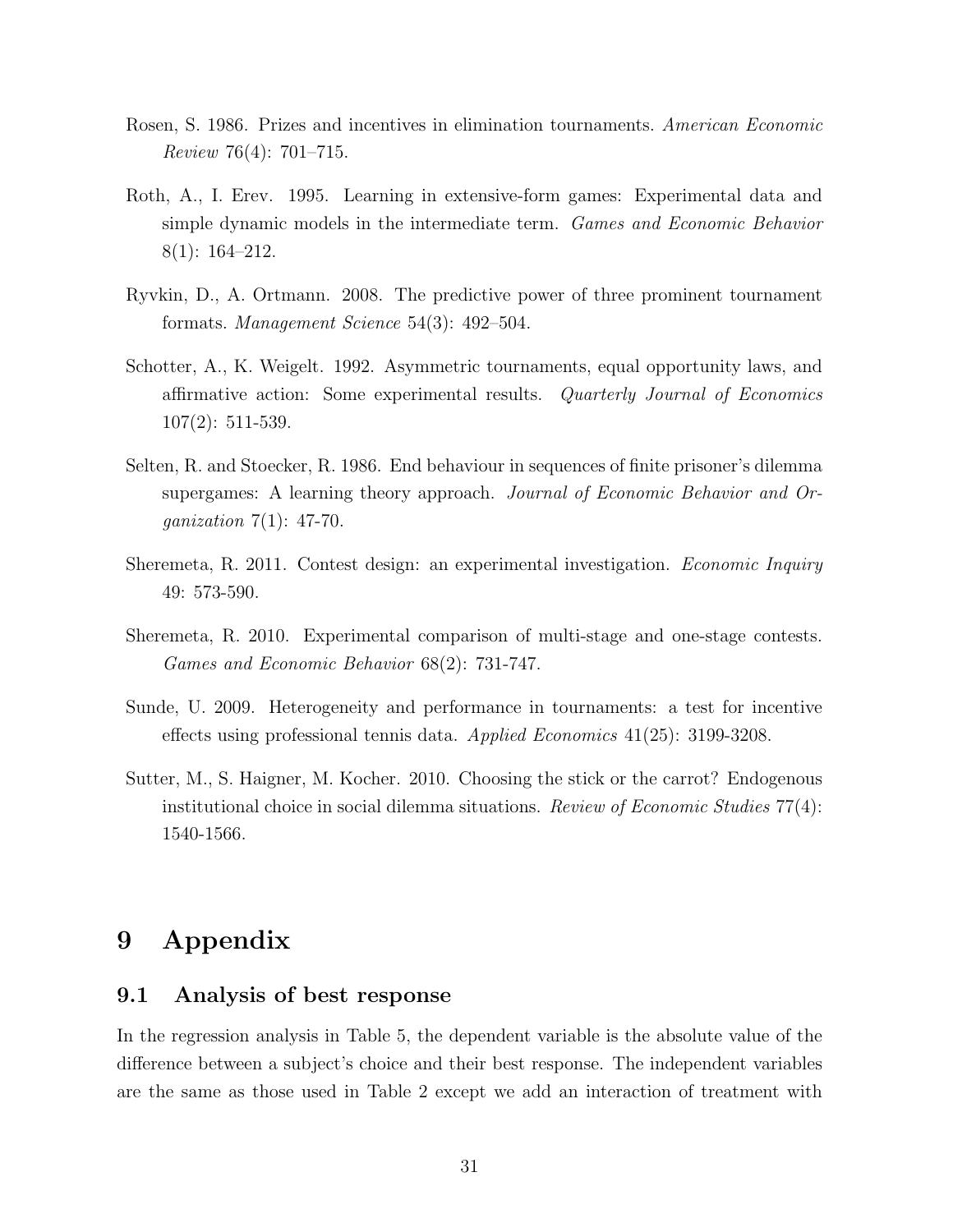| Effort               | (1)        | $\rm(2)$    | (3)         | $\left( 4\right)$ |
|----------------------|------------|-------------|-------------|-------------------|
|                      | $n = 3$    | $n = 6$     | $n = 3$     | $n = 6$           |
| Constant             | $22.09**$  | 15.58       | 27.52       | 48.22***          |
|                      | (5.44)     | (14.16)     | (37.57)     | (11.28)           |
| LOS                  | $-4.48*$   | $-15.44***$ | $-24.55***$ | $-26.69***$       |
|                      | (2.54)     | (2.44)      | (2.48)      | (2.84)            |
| W&L                  | $-5.96***$ | $-12.63***$ | $-21.65***$ | $-25.79***$       |
|                      | (2.18)     | (2.72)      | (3.68)      | (1.93)            |
| Age                  | $-0.02$    | 0.40        | 0.28        | $-0.14$           |
|                      | (0.29)     | (0.51)      | (1.06)      | (0.30)            |
| Risk Aversion        | $-0.42$    | $-0.13$     | $-0.79$     | $-1.81$           |
|                      | (0.61)     | (0.34)      | (1.19)      | (1.11)            |
| Loss Aversion        | $-0.17$    | $-0.03$     | 0.76        | $-1.71$           |
|                      | (0.87)     | (0.36)      | (1.92)      | (1.68)            |
| Female               | 1.41       | 3.89        | $-0.09$     | 2.27              |
|                      | (1.60)     | (2.39)      | (5.10)      | (1.68)            |
| Round                | $0.55***$  | $0.24***$   |             |                   |
|                      | (0.25)     | (0.01)      |             |                   |
| Round*LOS            | $-0.89***$ | $-0.47***$  |             |                   |
|                      | (0.27)     | (0.04)      |             |                   |
| Round*W&L            | $0.74***$  | $0.60***$   |             |                   |
|                      | (0.26)     | (0.18)      |             |                   |
| $\#$ of observations | 2160       | 2160        | 108         | 108               |
| $#$ of clusters      | 6          | 6           | 6           | 6                 |

Table 5: OLS regression results. Standard errors, clustered by session and BRL adjusted, are in parentheses. In columns (1) and (2), the dependent variable is the absolute difference between effort and best response. In columns (3) and (4), the dependent variable is the absolute difference between effort and best response to beliefs in the last period. Significance levels: \*\*\* - 1%, \*\* - 5%, \* - 10%.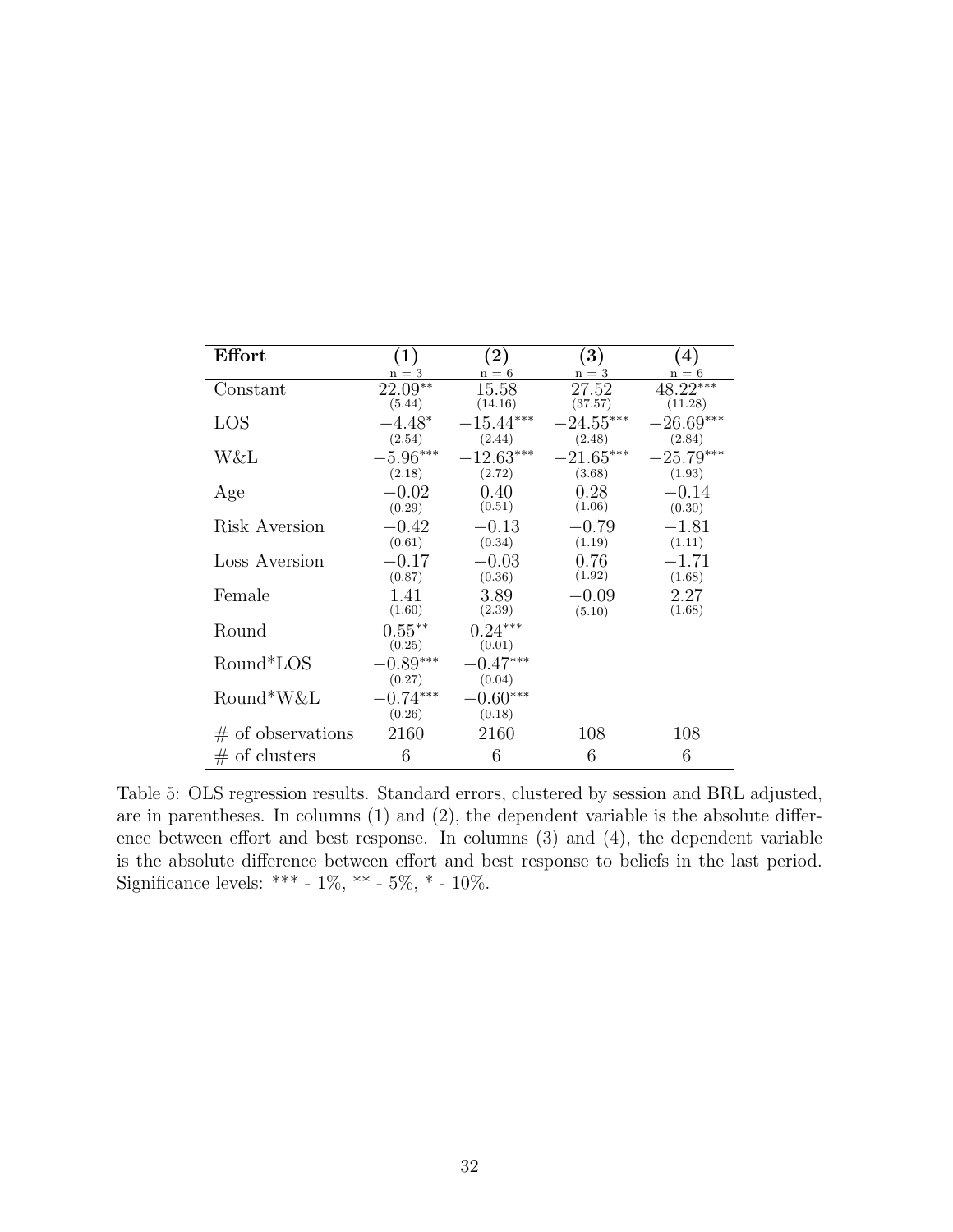round to account for the diverging time trends. Columns (1) and (2) report the basic results for contests of size three and six respectively.

Looking first at the results for contests of size three, we see that subjects in LOS and W&L are better at best responding than subjects in the WIN treatment. We also see from the positive sign on the coefficient for round that in the WIN treatment, they are getting worse at best responding over time. Wald tests confirm that in the LOS and W&L treatments, subjects are actually improving over time  $(p < 0.01$  for both). Turning to the results for contests of size six, we also see that subjects are better at best responding in the LOS and W&L than in the WIN treatment. The same dynamics seen in contests of size three are also apparent in contests of size six. Over time, subjects do appear to be getting better at best responding in the LOS and the W&L treatment ( $p < 0.01$ ) and  $p = 0.05$  respectively).

### 9.2 Learning dynamics

In this section, we describe the reinforcement and directional learning mechanisms more formally. Suppose that in round t subject i has some propensity  $q_i^{(i)}$  $j^{(i)}(t)$  to choose effort j which results in payoff  $\pi_i^{(i)a}$  $j^{(i)a}(t)$ .<sup>27</sup> The subject chooses effort j if they believe that the expected payoff from doing so,  $\pi_i^{(i)e}$  $j^{(t)e}(t)$ , is greater than the payoff from choosing any other effort, i.e.,  $\pi_i^{(i)e}$  $j_j^{(i)e}(t) > \pi_{-j}^{(i)e}(t)$ . With the expected payoff in round t as a reference point, the outcome,  $\pi_i^{(i)a}$  $j_j^{(i)a}(t)$ , will be viewed as positive (negative) reinforcement if  $\pi_j^{(i)a}$  $j_j^{(i)a}(t) > \pi_j^{(i)e}(t)$  $(\pi_i^{(i)a}$  $j_j^{(i)a}(t) > \pi_j^{(i)e}(t)$ . We assume that, having observed the outcome of round t, subjects update their propensities so that  $q_i^{(i)}$  $j^{(i)}(t+1) = q_j^{(i)}$  $j^{(i)}(t)+\pi^{(i)a}_j$  $j^{(i)a}(t)-\pi^{(i)e}_j$  $j^{(i)e}(t)$  and  $q_{-j}^{(i)}$  $\binom{u}{-j}(t+1) =$  $q_{-i}^{(i)}$  $\binom{(i)}{-j}(t)$ . The probability,  $p_j^{(i)}$  $j^{(i)}(t)$ , of subject i choosing effort j in round t is given by

$$
p_j^{(i)}(t) = \frac{q_j^{(i)}(t)}{\sum_{h=1}^J q_h^{(i)}(t)}
$$
\n(17)

Here, J is the highest possible effort.

There are two main implications to this simple model. The first is that strategies which lead to payoffs which are lower than expected will have a lower probability of being played in the future. The second implication can be seen by noticing that because probabilities  $p_i^{(i)}$  $j^{(i)}(t)$  are concave in propensities, reinforcement has a diminishing effect over time.

The above model does a nice job of explaining the dynamics that could lead to the

<sup>&</sup>lt;sup>27</sup>We will assume the initial propensities  $q_j^i(1)$  are fixed and will not explore what may cause subjects to develop initial propensities.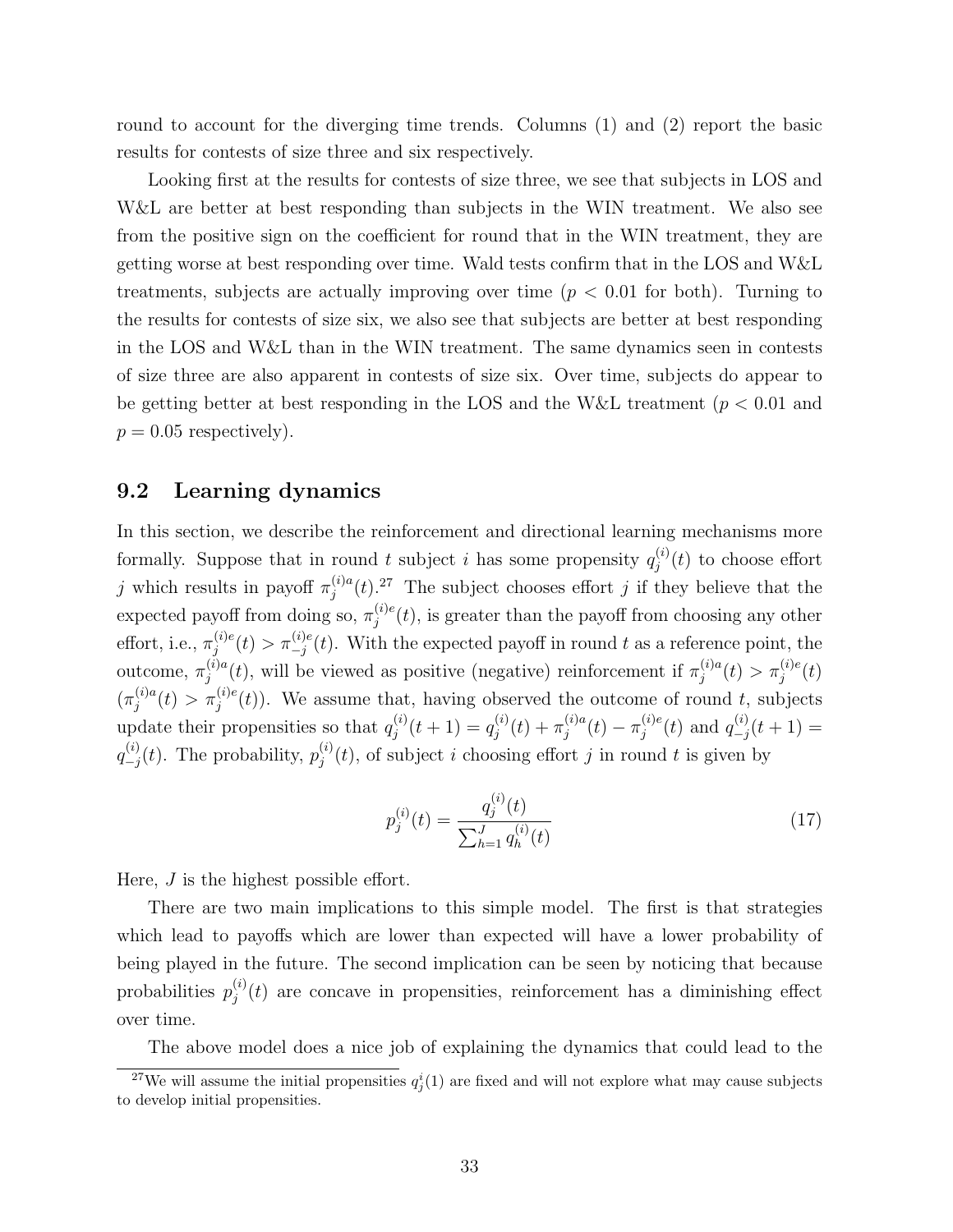behavior we observe in the loser treatments when a subject is ranked last. It dictates that a subject will update their probabilities based solely on the wrong expectations of payoff from choosing effort j, i.e., the information they receive informs them that a higher effort could have potentially led to a higher payoff. More specifically, we can think that subjects are updating expectations such that  $\pi_i^{(i)e}$  $j_j^{(i)e}(t+1) = \pi_j^{(i)a}$  $j_j^{(t)a}(t)$ . What is missing from this analysis is the behavior when a subject realizes they are not last (or are first). Figure 3 hints that the reaction in the two scenarios is not symmetric since average effort is not declining over time in all of the treatments. If the round-to-round updating in the two scenarios were symmetric, a downward time trend in effort would be observed since there are more people who are not last (n-1) than who are last (1). The direction of updating, however, is different in this scenario. If a subject realizes they are not last, this does not mean they had wrong expectations about the payoff they would receive from choosing effort  $j$ ; it means they had the wrong expectations about the payoffs from the other strategies, i.e., the outcome informs them that a lower effort could have potentially led to a higher payoff. More formally, we can say that a subject's expected payoff from choosing any effort is a function of their beliefs about the payoffs they can receive from any other effort j. For example,  $\pi_{i'}^{(i)e}$  $j_j^{(i)e}(t)\,=\,\alpha_{jj'}(t)\pi_j^{(i)e}$  $j^{(i)e}(t)$  where  $\alpha_{jj'}$  is a parameter accounting for the distance between j and another effort j'. As j' gets closer to j,  $\alpha_{jj'}$  approaches 1 from above or below. Notice that if a player thinks that choosing effort  $j$  is optimal, then  $\alpha_{ji'}$  < 1.<sup>28</sup> In each round then, a subject updates their expected payoff from choosing any effort and they update how this payoff relates to similarly chosen efforts.

The implication of a structure where there exists a correlation in profits as defined is obvious and results in the asymmetries observed. This can be explained by noticing that by choosing a higher effort in round t after losing in round  $t-1$  results in a higher cost, but these costs are offset by the much larger gain attainable if the subject is not last. This is in contrast to a subject who finds they are not last. The gain from choosing a lower effort is small since it is only a cost savings, but the potential loss if the subject is last is quite large. Or, put more simply, the potential payoff gain in round  $t$  from large deviations from the effort chosen in round  $t-1$  is much greater if the subject was last in round  $t - 1$  than if they were not last.

#### 9.3 Experimental instructions

#### Instructions for WIN6:

Welcome to an experiment on decision making. We thank you for your participation!

<sup>&</sup>lt;sup>28</sup>This is similar in spirit to the "experimentation" parameter in the Roth-Erev Model.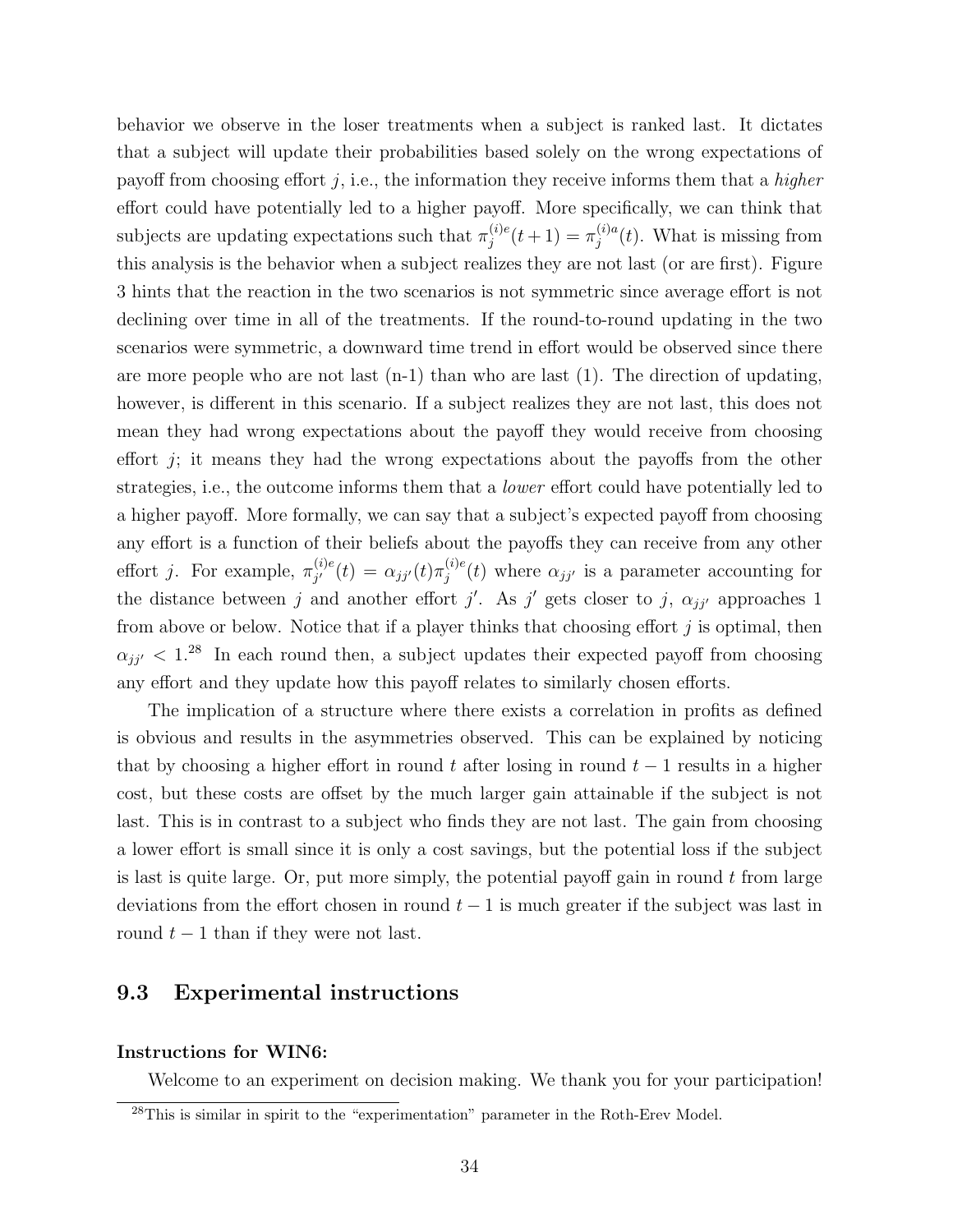The experiment will be conducted on the computer. All decisions and answers will remain confidential and anonymous. Please do not talk to each other during the experiment. If you have any questions, please raise your hand and we will come by and answer it.

During the experiment, you and the other participants will be asked to make a series of decisions. Your payment will be determined by your decisions as well as the decisions of the other participants according to the following rules.

During the experiment you will be earning tokens. At the end of the experiment, tokens will converted to Euros at a rate of 2000 tokens = 1 Euro. Today's experiment consists of several parts. The instructions for the first part are given below.

#### Rounds and Groups:

The first part consists of 20 rounds. The computer will choose 4 rounds at random for which to pay you. You will not be told which rounds will be paid until the conclusion of all parts of the experiment.

At the beginning of each round you will be randomly matched in a Group with 5 other participants. This means that in each round the groups are re-matched, so that they will not be the same (unless by chance). You will never be told the identity of those in your Group and they will never be told your identity.

#### Tasks:

Your task in today's experiment is to choose a number between 1 and 96. You will enter your chosen number in the blank box on your computer screen labeled "Number Chosen" and then hit "Continue." The sheet labeled "Decision Costs" shows you the cost in tokens associated with each number. Notice that higher the number chosen, the higher the associated cost. Each member in your Group has the same cost sheet as you. In each round, all Group members choose his/her numbers simultaneously. You will not know the number chosen by any of your Group members when you make your choice and likewise, they will not know the number you chose when they make their choice.

After all group members have made their choice, the computer will draw a random number between -44 and 44, independently for each member of your group. All numbers in this range are equally likely and each number drawn does not affect the number drawn for someone else in your Group. This number will be added (or subtracted) from your chosen number to make your total number.

#### Payoffs:

The computer will compare your total number with the total number of those in your Group. The person with the highest total number will receive 14,667 tokens while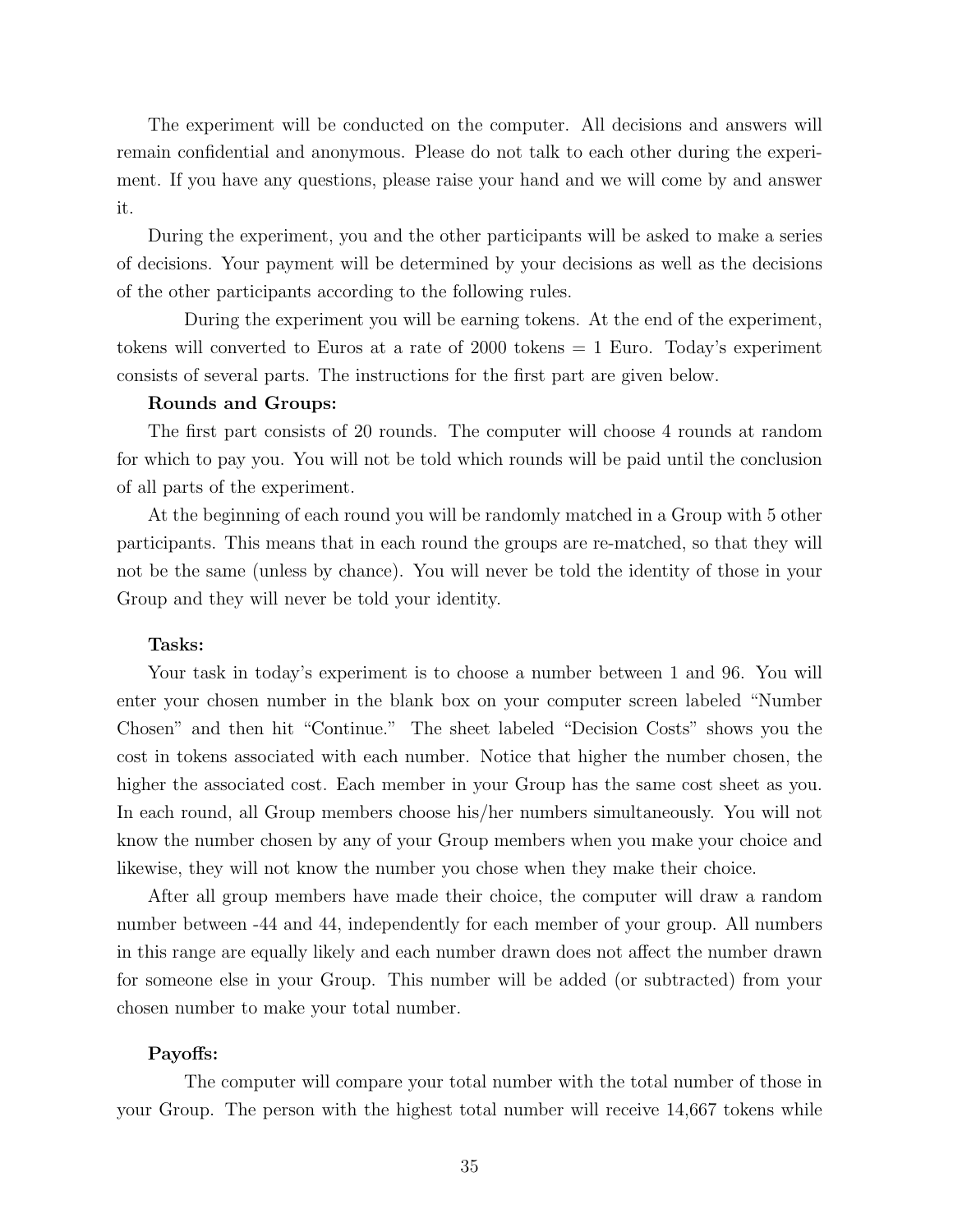the remaining 5 members of the group will receive 5867 tokens. The cost of each chosen number will be subtracted from this amount to give you the total payment for each round should that round be chosen for payment.

At the end of each round you will be shown the random number chosen for you, your resulting total number, and whether your total number is higher than anyone's in your Group.

#### Example:

Let's go through an example. Suppose you chose the number 50 and the other members of your group chose 32, 65, 80, 46 and 18. Also suppose that the random number drawn for you was 26 and the random number drawn for the other members of your Group were -12, 41, -32, 13 and 7 respectively. This would mean your total number is 50+26=76. The total numbers of the other group members would be 20, 106, 48, 59 and 25. In this example, you have the second highest number and thus would receive 5867 - 342 = 5534 tokens if this round were randomly chosen for payment. Notice that the 633 tokens corresponds to the cost associated with a chosen number of 50.

If on the other hand, you had chosen 85 and all other chosen numbers and random draws remained the same, you would have a total number of 85+26=111. This would mean you would have the highest total number and would receive 14667-4247=10420 tokens if this round were randomly chosen for payment.

As a final point, once you have made your decisions or are finished viewing the results please hit the continue button. No one can move to the next round until everyone in the experiment has clicked on this button so make sure to pay attention to the screen to keep the experiment moving along.

Are there any questions?